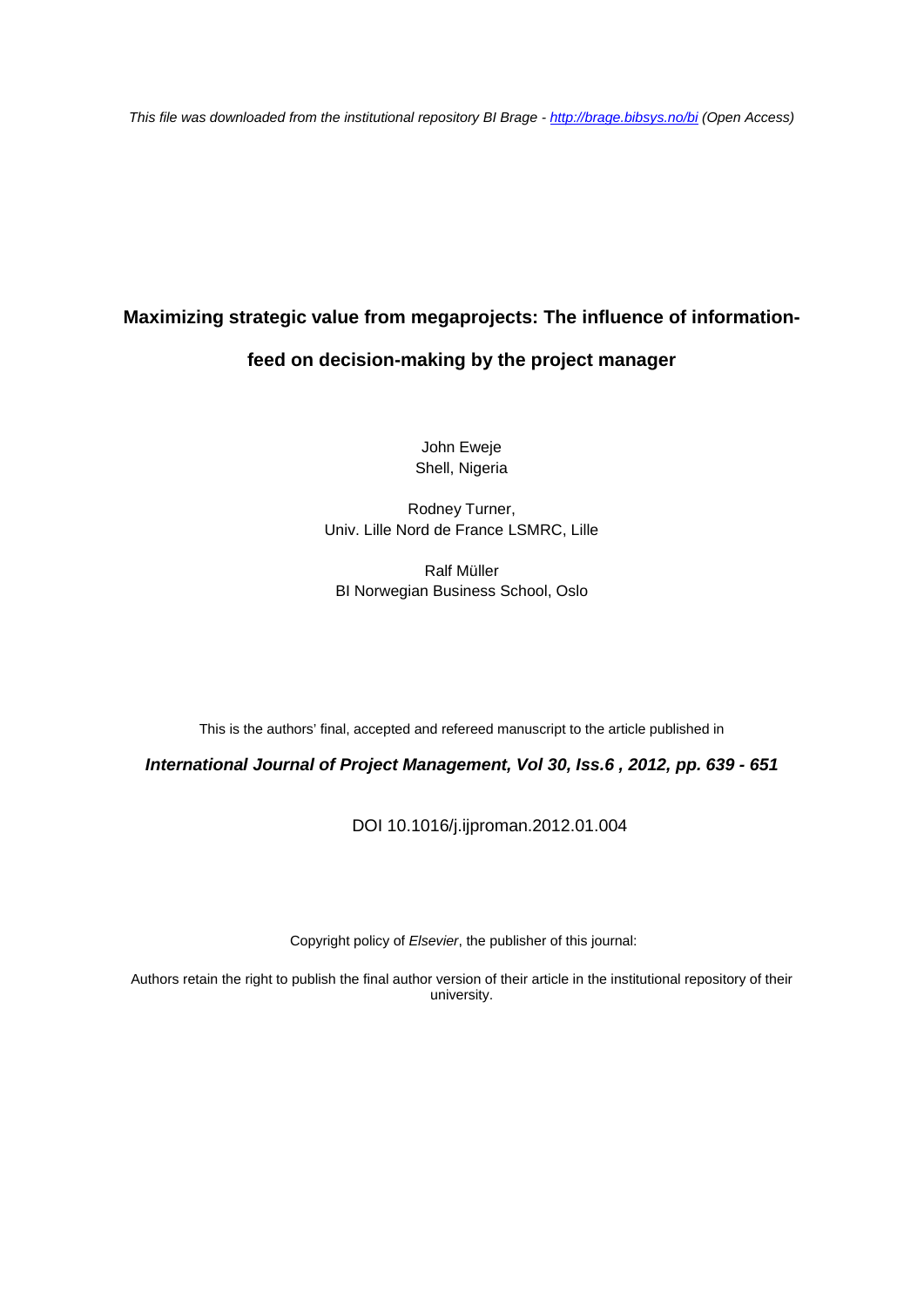# **Maximising Strategic Value from Megaprojects: The Influence of Information-Feed on Decision-making by the Project Manager**

*By*

*Dr John Eweje, Shell, Nigeria Professor Rodney Turner, Univ Lile Nord de France LSMRC, Lille Professor Ralf Müller, BI Norwegian Business School*

# **Abstract**

Large projects are notorious for erosion of value during execution. Decisions made by project managers have a significant impact on the strategic value of the asset delivered, and those decisions depend on the information feed on which they are based. This study uses theories of organizational behaviour, decision-making and program management to investigate the impact of information feed used by project managers on the strategic value delivered by mega projects in the oil&gas industry. A global survey of 69 managers of mega-projects was conducted. Results showed that information feed to project managers significantly influences the strategic value created by megaprojects. Also some moderating effects of contextual factors on this relationship were found. The contextual factors that influenced project manager decision-making relate to what they perceived to be Senior Management drivers for their projects. However the hypothesised moderating influence of project manager experience on decision-making was not found – an interesting observation. It was found that the extent to which project managers feel in control should influence the scope and quality of information-feed that should be sought. Four risk areas were observed as significant to long-term value creation from megaprojects: government relations; host community relations; contract management and procurement; and the influence of multilocation execution.

**Key words**: Megaprojects, program management, strategic value, decisions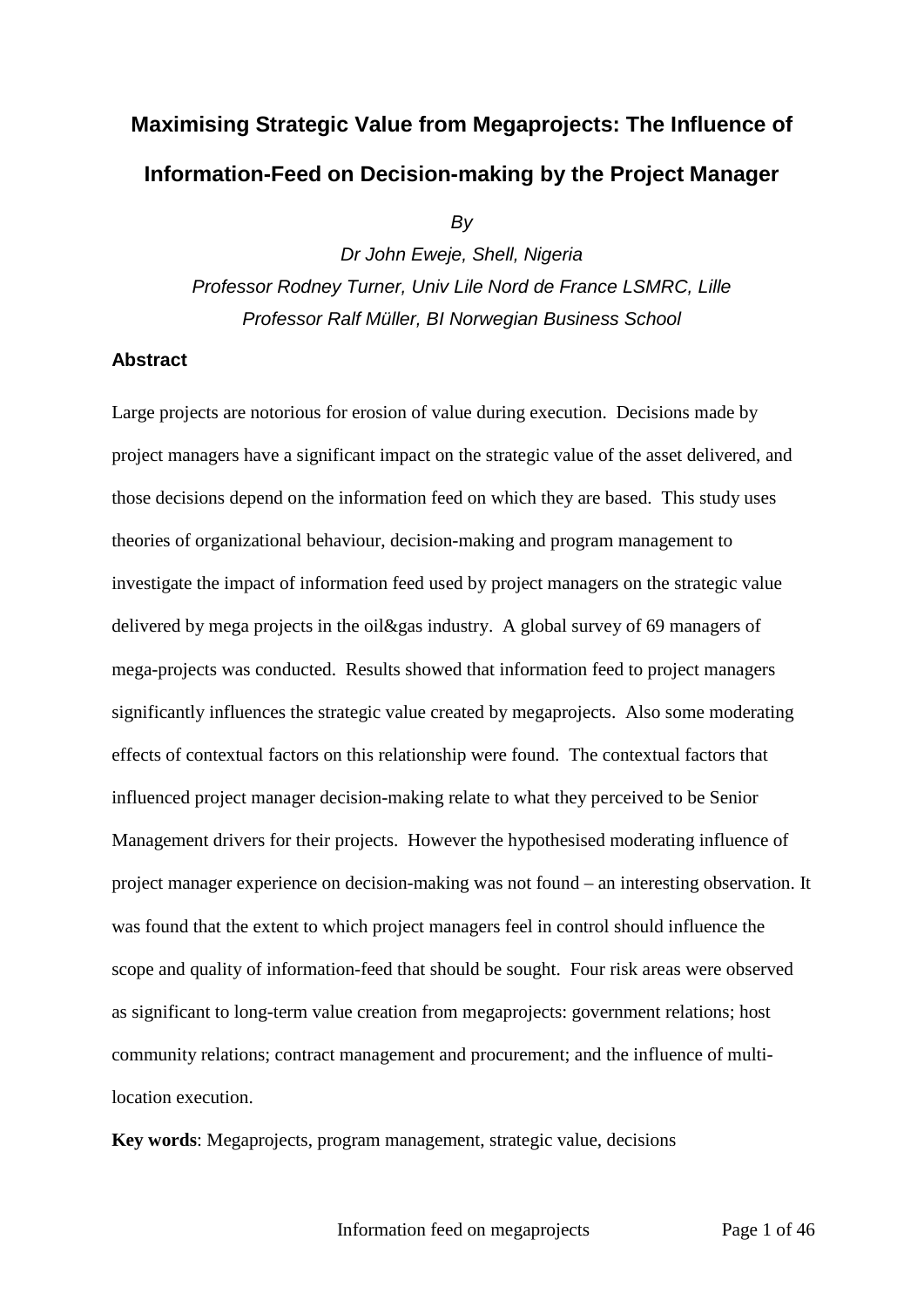#### **Introduction**

Megaprojects are programs that integrate strategically-aligned projects into one very large project (Miller & Lessard, 2000; Jaafari, 2004), and are used by the oil&gas industry to deliver key strategic assets. In recent years, most of the large oil&gas companies have been re-investing much of their annual profits (up to 90% in some cases) as capital expenditure , (Royal Dutch Shell, 2008; ExxonMobil, 2007; BP, 2007). Megaprojects typically do not leave the socio-economic life of communities impacted by their implementation the same. The financial and social stakes on megaprojects are so large they can endanger the survival of corporations and threaten the economic stability of the countries involved (Miller & Lessard, 2000).

The performance of megaprojects in the oil&gas industry has seen little improvement over the last decade (Merrow, 1988; Merrow, 2003; Fayek et al, 2006). Underperformance includes substantial shortfalls in benefits such as financial performance of the delivered assets, social acceptability, regulatory compatibility, and future business opportunities (Merrow, 1988; Merrow, 2003; Miller & Lessard, 2000; Fayek et al, 2006). The seeds of this underperformance are often sown early in the execution phase, yet not much can be found in literature on this phase of megaprojects (Miller & Lessard, 2000; Grun, 2004).

Organizational behaviour theory suggests the ability of a person within an organization to influence its strategic direction is a function of the amount of resource allocation he or she controls (Brower & Gilbert, 2007), and not necessarily his or her seniority. The managers of megaprojects can be responsible for the allocation of between \$0.3 billion to \$20 billion. The ability of these senior project managers to influence corporate strategic direction should not be underestimated. Failure of just one project can potentially wipe out the entire annual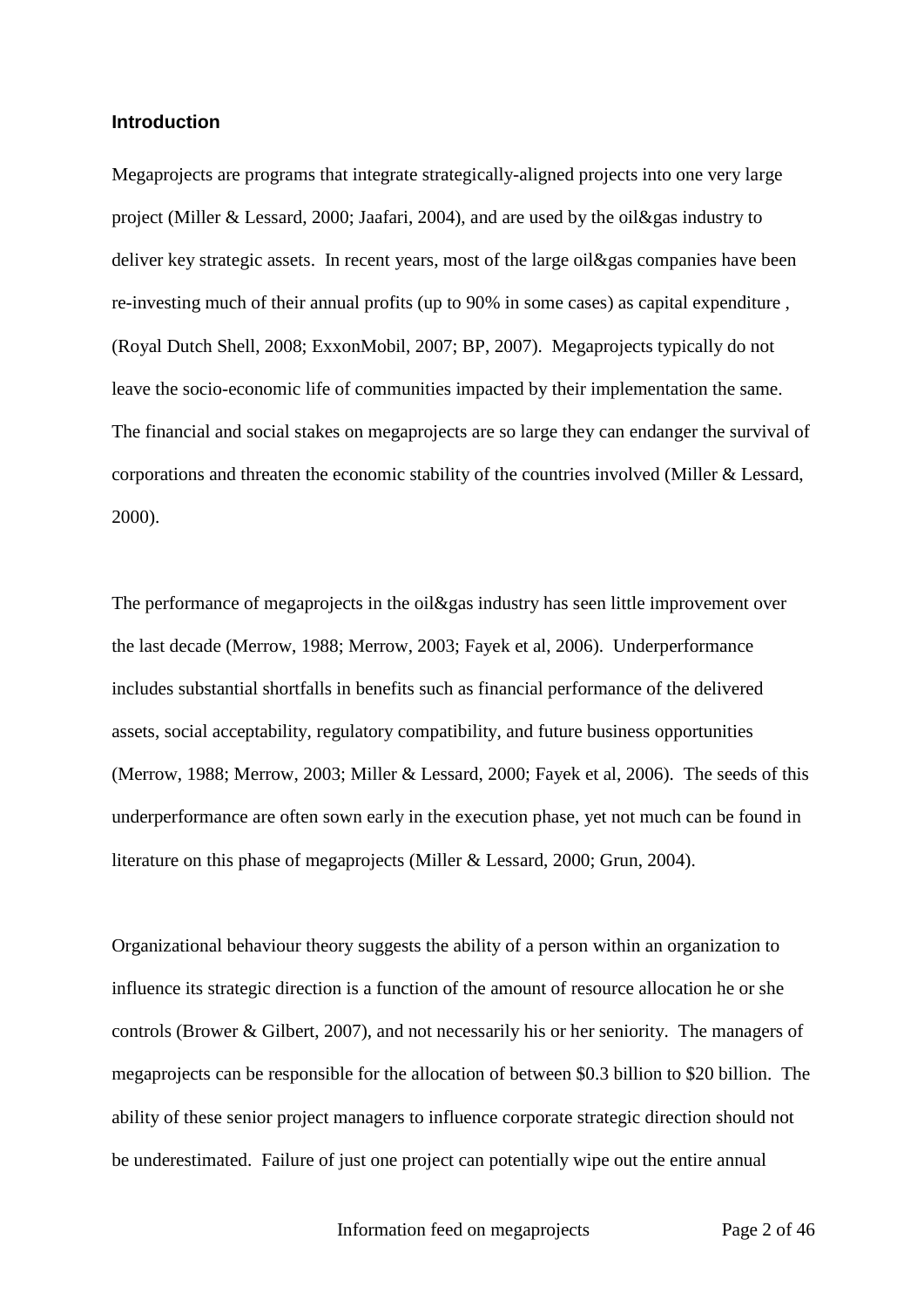profit of an oil&gas conglomerate. The strategic performances of businesses are underpinned by decisions, and the cost of poor decisions can be high. This study aims to draw attention to how the decision-making of project managers during project execution can impact on the long-term strategic goals of corporations. Two research questions are addressed:

- which factors of information-feed supporting project managers' decision impact the strategic value delivered by megaprojects for the sponsoring organization the most?
- how can the decision framework of the managers of megaprojects be enhanced?

Information is critical as an input into the decision process. A positive correlation has been established between business performance and decision-making practice (Thomas et al, 1993; Mackie et al, 2007), and since a program is a temporary organization, a correlation between program performance and decision practices should be expected (Thiry, 2004). Flyvberg (2007) has observed that the main challenges of megaprojects is inadequate, unreliable or misleading information; and conflicts between decision making, policy and planning.

The perspective of this research is from the view point of the project manager, with focus on how decisions made by the project manager during execution impact on the strategic value delivered by the megaproject to the sponsoring organization. Figure 1 illustrates the typical project delivery process followed by most oil&gas corporations. The process is decisionbased, but heavily biased towards the project front-end where the most value is created. The execution phase activities and deliverables enable the realisation of value, and is where projects managers take the lead.

Insert Figure 1 about here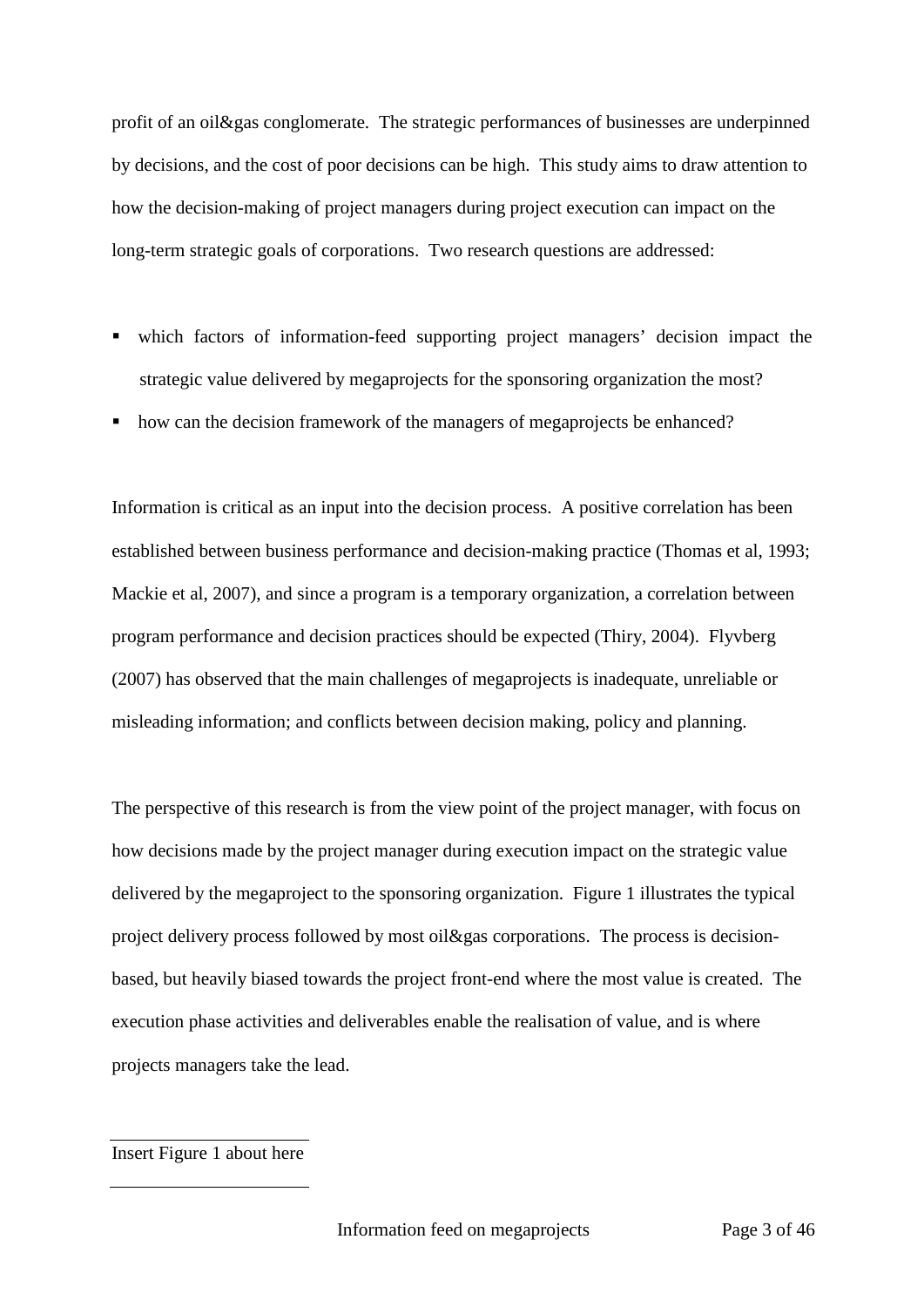In the next section we consider the nature of megaprojects, and then decision-making on megaprojects and we introduce the hypotheses. We then describe the research methodology and results of the study. We conclude by discussing the implications of the study.

#### **Theoretical framework and hypotheses**

#### *Megaprojects and the program management paradigm*

A megaprojects is a special case of a program, and as such is a set of multiple, but related projects directed towards a common strategic, business objectives; which generates benefits beyond those that would have been generated had the projects been done individually, (Office of Government Commerce, 2007; Project Management Institute, 2006, 2008). This is the nature of oil&gas megaprojects, which are essentially programs that integrate strategically aligned, commercially viable and logistically combinable projects under a single management umbrella. They usually cost over \$1 billion, involve high uncertainty, comprise intangible benefits and promise attractive long-term outcomes (Miller & Lessard, 2000; Flyvberg et al, 2003). Compared to traditional projects, they have long project and product life-cycles, are significantly less predictable in terms of time and scope (Cooke-Davies, 2002), demand substantial irreversible commitments, have high probabilities of failure, and a skewed reward structure (Miller and Lessard, 2000).

The managers of megaprojects often adopt traditional modes of project delivery because that is their basic training and experience. In this mode, the manager's energy is devoted to low level management of contracts, focusing on time and cost (i.e. project efficiency as defined by Shenhar & Dvir, 2007) without adequate attention to how to attain the best overall results (Halman & Braks, 1999; Asrilhant et al., 2007; Turner et al, 2009, Turner et al, 2010),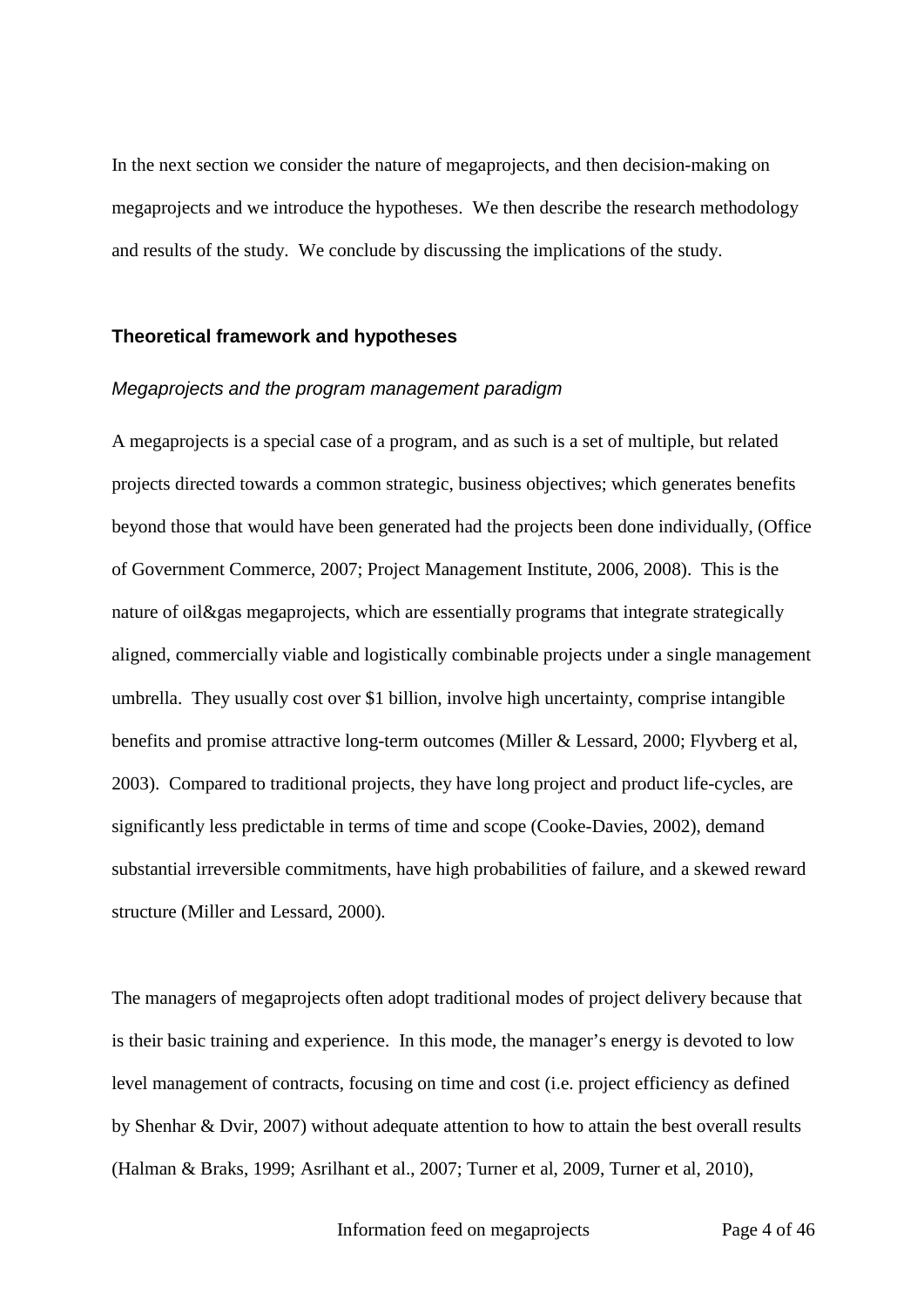thereby negating the longer-term strategic views that inform the initiation of the projects. As program managers their focus should be on strategic objectives and business benefits, requiring more of a leadership role than a management one (Murray-Webster & Thiry, 2000; Shao, 2010; Shao et al., 2011). From inception to the start of revenue generation, megaprojects can take 5 to 12 years (Reinhards, 1989), while operational life-can be between 7 to 30 years. This long-term nature makes megaprojects vulnerable to uncertainty and ambiguity, emphasizing a need for a strategic decision making in their management (Office of Government Commerce, 2007), rather than the tactical short-term efficiency management of traditional project execution (Project Management Institute, 2008).

Applying a program management paradigm to megaprojects helps address this, being about benefit management, stakeholder management and ensuring effective governance (Project Management Institute, 2006; Office of Government Commerce, 2007). It provides a framework that easily identifies changes, makes causes and effects clear, and enables good demarcation between risks and opportunities (Murray-Webster & Thiry, 2000). Recognising megaproject managers as essentially program managers; they are therefore responsible for navigating the megaproject through the ambiguities of strategy and its emergence, providing leadership, including managing cultural and political issues involving other parts of the organization (Thiry, 2004; Shao, 2010) and external stakeholders. To be effective as program managers, it is necessary to obtain and process the right information to reduce ambiguity (Thiry, 2004).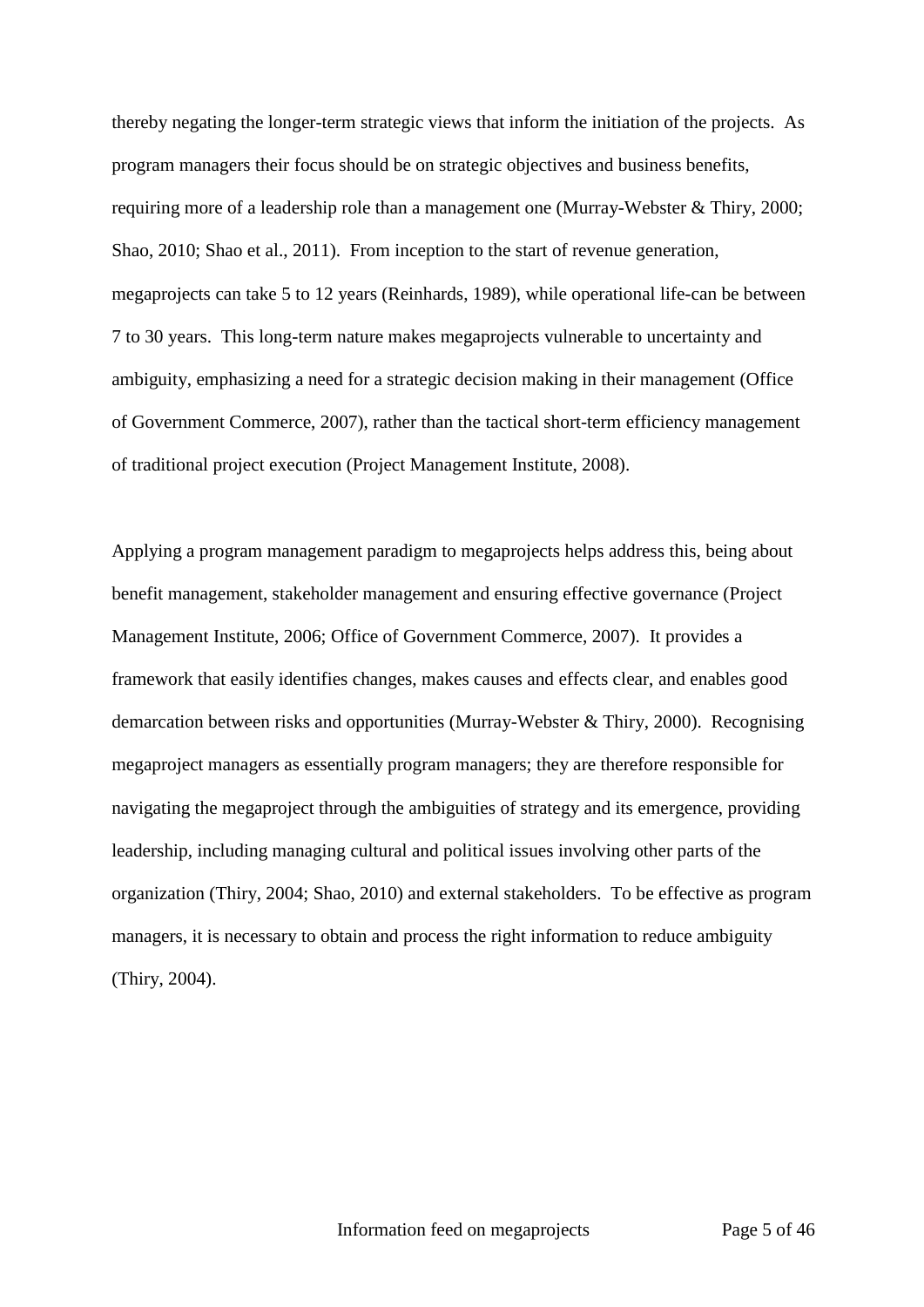#### *Challenges of Megaproject Execution*

Megaproject stakeholders are numerous, as is the diversity of their objectives, (Shao, 2010). Significant stakeholders in the oil&gas industry include National Oil Companies and Governments, local communities, NGOs with interest in socio-cultural and environmental sustainability, employees (including the project team), and shareholders. With such a constellation of stakeholders, it is inevitable that megaprojects will attract high socioeconomic and political interest, and high industrial and public attention. It is therefore key that the strategic goals of their sponsors and stakeholders and how they are linked to the project itself are clear (Turner et al, 2009). Usually Megaprojects are placed under high time and cost pressure (Merrow, 1988, 2003; Miller & Lessard, 2000). Of the project managers surveyed in this research, 85% indicated they were under moderate to very high cost and time pressure. These pressures generate systemic influences within projects. For example, it has been shown that time pressure can impair decision quality (Chu & Spires, 2001).

#### *Strategic Value in the Oil & Gas Industry*

Strategy realisation, the basis for megaprojects, is principally about decision-making (Sull, 2007), and the managers of megaprojects are responsible for big, and often high-consequence decisions (Klein, 1989). Their decisions are a double-edged sword as their interpretation of strategic issues affecting their projects directly influences how the team responds (downward influence), and how senior management perceives challenges (upward influence). However, studies show project managers have been ineffective at responding to emergent strategy, and the integration of strategic intents with the results generated by these large, long-duration projects (Thiry, 2004; Morris & Jamieson, 2004). Major players in the oil&gas industry have adopted a sustainable development approach for determining the value of their longer-term strategies for growth and profitability (BP, 2008, Royal Dutch Shell, 2008; ExxonMobil,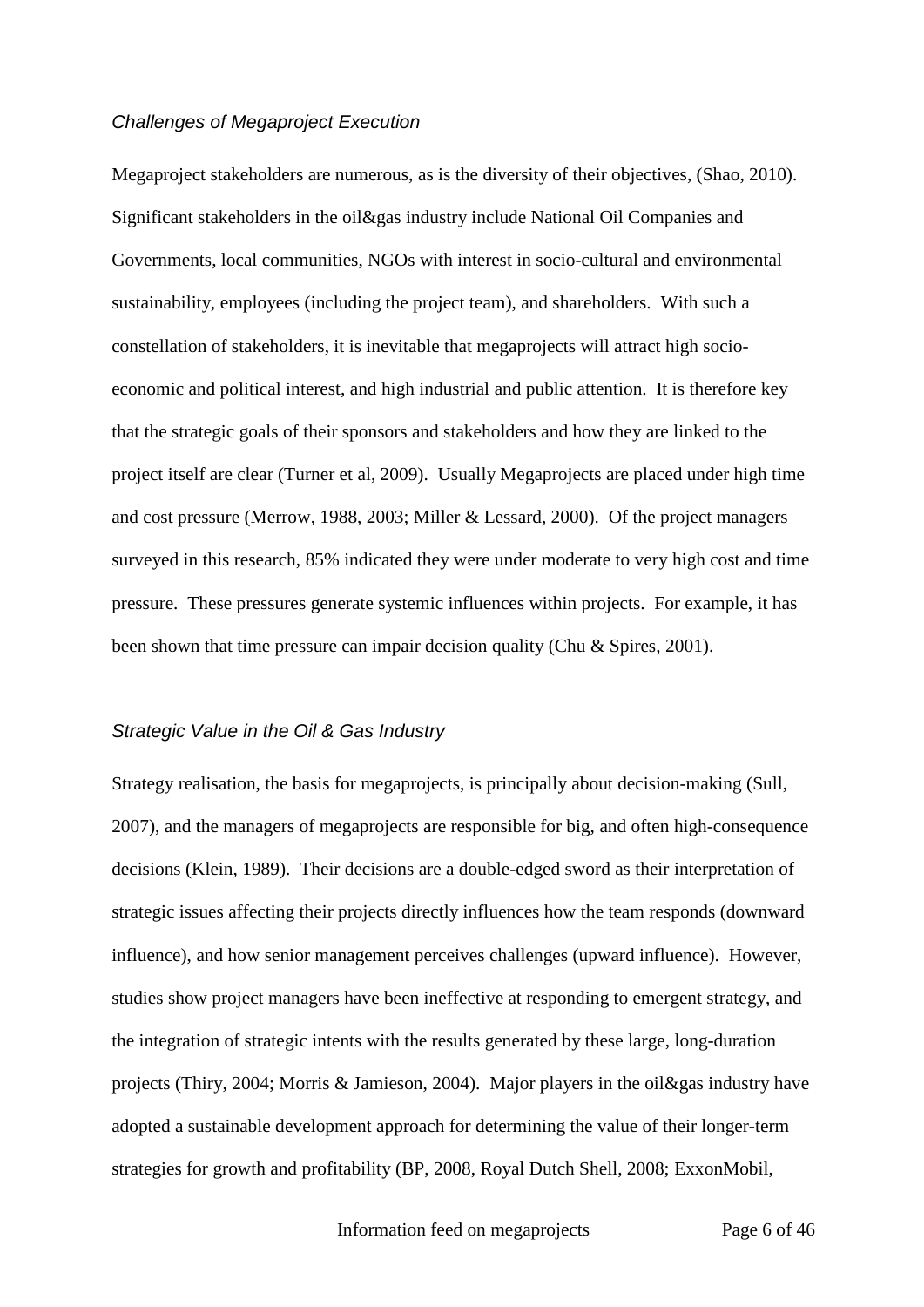2007), reflecting a response to the evolving reaction of society to the energy industry and its historical socio-economic and political impact. All the major players investigated expressed sustainable development as their core business value for projects that will be executed in pursuit of strategy. Sustainable development objectives of these companies are largely similar. The commonly expressed strategic objectives were:

- making significant socio-economic contribution to the society
- health, safety, security and environmental responsibility (HSSE)
- economic profitability of the business
- earning the admiration of key stakeholders

The extent to which these strategic objectives are achieved, is taken as indicative of the worth (value) of any strategic results obtained. These sustainable development measures are aligned with the balanced score card for organizational performance evaluation (Kaplan & Norton, 1996), and the Diamond Approach (Shenhar & Dvir, 2007) suggested for projects. The diamond approach presents five main success dimensions for projects:

- project efficiency
- impact on customers and users
- impact on project team
- business and direct organizational success
- **Particle** preparing for the future

Achievement levels of these sustainable development objectives were adopted in this study as the basis for indicating strategic value obtained from projects within the oil&gas industry.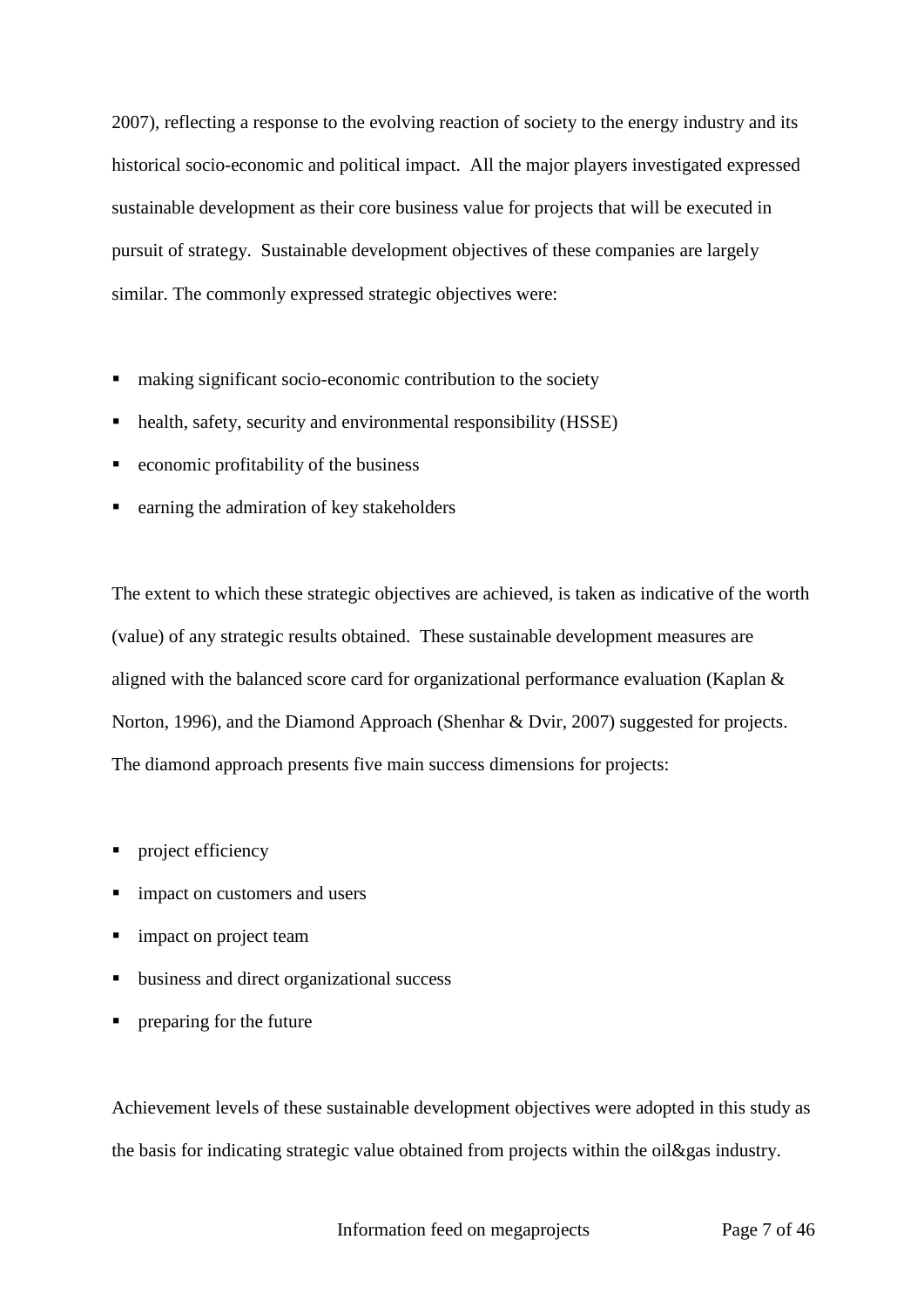#### *Decision Theory in Megaprojects*

In a general sense, a decision is a position, opinion or judgment reached after consideration (Miller, 2009). It is a cognitive phenomenon, and the outcome of a complex process of deliberation, which includes an assessment of potential consequences and uncertainties (Müller et al, 2009). Skinner (1999) defined a decision as a conscious, irrevocable allocation of resources with the purpose of achieving a desired objective, indicating that it involves thinking, judgment and deliberate action. So a decision is only regarded as such when it has been communicated someway and accepted for implementation. Basic elements of a decision process include information seeking, ascription of meaning (interpretation), applying a decision criteria and subsequent implementation action (Thomas et al, 1993).

Decision theory has its root in economic theory, with the assumptions that people make decisions to maximize utility based on self-interest and rationality (Skinner, 1999; Mackie et al., 2007): the *expected utility or normative decision theory*. This however does not consider the possibilities or effects of moderating or intervening factors that make decisions referencedependent (Kahnemann, 2002). Nonetheless expected utility theory has been applied in the oil&gas industry with some success (Mackie et al, 2007), and has been the predominant model for normative decision making (Tversky & Kahnemann, 1992). The theory is considered idealistic however because it focuses on how people should make decisions (Mackie et al, 2007) rather than how they actually make decisions (Skinner, 1999). Technical people in the oil industry have been observed to exhibit a tendency for normative approach to decision making, thereby weakening their ability to deal with uncertainty (Capen, 1976; Mackie et al. 2007). Project management in the oil&gas industry is dominated by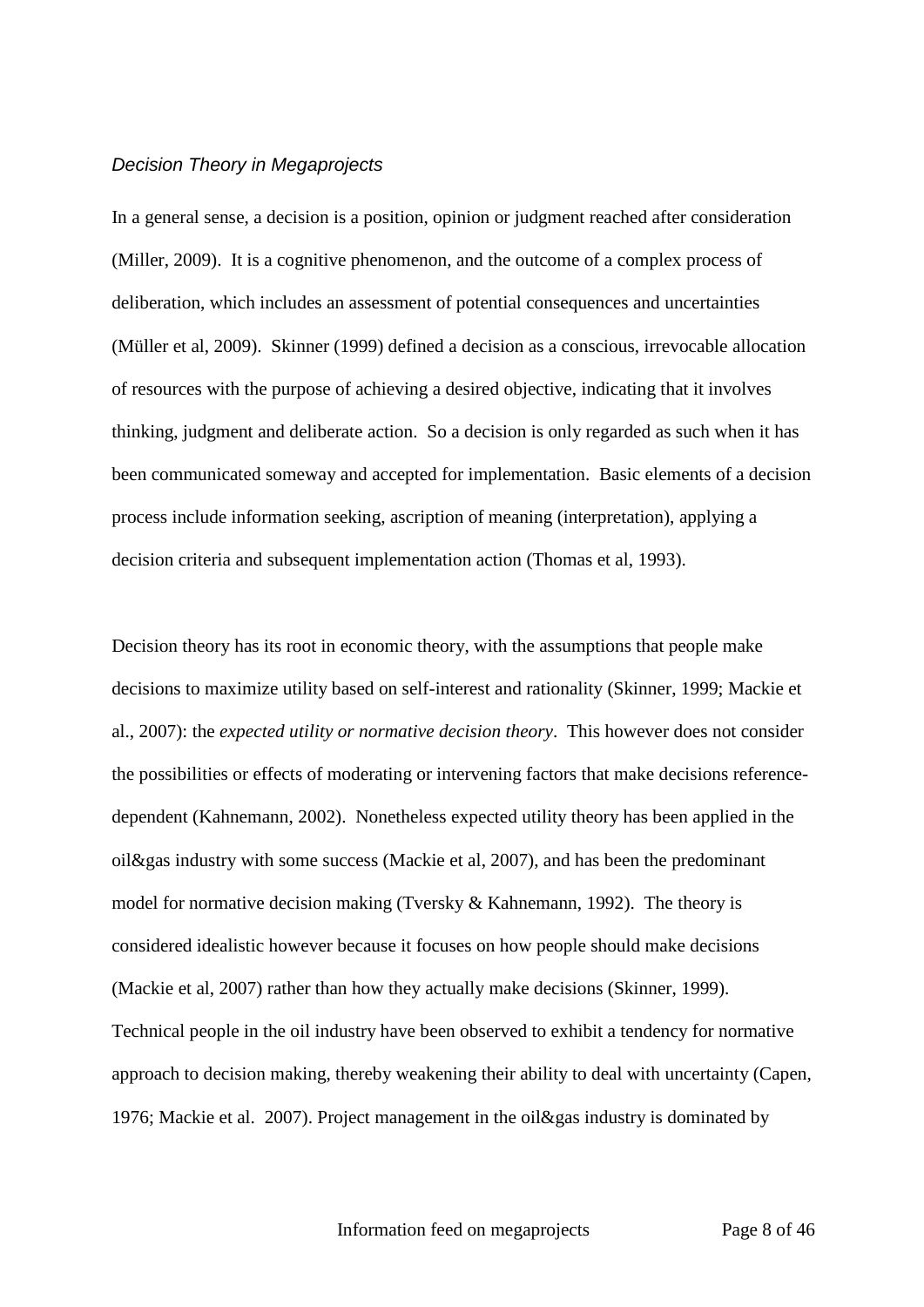technical people, and probably more than a few are struggling with tendencies towards this normative thinking phenomenon. An alternative approach is the *descriptive decision theory*.

*Descriptive decision theory* deals with how people actually make decisions. It postulates that people make decisions by choosing ways to satisfy their most important needs even if they do not have all the required information and their choice is not optimal (Mackie et al, 2007). When people are faced with making decisions under uncertainty they simplify the challenge by relying on heuristics or rules of thumb (Kahnemann & Tversky, 1979; Tversky & Kahnemann, 1992) that are largely rooted in acquired knowledge and past experiences. There are two relevant offshoot of descriptive theory:

- the theory of bounded rationality (Simon, 1976; Kahneman, 2002)
- **prospect theory (Kahnemann & Tversky, 1979, 2004)**

Both recognize the ample limitation of human beings to be rational most of the time, and postulate that inductive thinking is more natural (Arthur, 1994; Kahneman, 2002; Kahnemann & Tversky, 2004).

*Prospect theory* explains decision making under risk (Kahnemann & Tversky, 1979, 2004), which more realistically reflects megaprojects. The theory distinguishes two phases in the decision process, framing and valuation. *Framing* consists of a preliminary analysis of the prospects offered (by the challenge) to the decision maker, leading to a representative construction of his or her perception of the challenge, associated contingencies and possible outcomes. A heuristic simplification of perceived risks or challenges takes place such that the decision-maker can make some meaning out of it. During this phase, the quantity, quality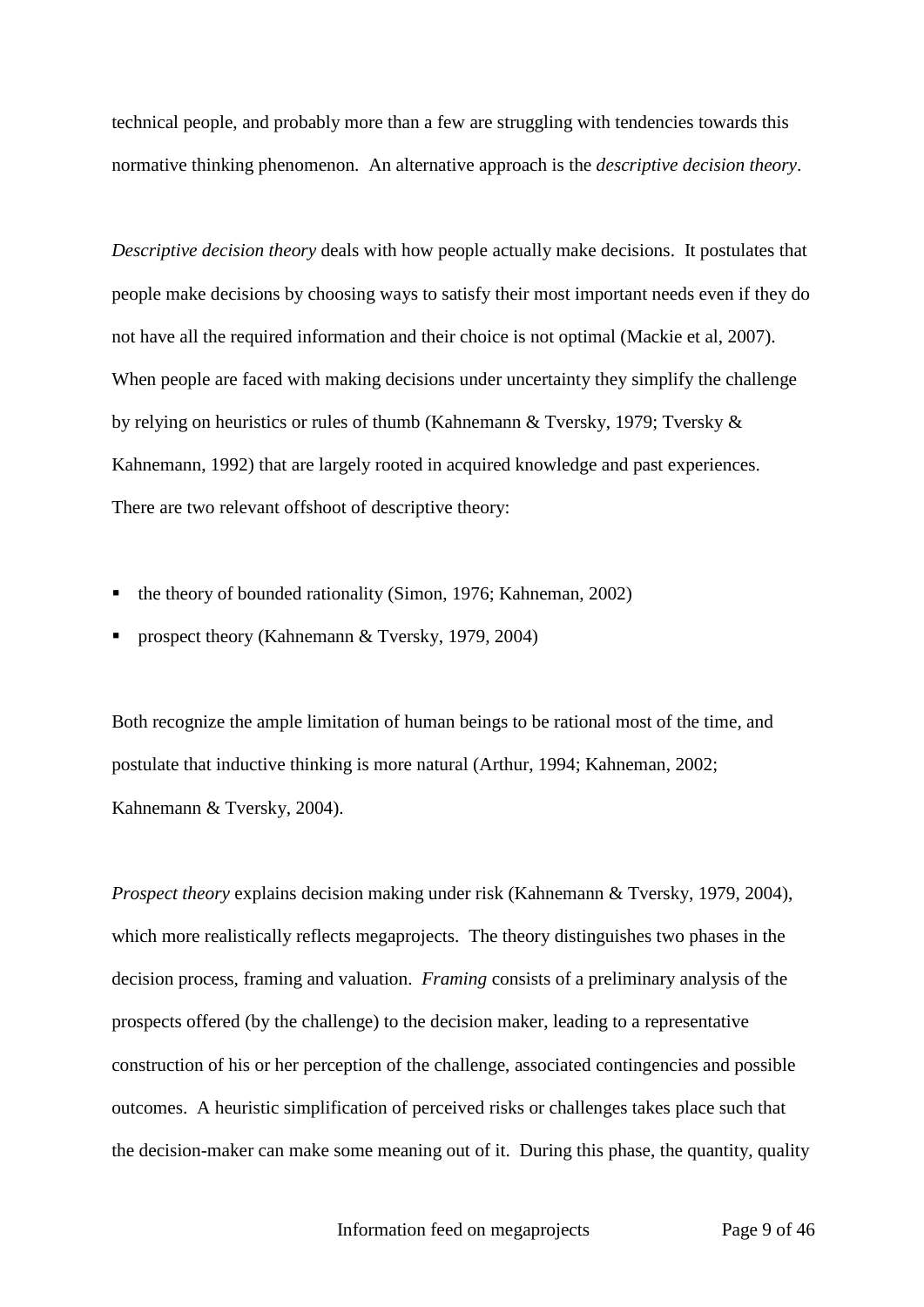and timeliness of information (*information feed*) available to the decision maker; past experiences, and knowledge about relevant subject matter will have huge effects on how he or she models the possible prospects, which is the outcome of this process. Information timelines have also been hypothesized as a factor due to the time pressure that most project managers are under. Time pressure affects decision-making (Hwang, 1994), and information suffers degradation when not delivered timely (Greer & Kroop, 1983). *Valuation* follows framing in which the decision-maker assesses the value of each prospect based on an "opportunity-threat" or a "gain-loss" principle, and then chooses accordingly (Thomas et al., 1993; Kahnemann & Tversky, 2004). Prospects are consequently labeled, for example as "opportunity" or "threat".

Ultimately the aim of decision-making is to minimize surprises, which arise from mismatches between what actually happens and what was expected to happen (Gharajedaghi, 1999). Four reasons, largely related to the management of information to support decisions, have been advanced for why mismatches can occur following decisions (Gharajedaghi, 1999):

- 1. wrong information or input data a decision process problem
- 2. wrong implementation of what was decided
- 3. change in the assumed context after the decision was made (such as business or social context around the project). This may be caused by poor awareness of the environment or by a chance event
- 4. the decision itself may be fundamentally flawed in quality, which would be a problem with the decision approach or process.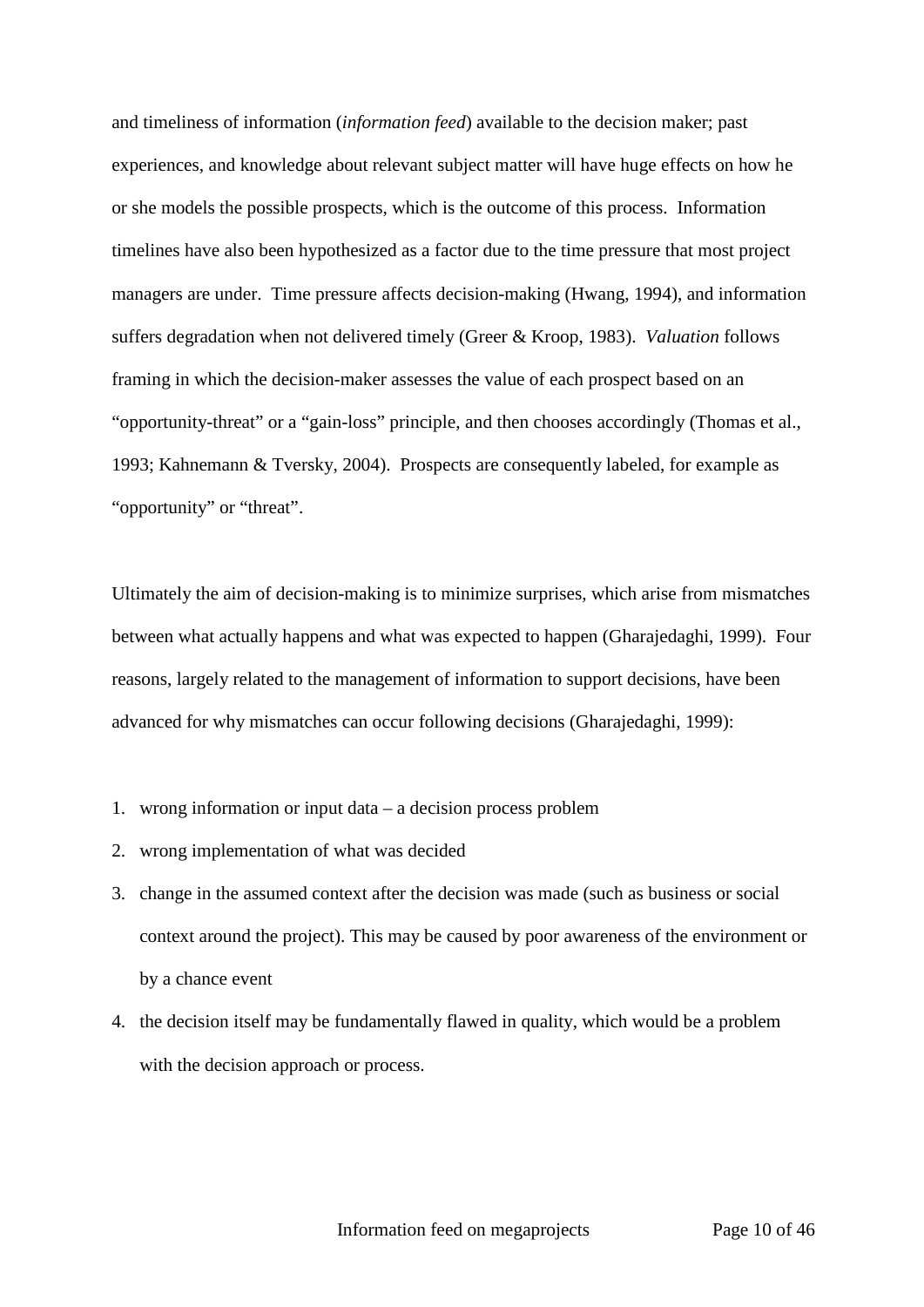### *Information-Feed in Decisions*

Various studies have established that the root cause of almost all project failure can be traced back to human error or misjudgement (Johnson, 2006; Virine & Trumper, 2008), and poor judgement can often be traced back to the way the decisions were made (Hammond et al, 1998). As making decisions is considered the most important job of any executive (Hammond et al, 1998), the ability to make right decisions on projects should be a principal indicator of project management professionalism. Unfortunately despite the reported moderate-to-poor performance of megaprojects (Merrow, 2003; Miller & Lessard, 2000; Fayek et al, 2006), many project managers presume their decision-making capabilities are above average (Massey et al, 2006), and consequently care little about improving the quality (Capen, 1976; Goodwin & Wright, 2004; Virine & Trumper, 2008). This attitude could influence the rigor of their approach to seeking information in support of decision-making, and potentially result in more wrong judgement than should have been otherwise.

Information feed (or scanning) (Thomas et al, 1993) involves searching external (Coulter 2000) and internal (Thomas et al, 1993) environments to identify important issues or events that could affect the organization and its objectives. It is a key element of the decision process enabling managers to formulate expectations about the future (Greer & Kroop, 1983). As top decision-makers will usually have access to far more information than they can deal with (Mintzberg, 1978, Thomas et al 1993), they become selective in favour of information they consider to be most useful. It has been established that decision-makers who use more information tend to be more comfortable in dealing with ambiguity and uncertainty and consequently more positive with labelling their challenges (Thomas & McDaniel, 1990). Externally-focused information-feed in particular is considered more influential in facilitating this (Thomas et al, 1993; Coulter, 2000). Those who are positive with labelling (as suggested

Information feed on megaprojects Page 11 of 46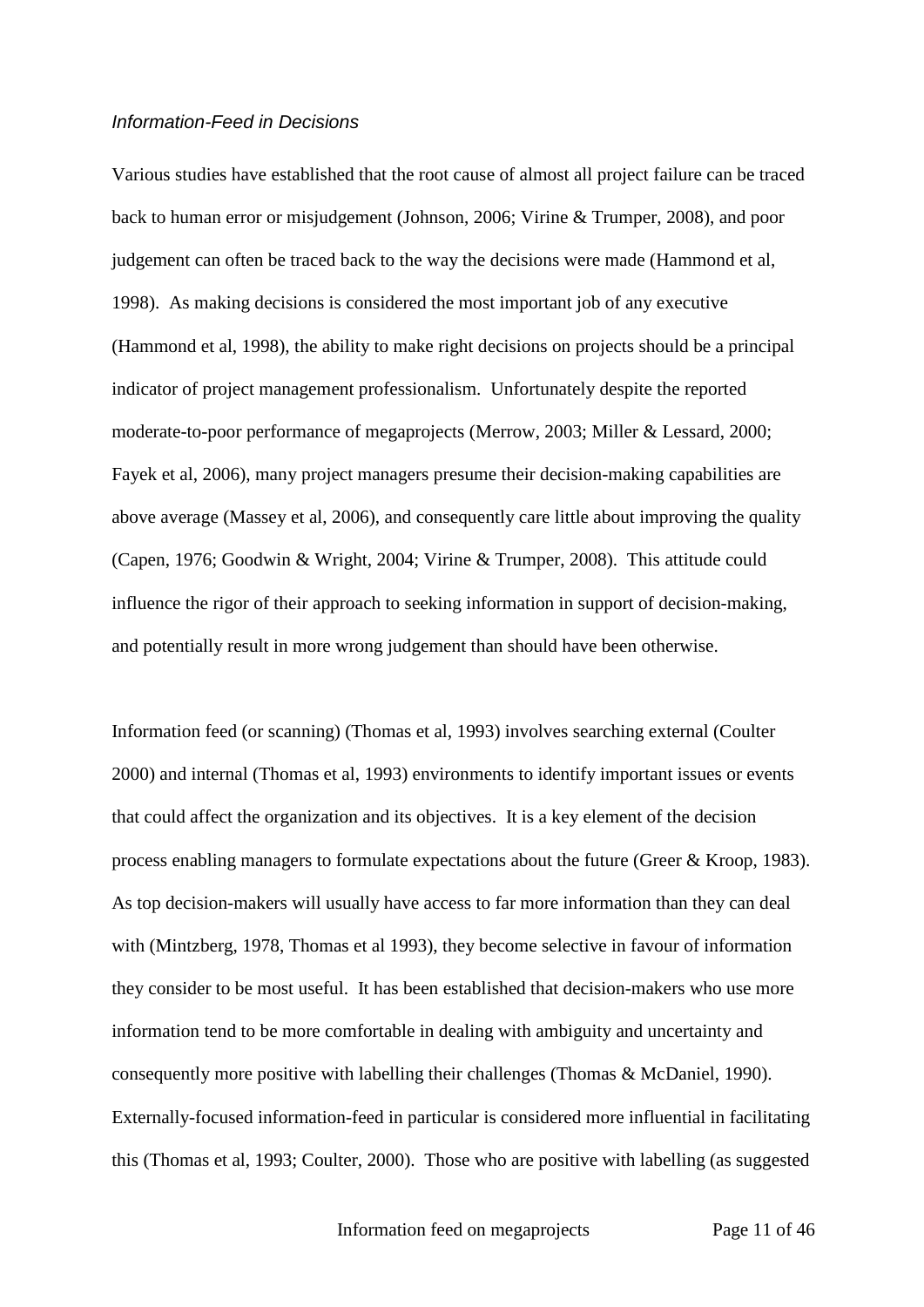by prospect theory) tend to project positive outcomes with expectations of "gain" or "opportunity" (Dutton & Jackson 1987) rather than "loss" or "threat". They also tend to have a fair amount of control on organizational or project direction. In contrast, "threat" labeling implies a negative situation in which a likely loss is projected by the decision maker, and over which he or she feels relatively little control (Dutton & Jackson, 1987)*.*

Early detection of system disturbances is enhanced through good and timely information-feed (Dutton & Duncan, 1987) allowing for pro-activeness. Less timely information is generally considered inferior because the manager's expectations will contain greater error (Greer & Kroop, 1983). On the other hand, decision makers tend to use less information when they believe they are knowledgeable about their business environment or situation than when they feel it is poorly understood (Thomas & McDaniel, 1990). Decision makers may sometimes not be right in this judgement however. The quality and quantity of information available to decision-makers in business organizations was found to correlate with the quality of their decisions (Thomas et al 1993; O'Reilly, 1982). As project management is similarly underpinned by decisions, one can expect that the information-feed to the project manager (as a key decision-maker) will influence project performance and derivable strategic value.

The extent to which a business leader or project manager feels in control of strategic issues is an important influence on how information gathering towards decision support and interpretation will be approached (Thomas et al 1993; Kahnemann 2002; Müller 2003). Several studies have argued that most people see threats as uncontrollable, and that opportunities are characterised by a high degree of controllability (Thomas & McDaniel 1990). This study investigated sense of controllability as a measure of the extent to which the project manager feels in charge of the project. The level of confidence of being in control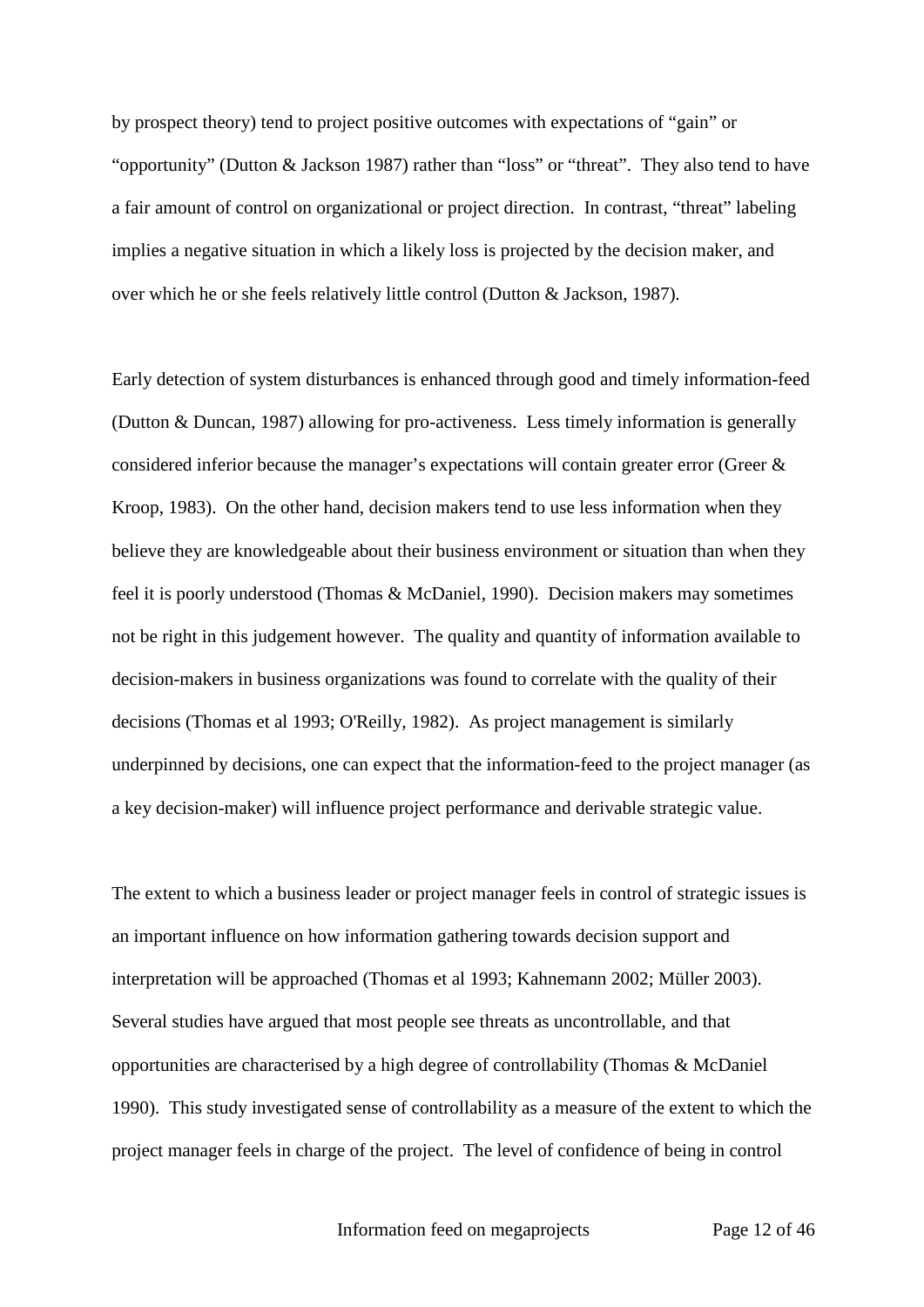would largely be influenced by how the project manager perceives the quality and effectiveness of risk management on the project. Based on the works of Morris & Hough (1987), Miller & Lessard (2000), and initial interviews of seven project managers (with a combined experience of 130 years) during the early stages of this study, ten areas of greatest challenges on megaprojects were identified:

- 1. contracting and procurement management;
- 2. government relations management (as McKenna et al, 2006, noted, the decision mechanisms of host governments are often unclear and can lead to significant complications);
- 3. host community relations management;
- 4. joint venture interface management;
- 5. health, safety, security, and environmental (HSSE);
- 6. multi-location management of fabrication and facilities integration;
- 7. implementation of local content policies;
- 8. project governance;
- 9. managing the core project team (individual aspirations, job satisfaction, etc.), including attaining cohesion within the broader team; and
- 10. impact of multi-cultural leadership within the project.

These challenges are consistent with what Miller & Lessard (2000) identified as the top failure factors in large projects. Most of the challenges are political and social with potential to affect decision-making. Technical risks seem less challenging. Overall, governance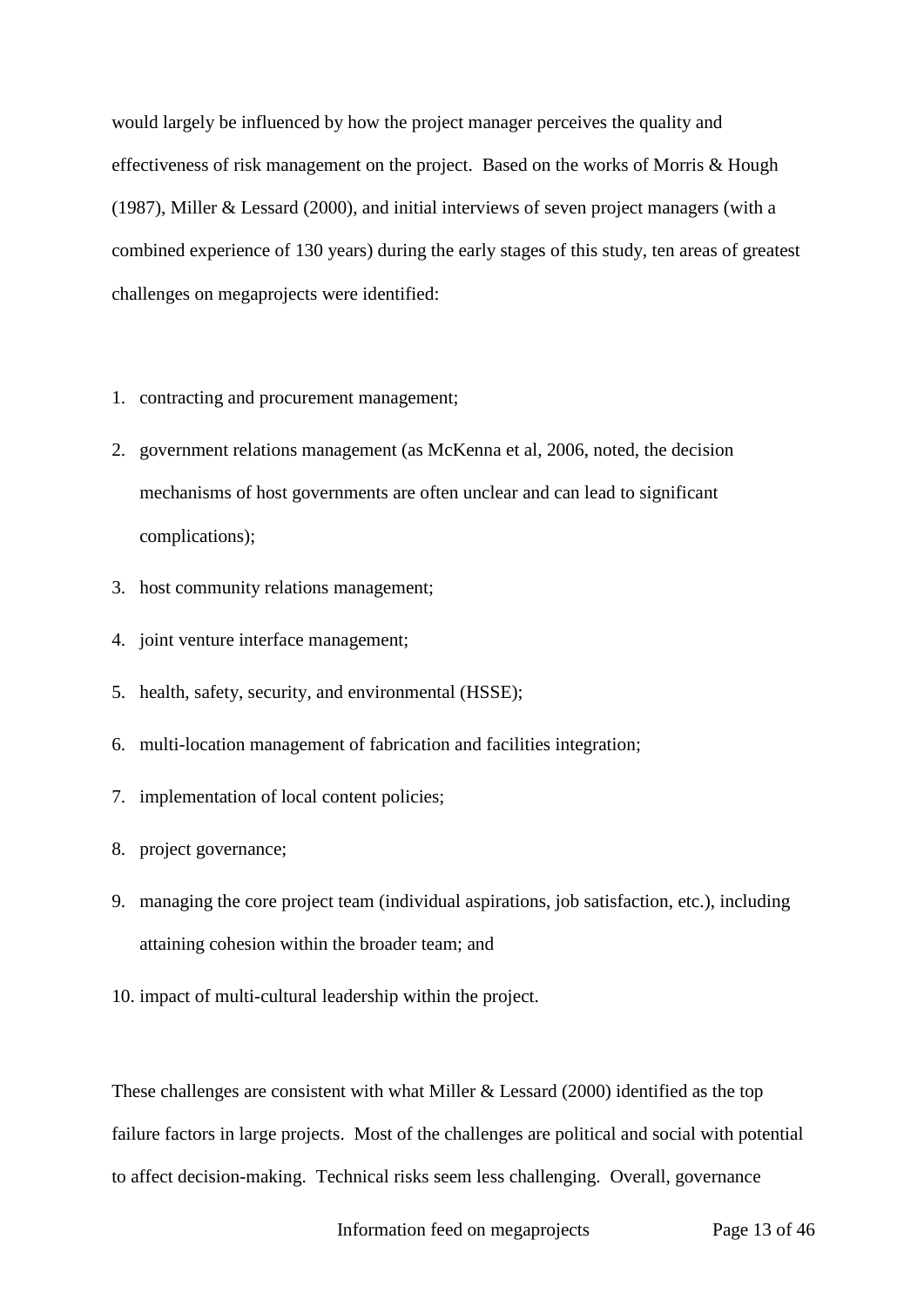remains a challenge on many megaprojects (Miller & Lessard 2000); and factors related to technical content and project-economics seem to have less significant impacts.

This discussion informed two hypotheses for the study:

**H1A:** The information-feed in support of the Project Manager's decision on oil&gas megaprojects will have a significant influence on the level of derivable strategic value. **H1B:** The magnitude of external focus within the information feed in support of the project manager's decisions on oil&gas megaprojects will correlate positively with the long-term strategic value realised.

**H2:** The project manager's perception of his or her level of controllability will significantly influence information feed on the project.

#### *Contextual Influences on Project Decisions*

Organizational (Thomas et al., 1993), personal and project characteristics (Müller et al., 2009) are contextual factors, and may influence decision-making. For example they could influence the project manager's approach to information feed and how challenges may be classified as "threats or opportunities" (Ford 1985) – a moderating influence. In particular, what a project manager perceives as important to senior management (an organizational context) is expected to influence his or her management priorities, hence decisions. This also informs the project manager's perception of how he or she may be measured, hence his or her behaviour. Literature on organizational behaviour and decision making also infer that experience plays an important role in decisions (Kahnemann, 2002), and has a positive relationship with decision outcomes (Dane, 2008). So the project manager's professional experience (a personal context) could be expected to influence the information framework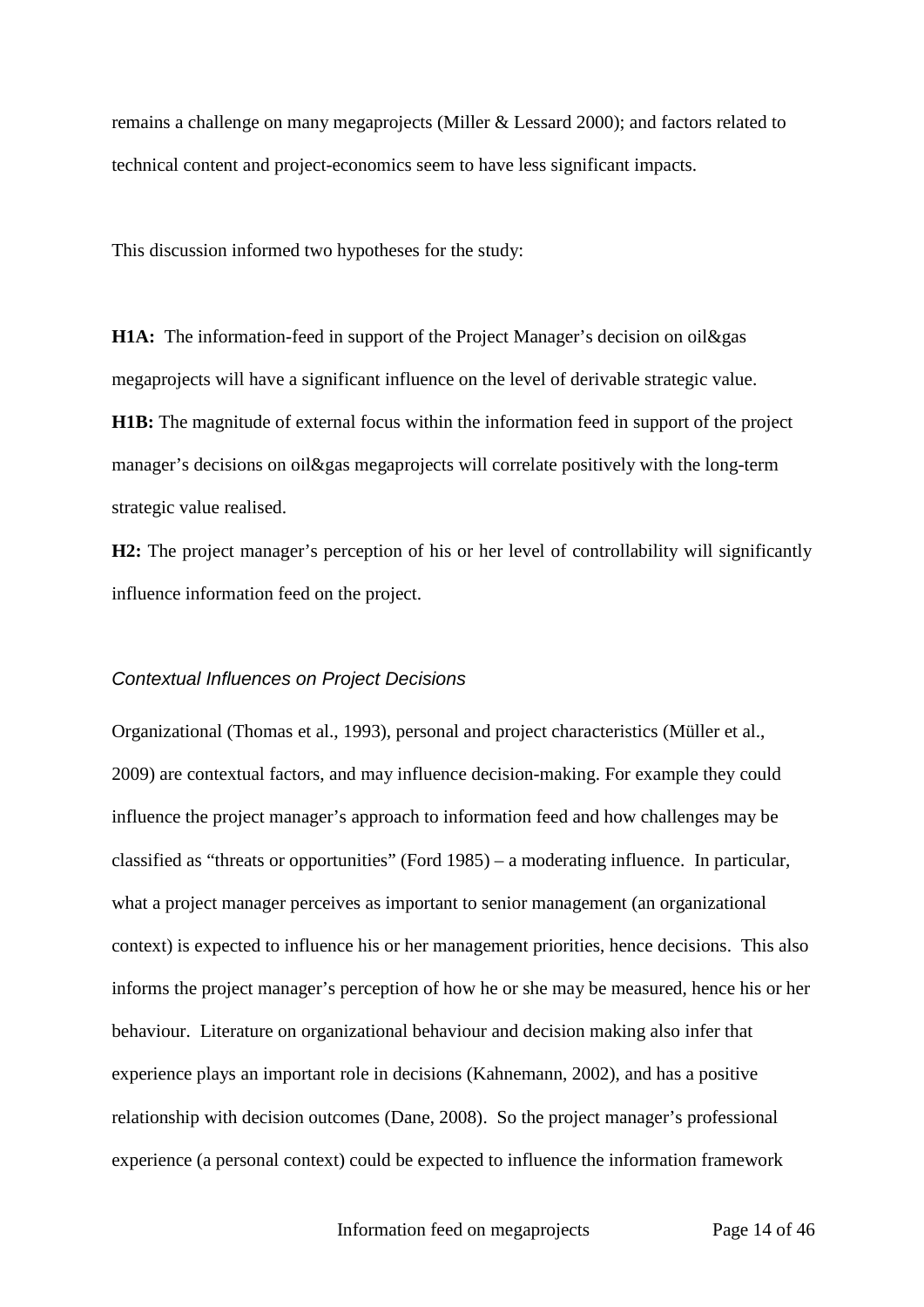adopted on the project, hence potential impact on strategic outcomes. This discussion informed the third hypothesis:

**H3A:** The project manager's perception of senior management drivers (an organisational context) will moderate the relationship between information-feed and strategic value from oil&gas megaprojects.

**H3B:** The project manager's professional experience (a personal context) will moderate the relationship between information-feed and strategic value from oil&gas megaprojects.

#### *Research model*

Figure 2 illustrates the hypotheses and represents the research model for the study.

Insert Figure 2 about here

#### **Methodology**

The study perspective taken is the descriptive decision theory school, and the research questions demanded analysing historical data from practitioner experiences on megaprojects. We adopt a positivist epistemology and test the three hypotheses using a deductive research design, applying a quantitative approach of probabilistic survey sample requiring minimal interference with the research objects (Czaja & Blaire, 2005; Cooper & Schindler, 2006). The primary target population was the managers of megaprojects employed by oil&gas companies. These are people with responsibility for entire megaprojects or substantial parts of them. The survey questionnaire was pre-tested on five senior project managers and refined based on pre-test results before the actual survey, which was web-based. Results analysed did not include those from the pilot. All scaled responses were based on a 5-point Likert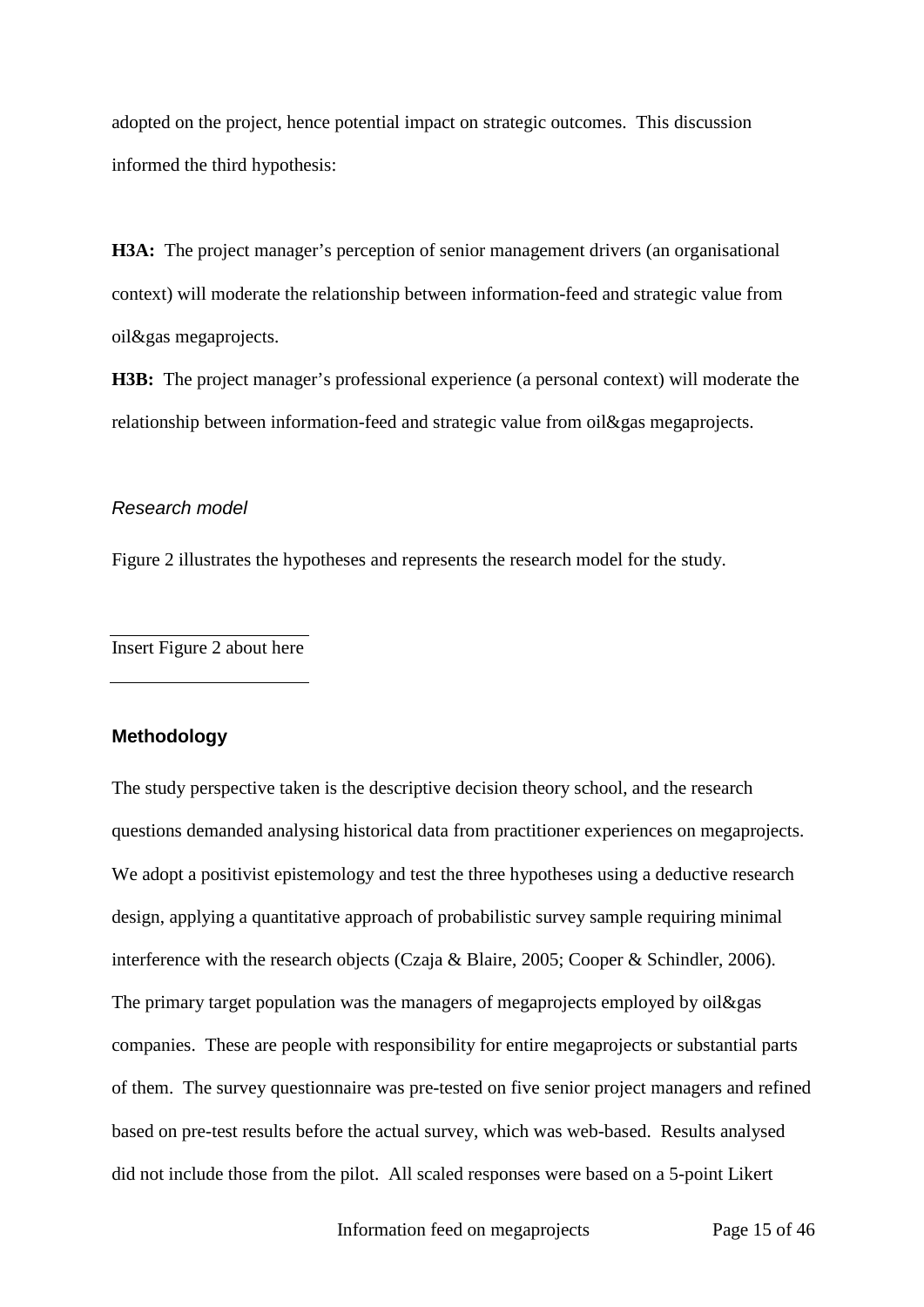scale, and reliability checks were done at sub-scale level (Field, 2009). The main variables were summarised by taking means of their underlying sub-variables. Data reliability and validity is discussed within succeeding sections. The hypotheses were tested using results from bi-variate correlation analysis, ANOVA, multiple regressions, including moderated hierarchical regression (MHR) analysis.

#### *Independent Variables*

There are two independent variables in the research model:

*Information Feed (Scanning):* Elements measured were the quantity, quality and timeliness of information gathered by project managers. These were combined to form the construct variable, *Information-Feed*. Deriving from how the questions were constructed, these same sub-variables could also be segregated as internally or externally focused information as a means of further sensing where problems may be coming from. The components of Information-Feed included:

- 1. Performance information on corporate financial services, HR management and performances *(Corporate Performance factor)*
- 2. Information on "pulse" of internal and external stakeholders, *(Stakeholder Pulse factor)*
- 3. Information on project efficiency, stakeholder management, benchmarks, etc. *(Project Performance factor)*
- 4. Timeliness of information to the project manager towards decision-making *(Information Timeliness factor)*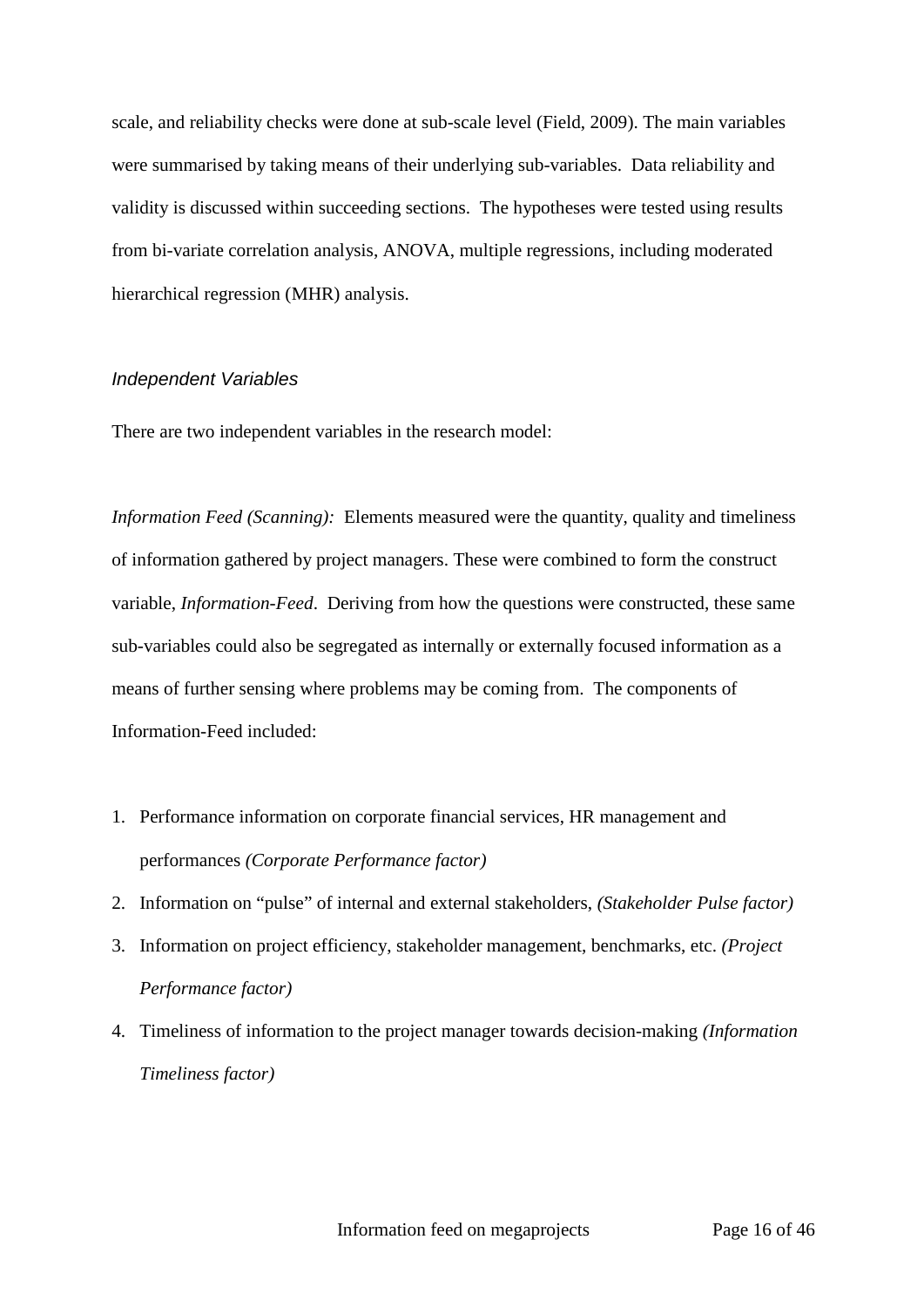Measurement items for this scale were adapted from literature and previous research works (Thomas et al, 1993; Gioia, 1986). This is also the dependent variable for Hypothesis H2.

*Controllability (Sense of Control):* This measurement was based on how threatened the project manger felt about the ten areas of greatest challenge derived from literature and the qualitative interview of senior project managers discussed earlier in this paper (refer section on "Information-feed in Decisions"). The perceived significance of the risks posed by each challenge formed the basis of measuring how well in control project managers felt.

#### *Moderating Variables*

There is one moderating variable in the research model:

*Contextual:* The variable has two main components. First was the project manager's perception of what his or her senior management drivers were, for example: cost; schedule; stakeholder management; safety; quality; economics; etc. The second was information on the project manager's professional tenure, obtained as a measure of experience (Garvey & Reimer, 1979, Crawford, 2007). To further understand the context of responses some categorical and ordinal data on company type, demographics, role on project, project cost and so on were gathered.

#### *Dependent Variable*

There is one dependent variable in the model:

*Strategic Value:* Strategic value was measured from the viewpoint of the executing project managers. Items measured were those sustainable development goals found common to the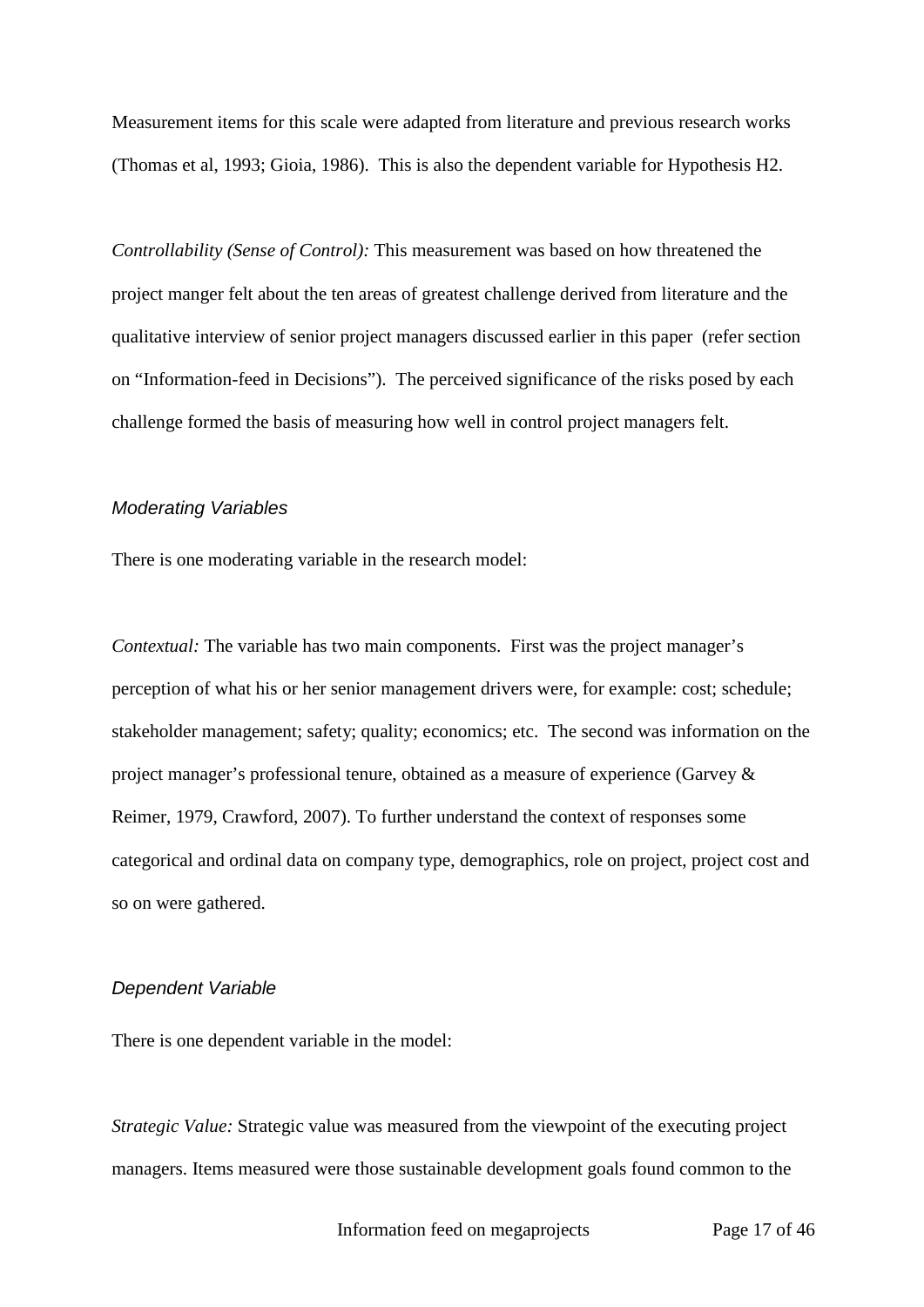super-majors, and they centre around earning the admiration of key stakeholders and economic performance, namely:

- *Value to Partners*: how well project performance is aligned with corporate objectives and aspirations of the Host Government and Co-venturers on the project.
- *HSSE Compliance*: health, safety, security and environmental performance on the project towards ensuring that the asset delivered can be safely operated.
- *Profitable Asset Performance*: economic profitability from operating the asset delivered by the project.
- *Value to Host Community*: making significant socio-economic contribution to the society

These variables have not been weighted in this study.

#### **Analysis**

## *Data and Sample Characterisation*

A total of 107 responses were received, out of which 69 were used in the analysis. Responses from non-oil & gas project managers  $(N=8)$ , and low input responses  $(N=30)$  were eliminated. The sample size exceeds the minimum requirement of 5 cases per variable for regression (Tabachnick & Fidell, 1989), as over 12 cases per regression variable was achieved. While all the projects are considered major due to reported complexity, about 15% of them cost less than \$1 billion. The projects analysed were spread across all regions of the world: Middle East; Far East; Australasia; Africa; Europe; North America; South America; Russia/Caspian. The largest number of projects were in Africa (35%) and the least in South America (<5%). Almost 90% of respondents said their project were joint ventures, showing that most oil&gas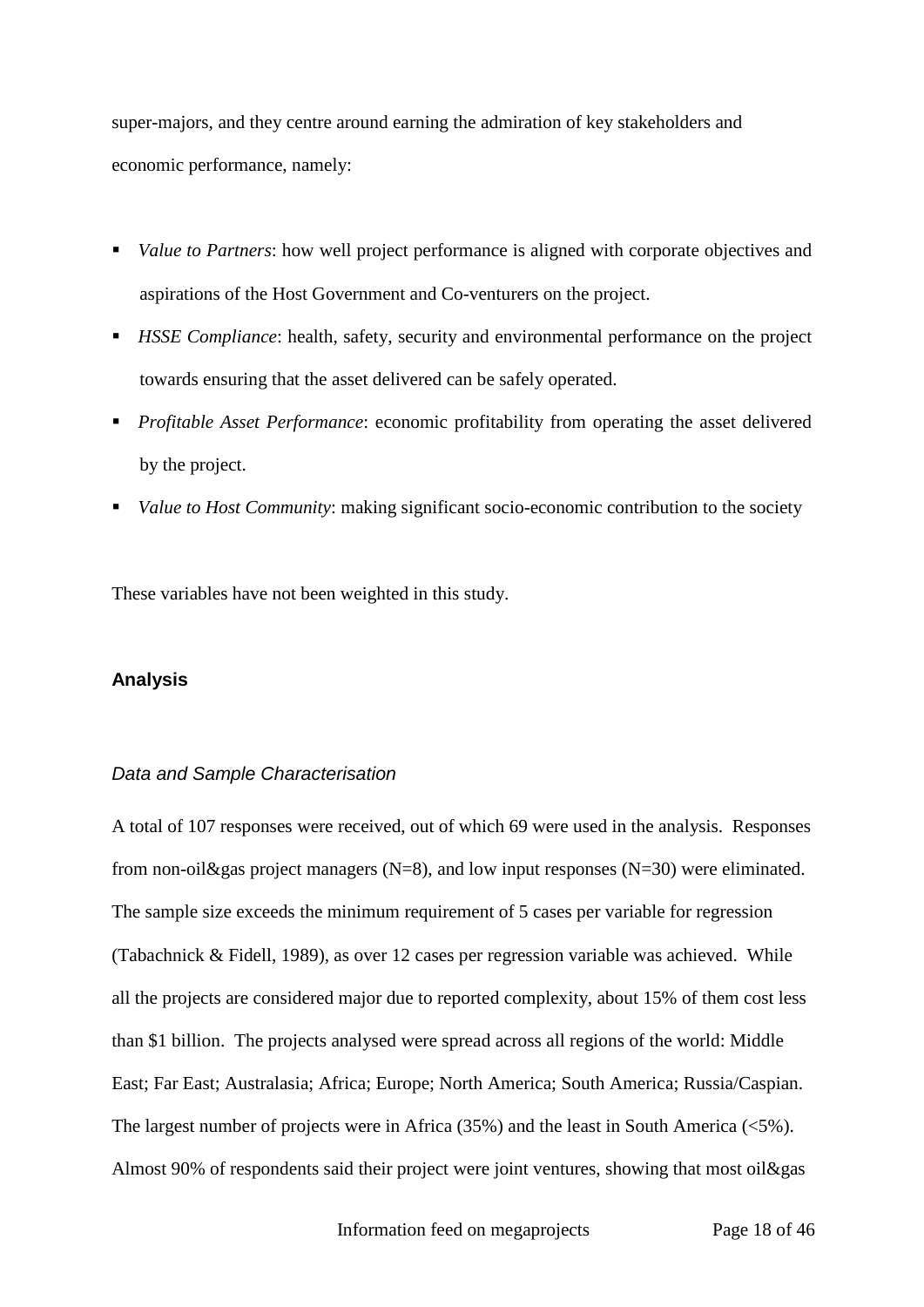companies consider megaprojects as too risky for single-company sponsorship. Such relationships however could complicate project execution due to challenges of obtaining consensus. About 80% of the projects analysed were completed within the last six years, which is about 25% of the typical life-span of deliverables from a megaproject. While longer-term value is, of course, not fully realised within 25% of the asset's operational life, this should be enough time to permit evaluation of the long-term strategic value indicators as proposed in this study.

An analysis of variance (ANOVA) was done on the mean scores of industry types, observed statistical modes of project costs, and the roles of respondents on projects. Results indicated that there were no significant differences in mean  $(p>0.1)$ , hence all responses could and were analysed as a single data set. Data reduction was implemented using factor analysis. For instance, the variables in the long-term strategic value construct was reduced from 6 to 4 groups; information feed construct increased from 3 to 4 variables; variables in "controllability" and "senior management driver" constructs were reduced into 4 groups each.

The construct variables as described above formed the input to the regression analyses that tested the hypotheses. Regression results showing standardised beta values of all significantly influential factors are presented in the appendix.

# **Results and Discussion**

# *Information –Feed in support of project manager decisions (H1)*

All four subvariables that make up the information feed construct were regressed as a block, and in a stepwise backward entry mode with each of the strategic value subvariables. This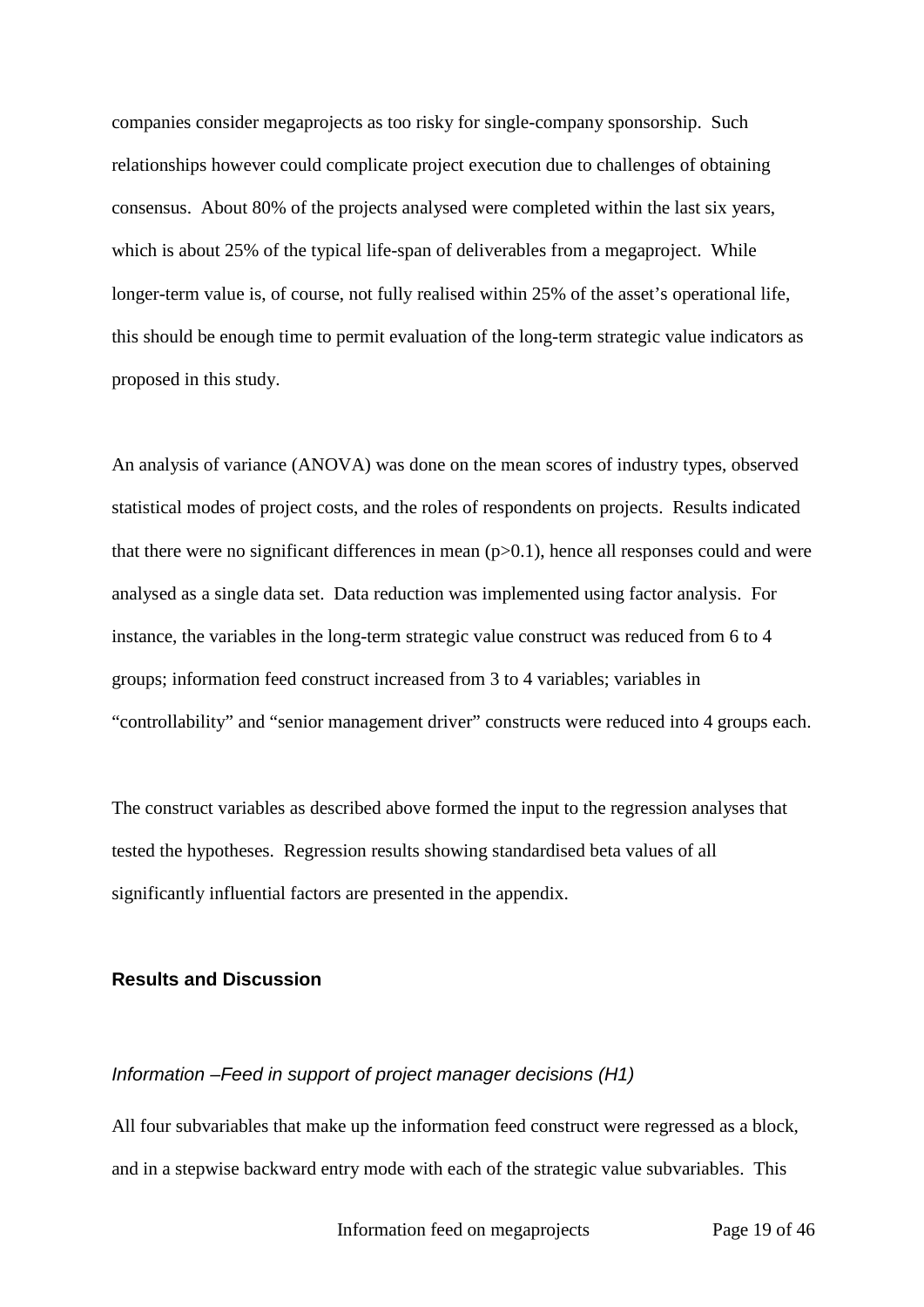regression algorithm eliminates non-significant variables and therefore does not present the beta values of such variables. The block approach (rather than regression of each information feed variable) better simulates the reality of simultaneous occurrence and interactive influences of the factors (subvariables) on each other. Two of the four information feed factors, information on stakeholder pulse and project performance, significantly influenced long-term strategic value indicators, while corporate performance information and information timeliness did not (see Table 1). The table shows the significant standardized Beta values. All  $R^2$  values are above the 0.02 triviality threshold (Cohen 1988; Müller 2003). In general, the results show that long-term strategic value is influenced by information feed during project execution, hence supporting Hypothesis H1A. Note that almost 40% of the variance on the measure of how much the venture partners (strategically) valued the project is explained by information feed, indicating the importance of adequate and quality information in securing partner goodwill.

# Insert Table 1 about here

The corporate performance information factor had the lowest score (mean  $= 2.96$ ), confirming that project managers are right to give it the least attention compared to other information feed factors. Of all the information feed factors evaluated in this sample, information timeliness received the greatest attention from project managers (mean score of 3.68) despite its insignificance to long-term value. This is likely to be achieved at some expense of quality and adequacy. While it is true that poor timing of information can degrade information value (Greer & Kroop 1983) and hinder proactiveness, this problem, however, seems more salient with regard to short-term decisions, which are required to manage the tactical objectives on megaprojects. It thus seems more information-gathering energy is put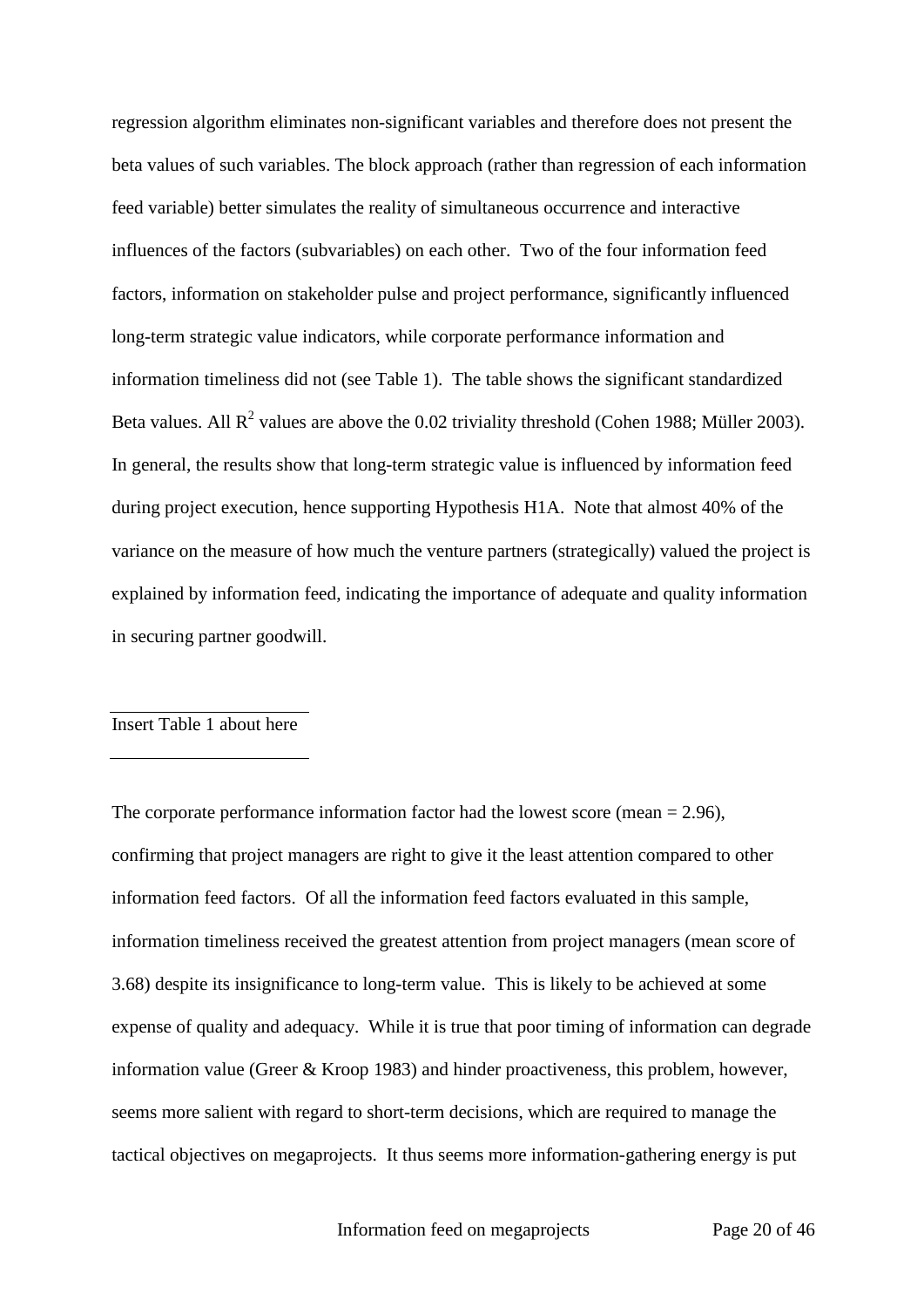where it is least needed, information timeliness - an indication of the prevailing short-term focus in decision-making.

Integrating project performance information into project manager decisions has a doubleedged influence, a positive influence on promoting project value to direct investor partners, while exerting a negative influence on similar value to host communities who have their interest mainly tied to the benefits they expect to receive from the project (and not the anticipated benefits to the corporation). So, when attention to host community relations is poor, good project performance will mean little to the communities. The mean score of 2.9 associated with how host communities valued projects in the sample studied is below average and the lowest of all long-term strategic value indicators (3.0 is neutral), indicative of predominant apathy to the projects by host communities. So the negative correlation between project performance information and project value to host communities should be expected. In fact, from our experience, communities can become antagonistic as a way to express their perception that corporate gains are being made at their expense.

Information on stakeholder pulse had the greatest influence across all long-term strategic value indicators (see Table 1). The pulse measured is of those stakeholders outside the project team (such as government, joint venture partners, host communities, and asset operators), so it is an externally focused information variable. The results show that project managers are more effective in creating value when they are able to factor information on current stakeholder pulse into their decisions. This supports Hypothesis H1B, and indicates that project managers' level of awareness of relevant events and trends in the external environment surrounding their megaproject does significantly affect the quality of their decisions and, consequently, the long-term value obtained from the megaproject. It also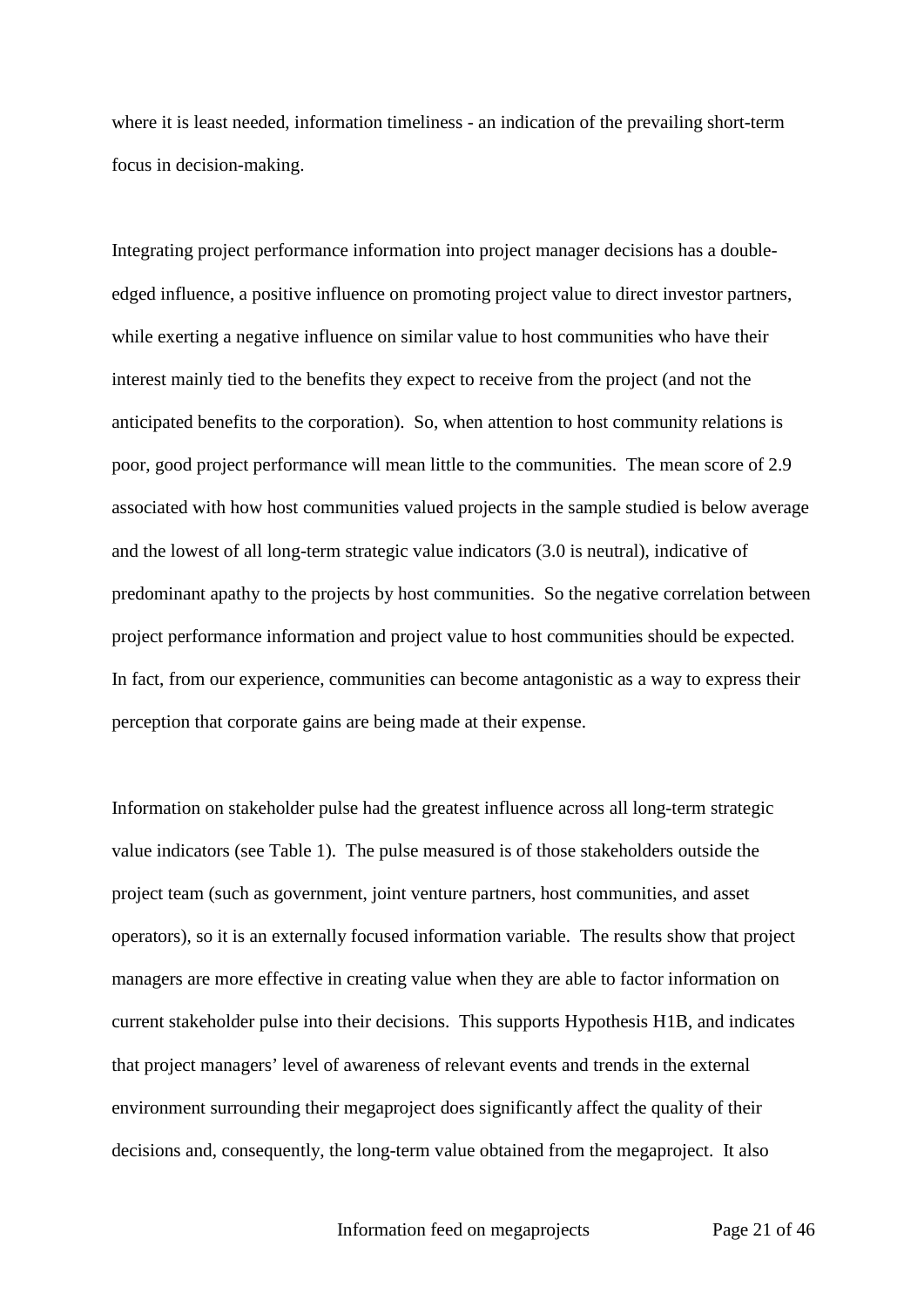underscores the strong interaction of megaprojects with society. This result aligns with outcomes of similar studies in organizational management (Thomas et al. 1993), and with Coulter's (2000) claim that external environment analysis is very important to successful strategic management in business organizations.

# *Sense of Controllability and Information-Feed system (H2)*

All controllability factors mean scores were less than 3.0 (Table 2). By these low ratings, megaproject managers confirmed they felt exposed to key execution risks. Based on prospect theory, cases like this where project managers feel inadequately in control imply that they will have higher tendency of negative (threat) valuations of prospects presented by challenges on their projects, and therefore frequently prone to expecting poor performance than success. This is not a good psychological state to be in frequently, especially for megaproject managers that influence such significant amount of corporate resources. A noteworthy observation is that the significant risk factors have to do with relationships that are largely external to the project team – for example government, contractor and project governance. This is evidence of the strong external interest in, and the influence of governance issues on megaprojects, as compared to traditional projects. This supports findings from earlier studies (Miller & Lessard, 2000; Jaafari, 2004). Miller & Lessard's (2000) concluding that the quality of relationships with human institutions is a major success factor on large projects. These external influences on megaprojects which are by nature volatile and dynamic cannot be wished away. They tend to wrestle control from project managers, and can affect the core business if not well managed (Cattaneo 2009).

Insert Table 2 about here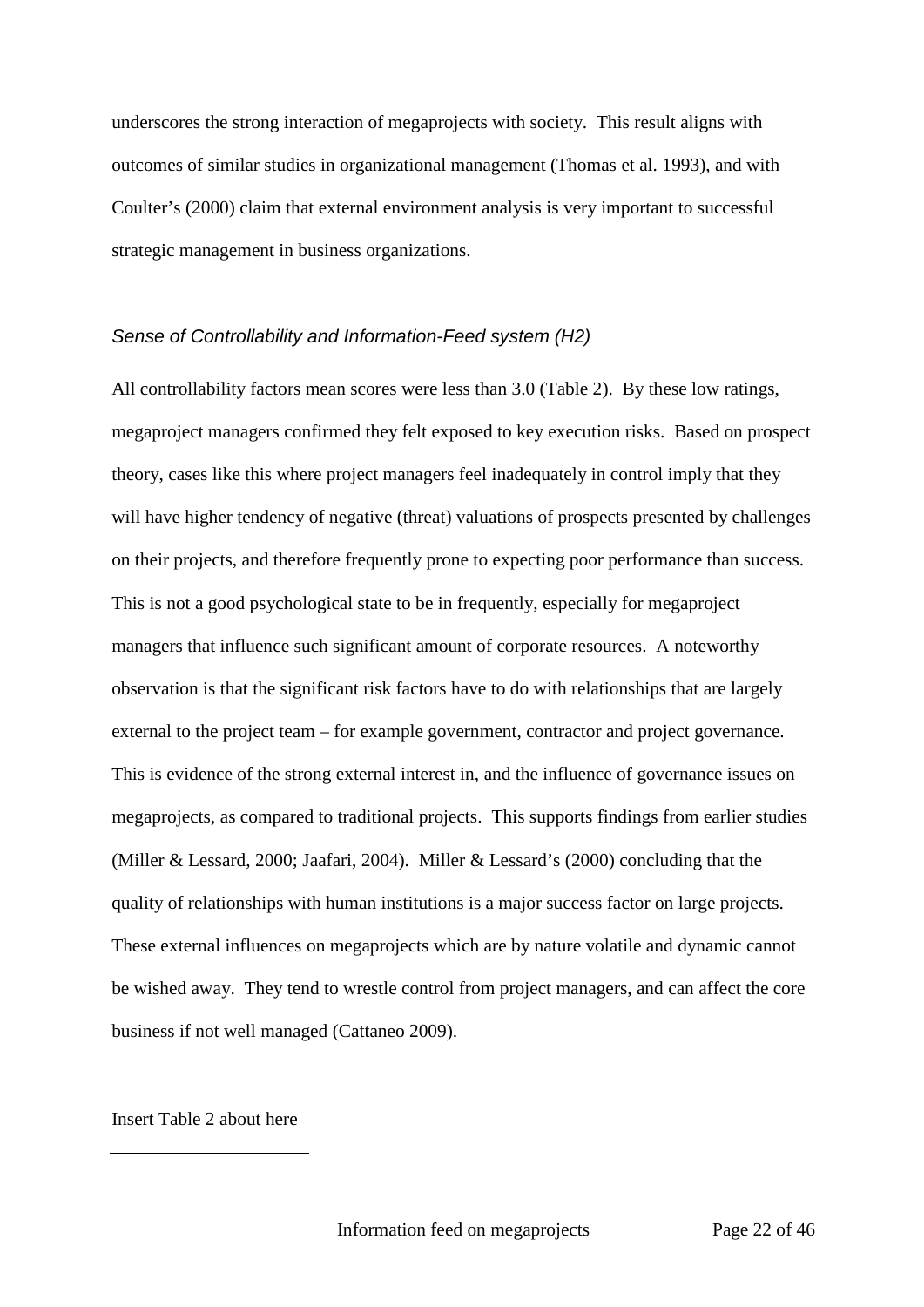Except for mitigations against risks from team characteristics  $(p<0.1)$ , all the controllability factors were significantly influential on information feed at the p<0.05 level. It follows that, in designing the information feed framework for megaprojects, the project manager should ensure that controllability concerns are adequately factored in, for example, in securing quality data that enable status monitoring in the identified risk exposure areas.

Interestingly, the quality of mitigation against risks from contractor relations has a negative influence on two factors, corporate performance information (beta = -.419) and information timeliness (beta=-.239). This suggests that project managers tend to give less emphasis to securing corporate information and pursuing timeliness of information as the project team's relationship with contractors gets better. The storyline implied here is that, as contractor relationships improve on the project, information sharing becomes more qualitative and proactive, hence the relevance of corporate performance information and information timeliness could become lower to the project manager. The reverse may be painfully untrue though when contractor relations are suboptimal, as getting more timely information or/and quality corporate performance information cannot substitute for the cultivation of good relationships between contractors and the project teams.

Three underlying elements of the controllability factors where project managers said they experienced most vulnerability with risks were multi-location execution (mean = 1.97) and HSSE management (mean  $= 2.03$ ), both associated to the project team; also contracting and procurement (mean = 2.06), an element associated with contractor relations risks (Table 3).

Insert Table 3 about here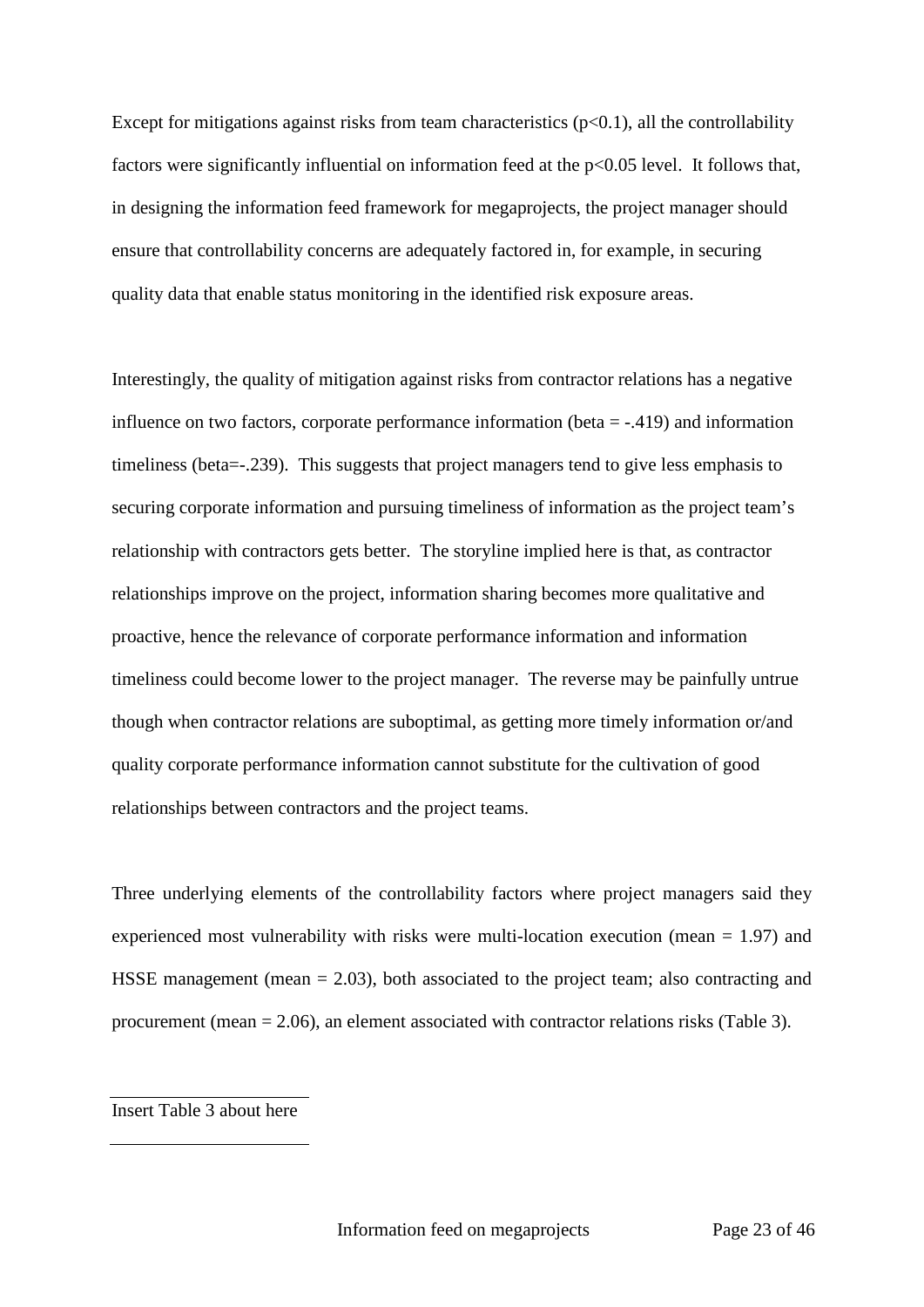Of the three, only the contracting and procurement risk mitigation element that underlies the controllability factor identified as contractor relations has a significant relationship with information-feed, hence should receive the greater attention. The few project managers who felt more in control (those with risk mitigation capability  $\geq$  4.0) were clearly differentiated by their approach to information feed. They used better-quality information more consistently. Their mean scores on a scale of 5 were 3.0 or higher, or 10% to 30% higher than those of lower-performing megaprojects.

# *Contextual Influences (H3)*

This hypothesis was tested by moderated hierarchical regressions based on recommendations by Sharma et al (1981) for identifying and analysing moderator variables. All subvariables of "information feed" and "senior management priority" constructs were centred and crossproduct terms were created thereafter (Jaccard et al., 1990; Eweje, 2010). The interactive influences from the regressions results is summarised below in Tables, while tables 4 to 8 contain the details. Three of the four senior management drivers have significant moderating influences on how the megaproject manager's decisions create long-term value. These three drivers are:

- "achieving profitable operations", which purely moderates the impact of Project Performance information feed on Strategic Value to Partners (Tables 4 and 5), and quasi moderates the impact of Corporate Performance information feed on Strategic Value from Profitable Asset Performance (Tables 4 and 6);
- "stakeholder support" is a pure moderator of the impact of Project Performance information feed on Strategic Value to Partners (Table 4 and 5), and a pure moderator of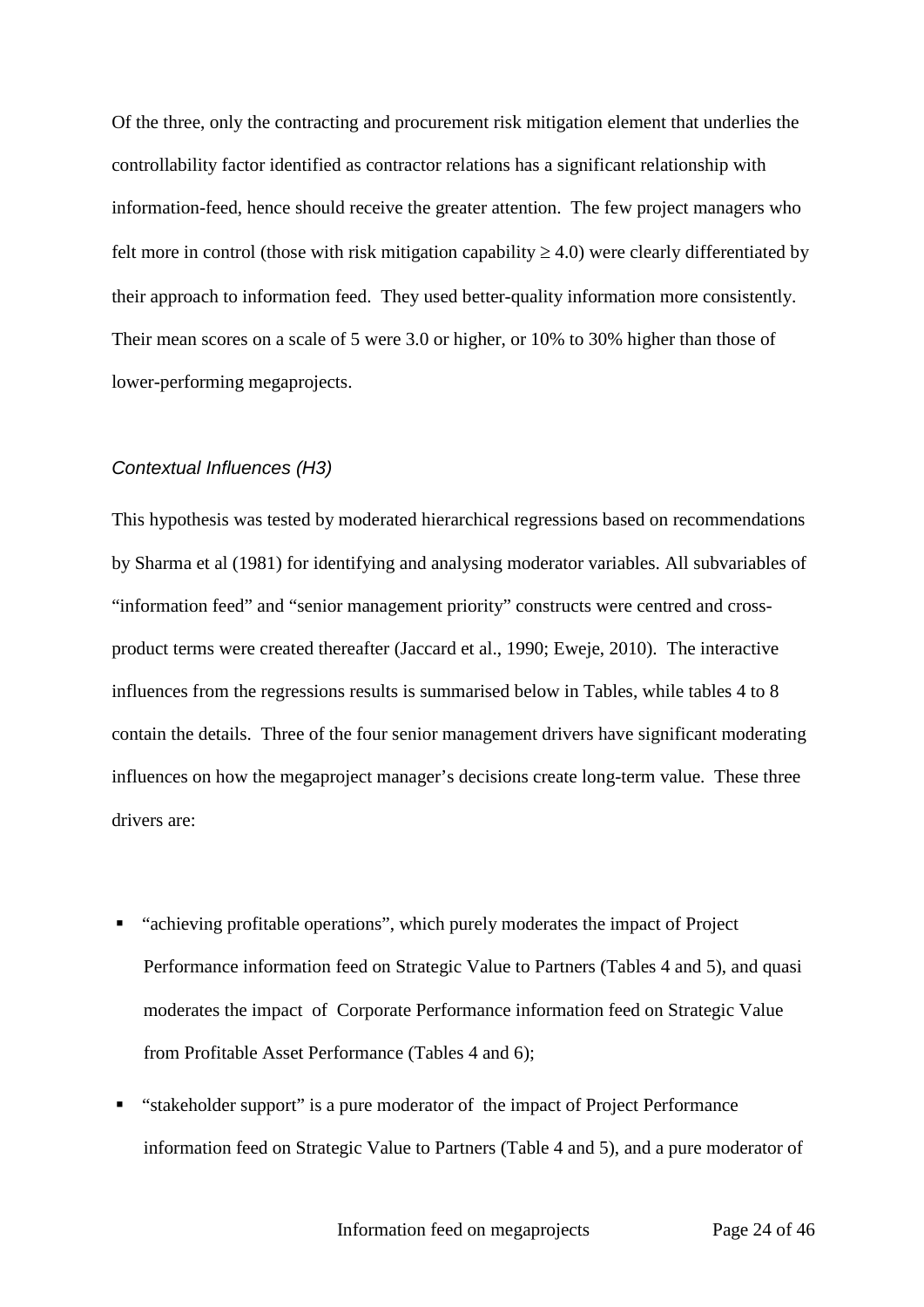the impact of Corporate Performance information feed on Strategic Value to Host Communities (Table 4 and 7);

 "project schedule" is a pure moderator for the impact of Information-feed on Stakeholder Pulse on Strategic Value to Host Community (Table 4 and 8)

This result indicates that project managers are allowing their awareness of senior management's drivers to influence their value-creating decisions. Consequently Hypothesis H3A is supported.

# Insert Tables 4 to 8 about here

The results though show that the HSSE-Quality variable as a "senior management driver" was not significant in influencing project managers' decisions toward long-term value as was expected (see Table 4). Similarly, no significant moderating effect was established on the strategic value indicator, "HSSE compliant operation". In essence, despite acclamation of HSSE as a high priority and core value in the annual reports of oil&gas industry companies' megaproject teams' attentiveness to HSSE appears to lag behind senior management rhetoric. This was a surprising finding indeed, as the logical expectation is that such strong management emphasis on this driver should influence decisions. Another study extending this one did show that the high preference for efficiency (for example, schedule and cost) among company executives during the execution phase of megaprojects is counterproductive and did lessen project managers' focus on HSSE and quality issues (that is a negative correlation), making the company rhetoric less influential (Eweje, 2010). As suggested by Irwin & Baron (2001), circumstances or context issues can sometimes provoke decision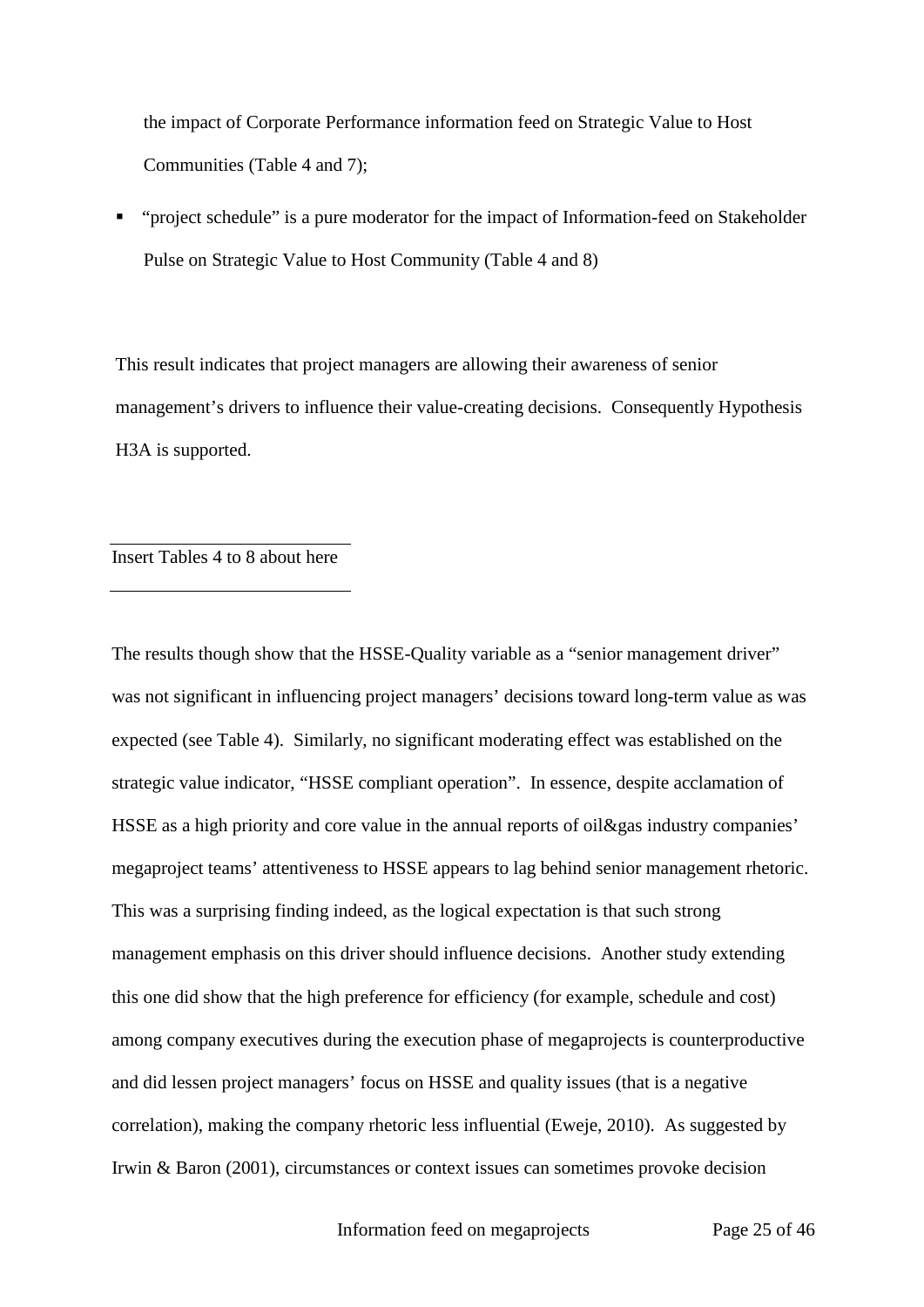makers to override or inconsistently apply their corporately stated values. In the case of this study, the organisational context of intense pressure for high project efficiency performance provoked an inconsistent response of megaproject managers to the core value of HSSE.

The project management experience variable, surprisingly, also did not produce any significant interaction in the regressions with each of the information feed subvariables. Hence Hypothesis H3B is not supported. Dane (2008) explained this phenomenon by contending that "procedural experience," "tactical experience," and "localised experience" rather than simply "professional tenure" (that is number of years practicing a profession) explain decision effectiveness. Procedural experience is capability to adhere to the rules and procedures that govern a profession; tactical experience is that derived from historical encounters with similar situations; and localised experience is familiarity with the techniques, strategies, and likely positions of other professional players and business leaders within the area of operation. Other studies have established that a professional's ability to make accurate judgements does not necessarily improve over time (Dawes, Faust & Meehl 1989; Camerer & Johnson 1991). This non-improvement in quality of judgement despite increasing tenure on the job has been attributed to professionals not doing enough to recognise or overcome their cognitive biases, hence limiting their opportunity to learn from their experiences despite increasing professional tenure (Dane 2008).

#### **Conclusions and Recommendations**

We proposed two research questions: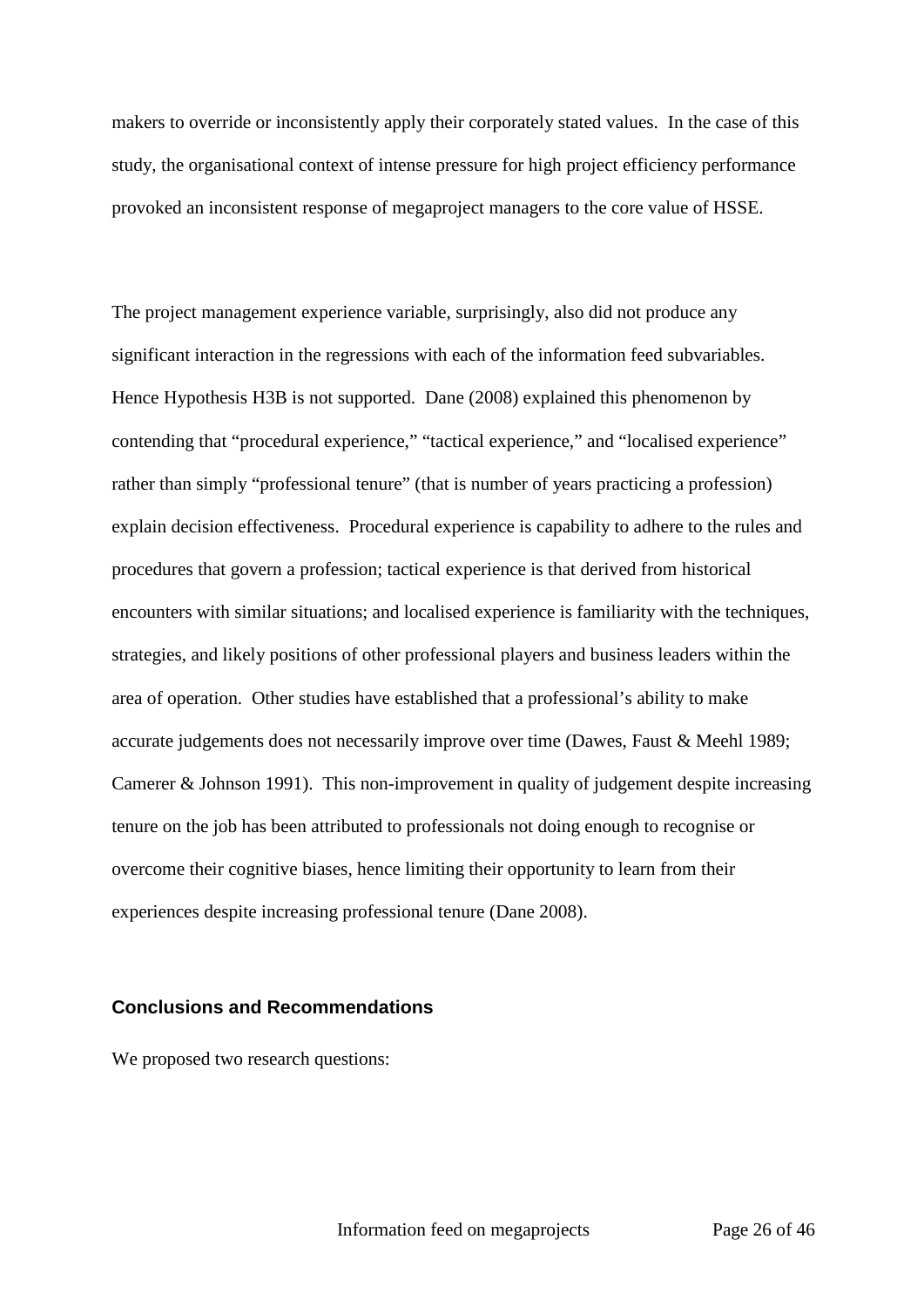- which factors of information-feed supporting project managers' decision impact the strategic value delivered by megaprojects for the sponsoring organization the most?
- how can the decision framework of the managers of megaprojects be enhanced?

We have established there is a significant relationship between information-feed during the execution phase of oil&gas megaprojects and the long-term strategic value of the project, with externally-focused information types having the greatest influence. We corroborate the findings of Spetzler et al. (2005) that poor knowledge of dynamics in the external environment is a large contributor to underperformance. The four components of information feed studied have a significant impact on the four components of strategic value we identified from the literature search. Information on stakeholder pulse however has the greatest impact. When relationship with host communities is not so good, information about project performance has an adverse impact on value to the host community with improvements to one leading to lower performance in the other. We saw that the quality of the project manager's decisions will be influenced by their perception of the desires of senior management, but surprisingly not by their tenure practicing the project management profession. If project managers can better understand how the quality of information feed influences their decisions, they would be positioned to take better decisions and improve the performance of the megaprojects they are managing.

The results also suggested that most managers of megaprojects felt exposed to key execution risks. It was also found that the quality of risk mitigation on megaprojects does significantly influence information feed to the project. Hence the design of information-feed systems for megaprojects should be risk-based. The level of clarity on information requirements for project decision support and how the desired information can be qualitatively obtained and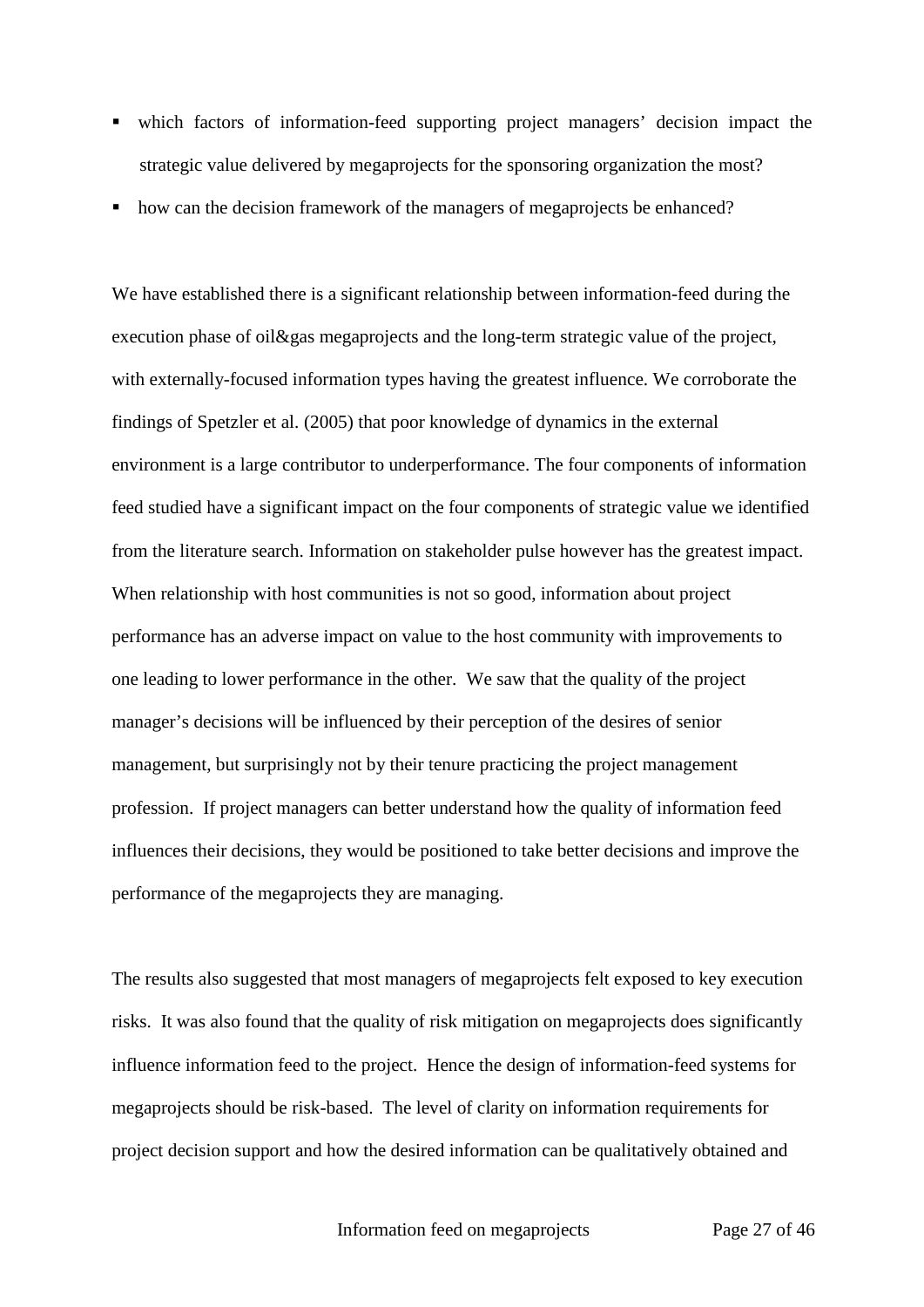managed can be seen as a critical indicator of how well a megaproject is positioned for success. A framing session to address decision support is recommended very early in the execution phase. Suggested issues to address include identification of key decision areas critical to project success and who the responsible parties are; what the major exposures for the project are; what information is needed to support quality decisions; sources of data acquisition and how to secure data of adequate quality; and establishing a decision framework.

This study shows that a superior risk management system enhances a project manager's sense of control over the project and better positions the manager to make value-creating decisions. Recognising the major areas of risk exposure and factoring them into the information feed framework was found to ultimately improve the quality of decisions. The information feed system should especially keep the project manager apprised of performance in risk areas, particularly areas with weak mitigation in place, so as to foster proactive interventions. This makes investing in a qualitative project risk coordinator a key resource in support of decisions. The stronger the project manager's sense of control is over risk exposures, the more likely his or her project information feed system will create better long-term strategic value. Most important aspects to focus on towards achieving a good sense of control on megaprojects are managing risks from contracting and procurement relations, in addition to paying good attention to other soft issues such as project governance, government relations, and managing the challenges that social diversity and geographic dispersion pose to the project team.

People tend to uphold values more strongly in contexts where they are buying or have something to gain, whereas they tend to compromise values when selling, giving up, or losing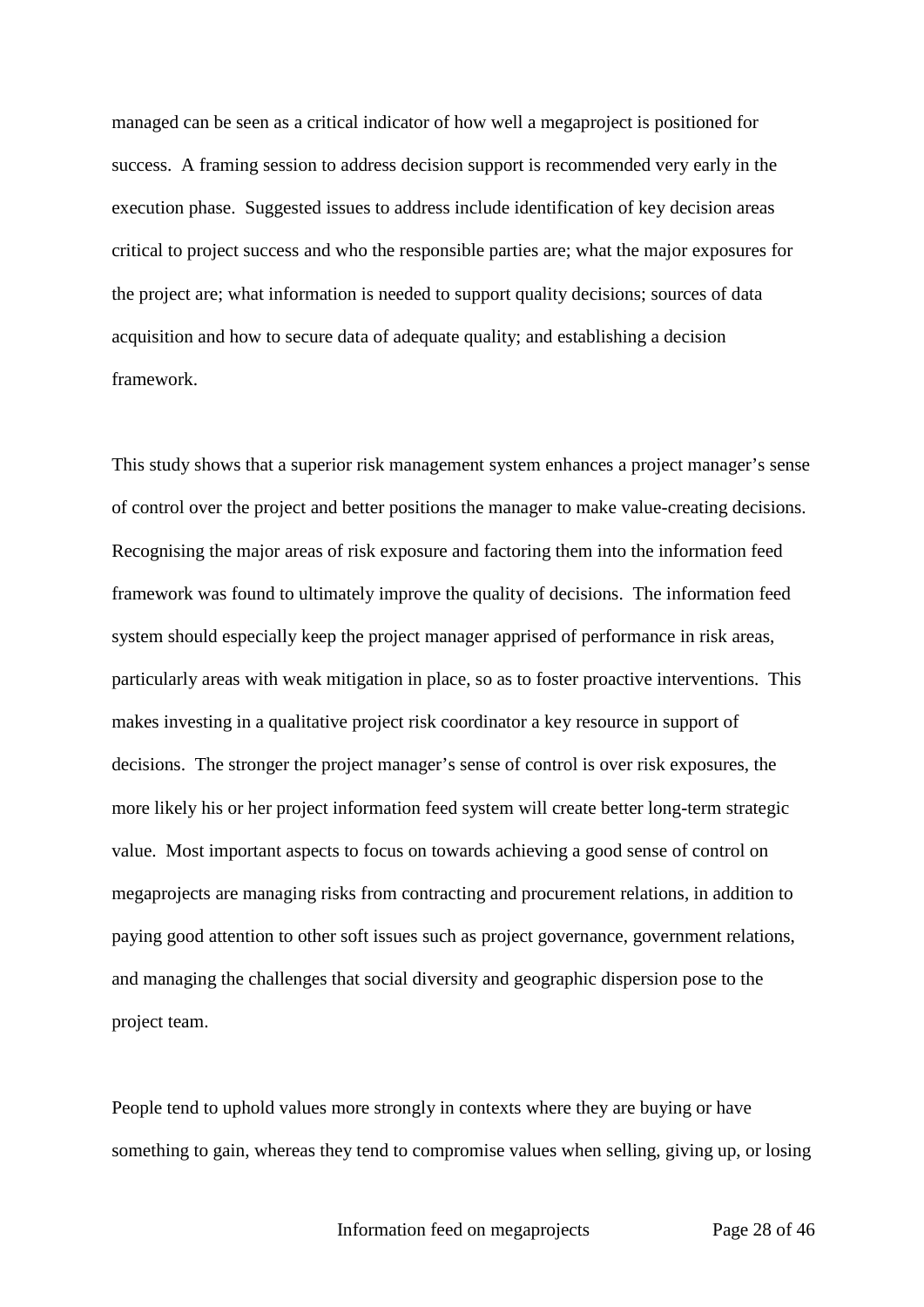something (Irwin 1994). Consequently the behaviour of most project managers within this study sample in ascribing inadequate significance to HSSE as a core value is indicative of a fear of loss. It is likely they have greater fear of defaulting on cost and schedule than on HSSE. In almost all probability, senior management or the project decision board, by their actions are giving the impression that project efficiency such as cost and schedule should take higher priority, contrary to their rhetoric on core values, for example HSSE. Senior managers need to be aware of their conscious and subconscious practices for rewarding performance as it would influence project team behaviours.

The inconclusive judgement on the influence of project manager experience on informationfeed can be corrected by future research that would consider the influence of procedural, tactical and localised aspects of professional experience as suggested by Dane (2008).

The limitations of the study are in the relatively small sample size and low  $R^2$  values. Sixtynine responses to the questionnaire limit the generalizability of the results. Larger variations by country and project size and type do seem likely due to relatively few responses spread globally. This is also indicated by the relatively low levels of practical significance  $(R^2)$ shown in Table 2. Careful application of the results in practical settings is advised, and should be preceded by a comparison of the settings at hand with the settings described. However, the value of this study may extend well beyond the oil&gas industry to the extractive and energy industries in general, and perhaps to other industries that execute megaprojects. Careful application may be necessary where characteristics of the business environment differ significantly from those of the oil&gas industry, for instance, in space and aviation. So an extension of the study to other industries, social or government organization where megaprojects are instruments of strategy realisation will be useful as a validation.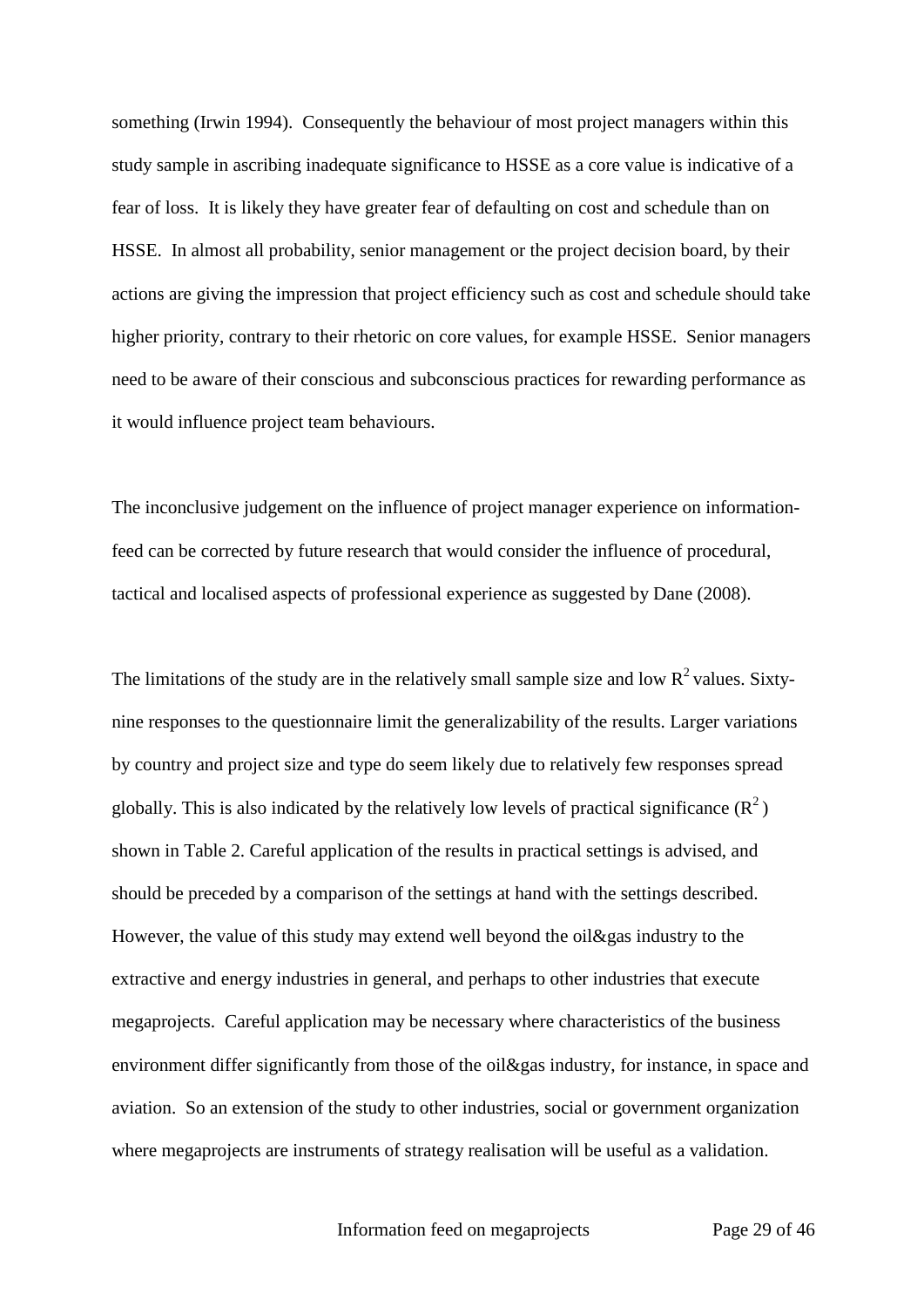While this study has established that there are significant links between information-feed in support of decision-making by project managers and strategic value derivable from megaprojects, it has not come up with what a viable information management system directly supporting the project manager in his or her decision could be. A research that could come up with a simple and easy-to-use information management system primarily focusing on supporting the megaproject manager's decision-making would be a good complement to this study. It would also be an important aspect of enhancing the decision framework for these project managers that could potentially have huge influences on corporate strategic direction.

# **References**

- Arthur, W.B., 1994, Inductive Reasoning and Bounded Rationality, *The American Economic Review*, **84**(2), 406-411.
- Asrilhant, B., Dyson, R.G. & Meadows, M., 2007, On the strategic project management process in the UK upstream oil and gas sector, *Omega*, **35**, 89-103.
- BP, 2007, Our key priorities: safety, people, performance, *Annual Review,* London: BP.
- BP, 2008, *Sustainability Review*, London: BP.
- Brower, J. & Gilbert, C., 2007, How Managers' Everyday Decisions Create or Destroy Your Company's Strategy, *Harvard Business Review*, **85**(February), 72-79.
- Camerer, C.F. & Johnson, E.J., 1991. The process-performance paradox in expert judgment: How can experts know so much and predict so badly?, in K.A. Ericsson & J. Smith, (eds.), *Towards a general theory of expertise: Prospects and limits*, New York: Cambridge Press, 195-217.
- Capen, E.C., 1976, The difficulty with assessing uncertainty, *Society of Petroleum Engineers*, SPE 5579.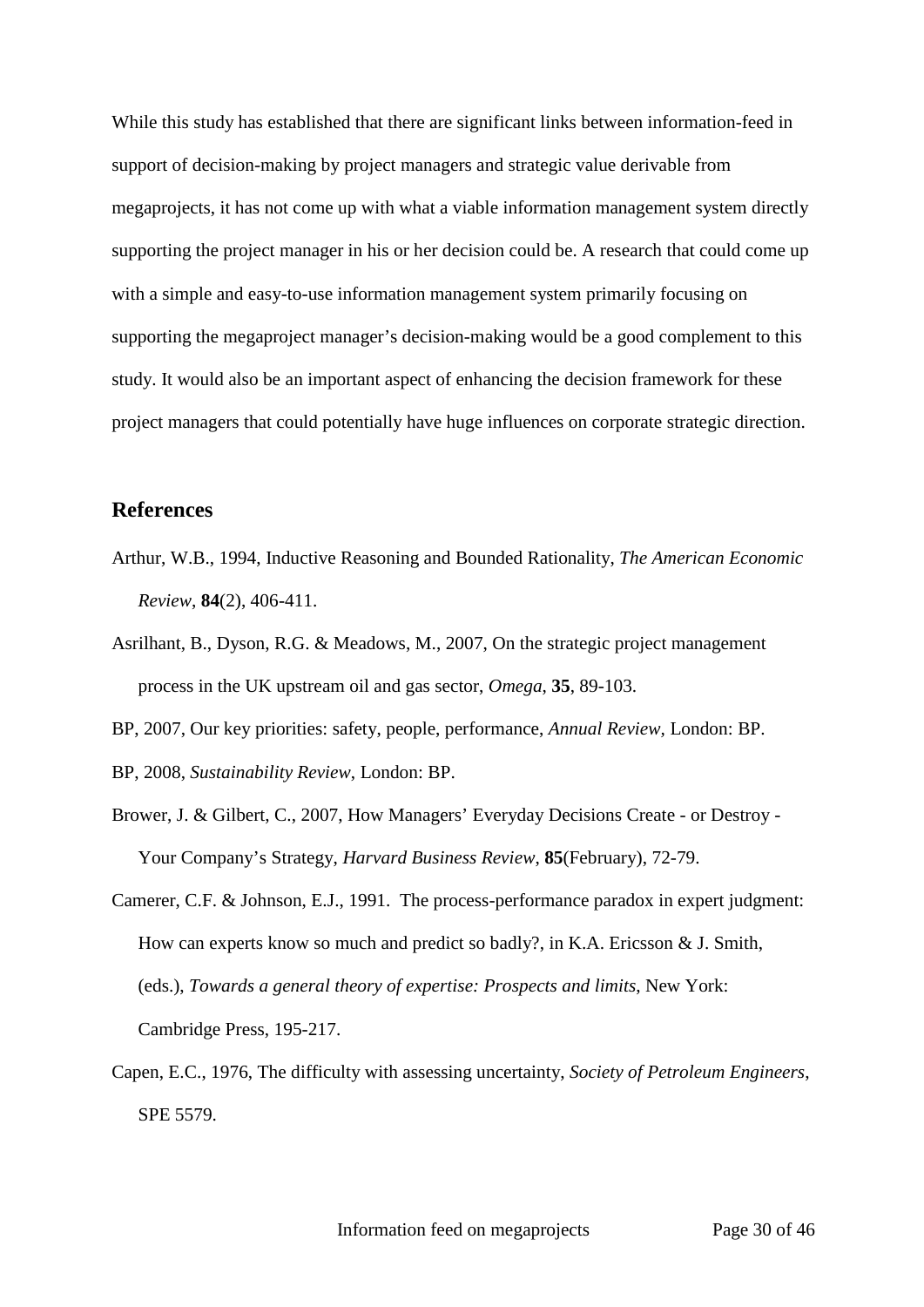- Cattaneo, B 2009, "The new politics of natural resources: time for extractive industries to address above-ground performance," ERM Consulting Services Worldwide, London, UK
- Chu, P.C. & Spires, E.E., 2001, Does time constraint on users negate the efficacy of decision systems?, *Organizational Behaviour and Human Decision Processes*, **85**(2), 226-249.

Cohen, J 1988, *Statistical analysis for behavioural science*, 2nd edition, Hillsdale, NJ, Erlbaum.

- Cooke-Davies, T., 2002, Establishing the link between project management practices and project success, in *Proceedings of the 2nd PMI Research Conference, Seattle, July*, Newtown Square, PA: Project Management Institute.
- Cooper D.R. & Schindler, P.S., 2006, *Business Research Methods*, 9<sup>th</sup> edition, Irwin, NY: McGraw-Hill.
- Coulter, M., 2000, *Strategic Management in action.* 2nd edition, New York: Prentice Hall.
- Crawford, L.H., 2007, Developing individual competence, in J.R. Turner, (ed), The Gower Handbook of Project Management, Aldershott, Gower, 677-694.
- Czaja, R. & Blair, J., 2005, *Designing Surveys – A Guide to Decisions and Procedure.*, 2nd edition, London: Sage.
- Dane, E., 2008, Examining experience and its role in dynamic versus static decision-making effectiveness among professionals", *Best Paper Proceedings of the Annual Meeting of the Academy of Management, Anaheim, August*. ed. G. Solomon, New York: Academy of Management.
- Dawes, R.M., Faust, D. & Meehl, P.E., 1989, Clinical versus actuarial judgment, *Science*, **31**, 1668-1674.
- Dutton, J.E. & Duncan, R.B., 1987, The creation of momentum for change through the process of strategic issue diagnosis, *Strategic Management Journal,* **8**, 279-295.
- Dutton, J.E. & Jackson, S.E., 1987, Categorising strategic issues: link to organizational actions, *Academy of Management Review,* **12**, 76-90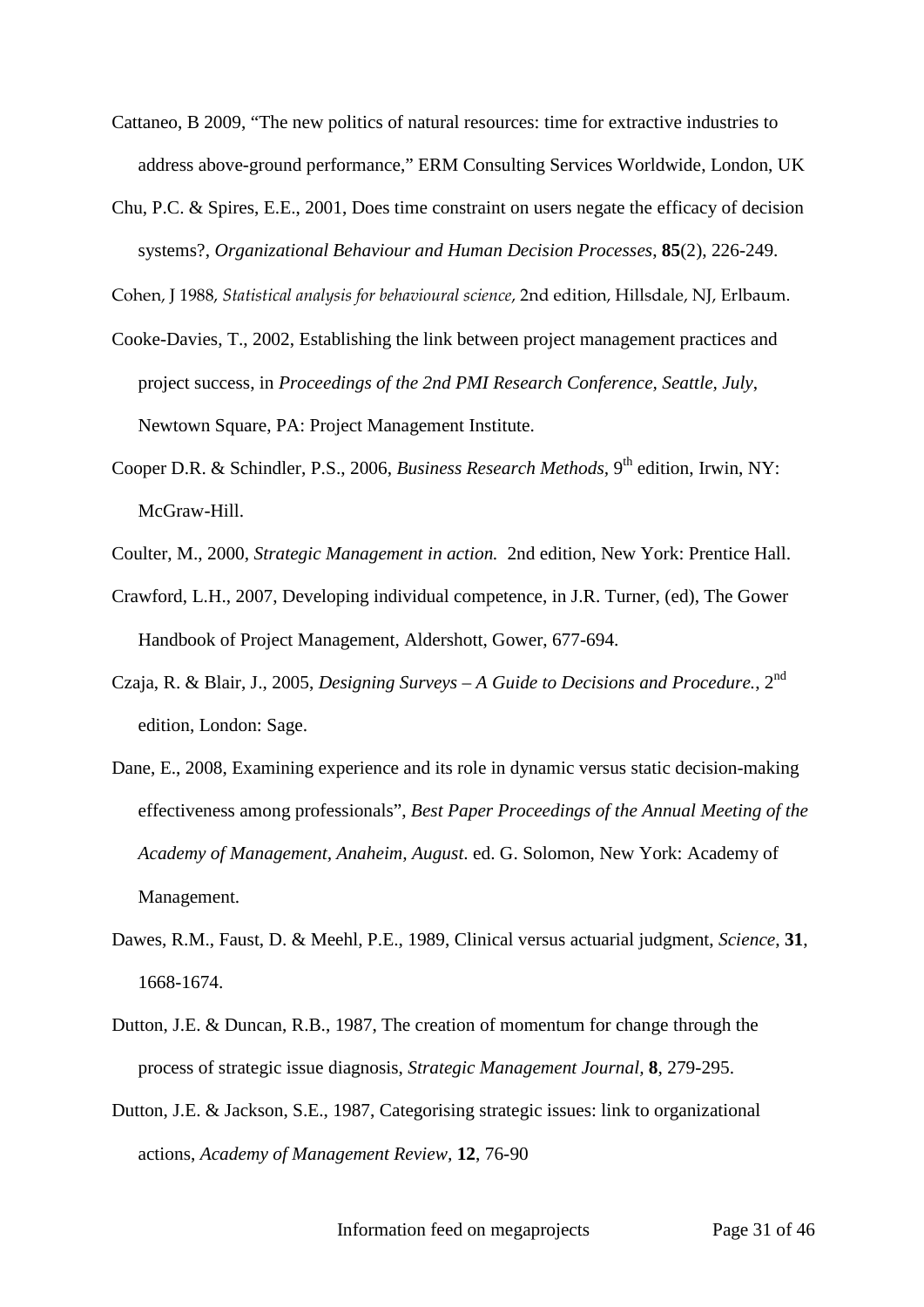ExxonMobil, 2007, *Annual Summary Report 2007,* ExxonMobil Corporation.

- Eweje, J. A., 2010, Investigating Factors That Affect Project Manager Decisions on Oil and Gas Megaprojects, and How They Impact the Realisation of Strategic Value, *PhD Thesis*, Lille: SKEMA Business School.
- Fayek, A.R., Revay, S.O., Rowan, D. & Mousseau, D., 2006, Assessing performance trends on industrial construction mega projects, *Cost Engineering*, **48**(10), 16-21.

Field, A., 2009, *Discovering Statistics using SPSS,* 3rd edition, London: Sage.

- Finucane, M.L., Alhakami, A., Slovic, P., & Johnson, S.M., 2000, The affect heuristic in judgments of risks and benefits, *Journal of Behavioral Decision Making*, **13**, 1–17.
- Flyvbjerg, B., Bruzelius, N. & Rothengatter, W., 2003, *Megaprojects and Risk: An anatomy of Ambition*, Cambridge, UK: Cambridge University Press.
- Flyvbjerg, B., 2007, "Truth and Lies About Megaprojects.", Faculty of Technology, Policy, and Management, Delft University of Technology, September 2007.
- Ford, J.D., 1985, The Effect of casual Attributions on Decision Makers' Responses to Performance Downturns, *Academy of Management Review,* **10**(4), 770-786.
- Garvey, N. & Reimers, C.W., 1979, *Toward a Better Measure of Work Experience*, Working Paper No. 499, Princeton University, Department of Economics, Industrial Relations Section.
- Gharajedaghi, J., 1999, *Systems Thinking: Managing Chaos and Complexity*, London: Butterworth Heinemann.
- Gioia, D.A., 1986, Symbols, script and sensemaking: creating meaning in the organizational experience., in H.P. Sims & D.A. Gioia, eds., *The thinking organization*, San Francisco, CA: Jossey-Bass, 49-74.
- Goodwin, P., & Wright, G., 2004, *Decision Analysis for Management Judgment*, 3rd edition, Chichester, UK: Wiley.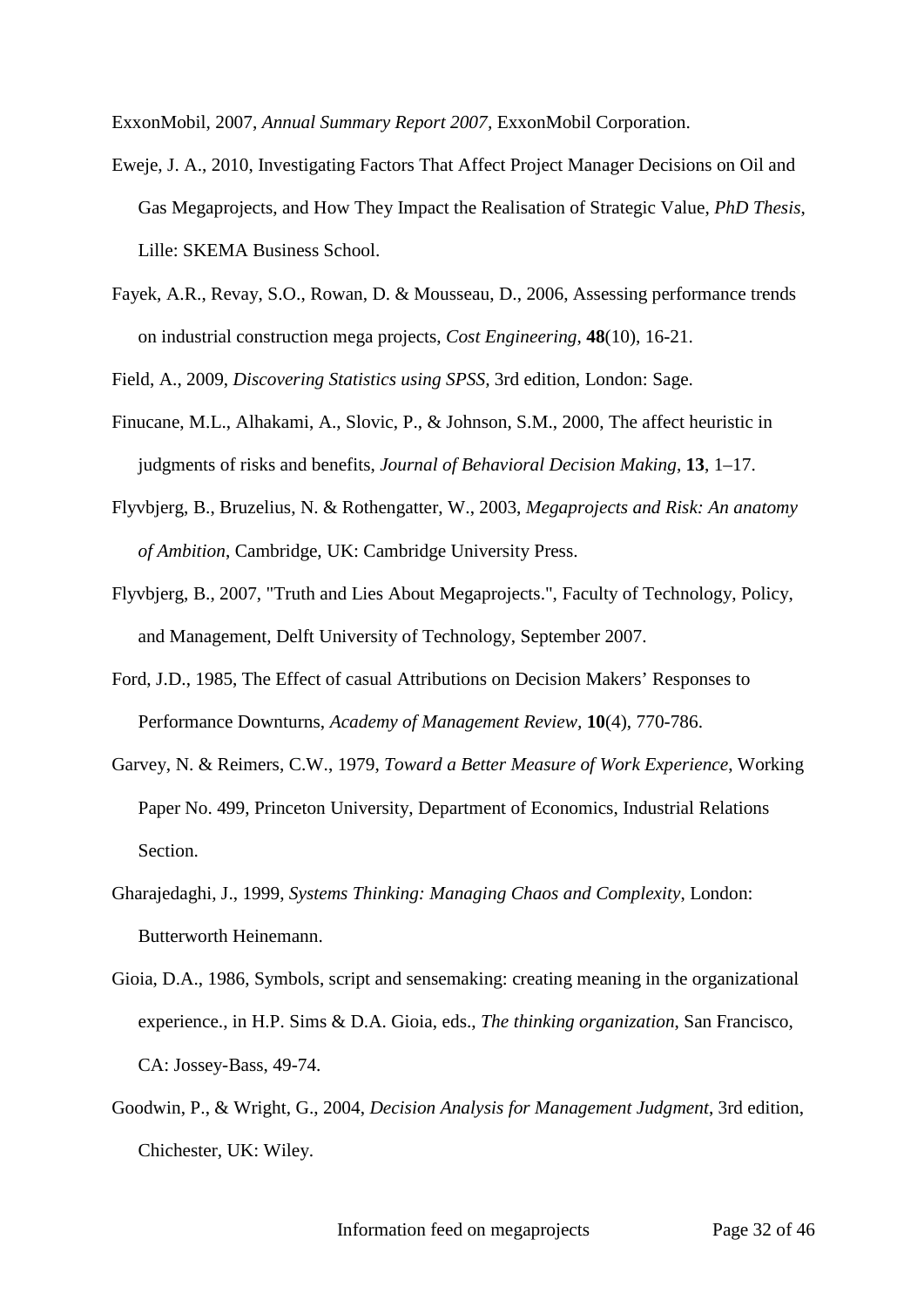- Greer, W.R. & Kropp, D.H., 1983, [The incremental benefits of changes in the timeliness of](http://www.sciencedirect.com/science?_ob=ArticleURL&_udi=B6VD0-45K55VY-1J&_user=6591242&_coverDate=12%2F31%2F1983&_alid=1138434498&_rdoc=2&_fmt=high&_orig=search&_cdi=5968&_sort=r&_docanchor=&view=c&_ct=61&_acct=C000066906&_version=1&_urlVersio%20)  [information,](http://www.sciencedirect.com/science?_ob=ArticleURL&_udi=B6VD0-45K55VY-1J&_user=6591242&_coverDate=12%2F31%2F1983&_alid=1138434498&_rdoc=2&_fmt=high&_orig=search&_cdi=5968&_sort=r&_docanchor=&view=c&_ct=61&_acct=C000066906&_version=1&_urlVersio%20) *Information and Management,* **6**(6), 329-336.
- Grun, O., 2004, *Taming Giant Projects - Management of Multi-Organizational Enterprises*, Berlin: Springer Verlar.
- Halman, J.I.M., & Braks, B.F.M., 1999, Project alliancing in the offshore industry, *International Journal of Project Management,* **17**(2), 71–76.
- Hammond, J.S., Keeney, R.L. & Howard, R, 1998, The Hidden Traps in Decision-Making, *Havard Business Review*, January, 1-11.
- Hwang, M.I., 1994, [Decision making under time pressure: A model for information systems](http://www.sciencedirect.com/science?_ob=ArticleURL&_udi=B6VD0-45MGSPN-7&_user=6591242&_coverDate=10%2F31%2F1994&_alid=1138439241&_rdoc=13&_fmt=high&_orig=mlkt&_cdi=5968&_sort=v&_st=17&_docanchor=&view=c&_ct=834&_acct=C000066906&_version=1&_url%20)  [research,](http://www.sciencedirect.com/science?_ob=ArticleURL&_udi=B6VD0-45MGSPN-7&_user=6591242&_coverDate=10%2F31%2F1994&_alid=1138439241&_rdoc=13&_fmt=high&_orig=mlkt&_cdi=5968&_sort=v&_st=17&_docanchor=&view=c&_ct=834&_acct=C000066906&_version=1&_url%20) *Information and Management,* **27**(4), 197-203.
- Irwin, J., 1994, Buying/selling price preference reversals: preference for environmental changes in buying versus selling modes, *Organizational Behaviour and Human Decision Processes*, **60**, 431-457.
- Irwin, J. and Baron, J., 2001. Values and decisions, in S.J. Hoch, H.C. Kunreuther, & RE Gunther, (eds), *Wharton on Making Decisions,* New York: Wiley
- Jaafari, A., 2004, Modelling of large projects, in P.W.G. Morris & J.K. Pinto, (eds), *The Wiley Guide to Managing Projects*, New York: Wiley.
- Jaccard, J., Turrisi, R., & Wan, C. K. 1990, *Interaction effects in multiple regression*. Newbury Park, CA: Sage.
- Johnson, J., 2006, *My Life Is Failure*. West Yarmouth, MA: The Standish Group International.
- Kahneman, D., 2002, Maps of bounded rationality: a perspective on intuitive judgement and choice, *Nobel Prize lecture*, December 8.
- Kahnemann, D. & Tversky, A., 1979, Prospect Theory: An Analysis of Decision Under Risk, *Econometrica,* **47**, 263–291.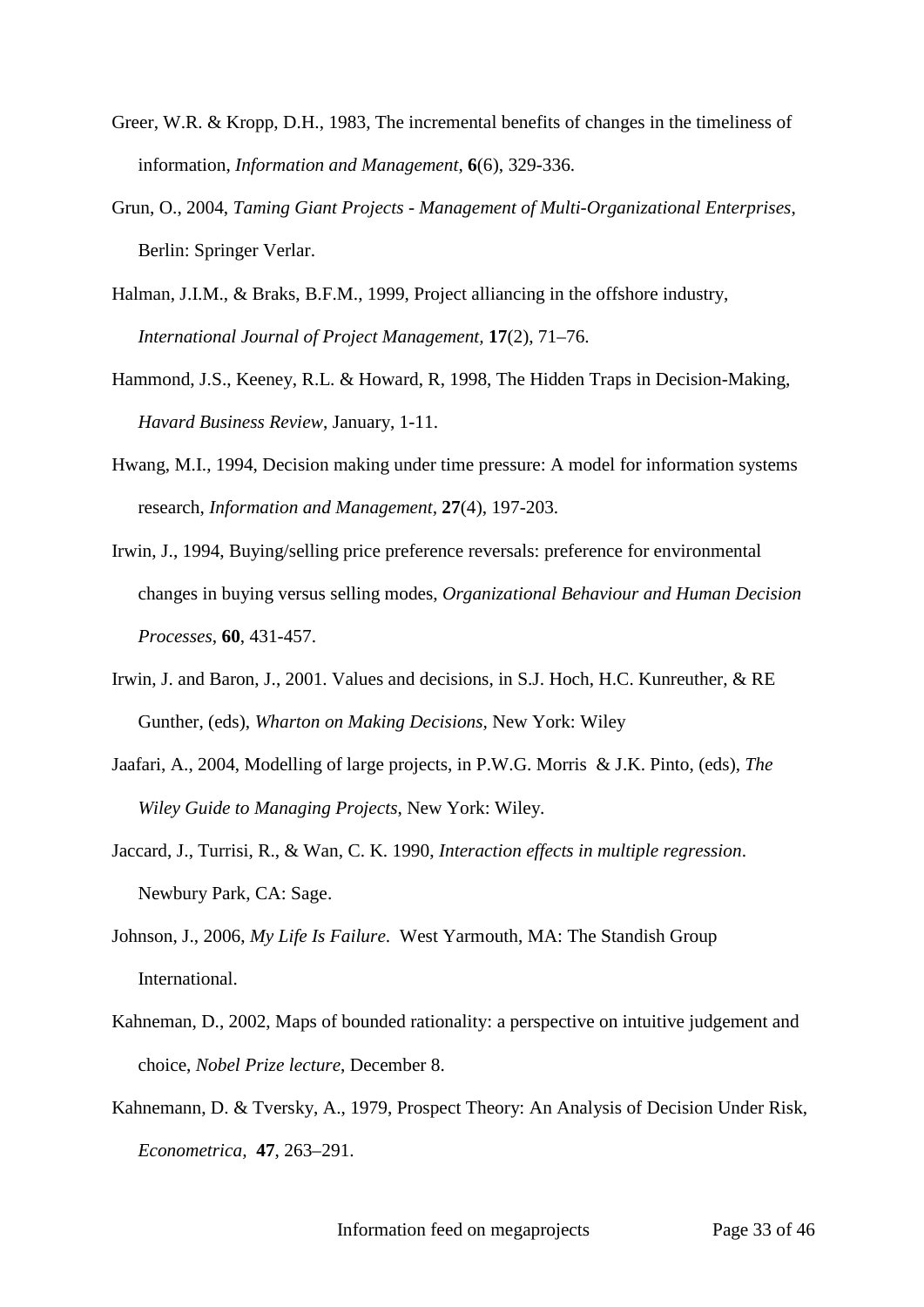- Kahneman, D. & Tversky, A., 2004. Prospect theory: an analysis of decision under risk, in E. Shafir (ed.), *Preference, Belief, And Similarity : Selected Writings, Cambridge, MA:* Massachusetts Institute of Technology
- Kaplan, R.S. & Norton, D.P., 1996, *The Balanced Scorecard*, Cambridge, MA: Harvard Business School Press.
- Klein, R.L., 1989, Mega projects: views of a Fluor project manager, in R.L. Kimmons & J.H. Loweree, (eds). *Project Management – A Reference for Professionals*, New York and Berlin: Marcel Dekker.
- Mackie, S.I; Begg, S.H; Smith, C; & Welsh, M.B, 2007, Decision type a key to realising the potential of decision making under uncertainty, *APPEA Journal,* **2007**(1), 309-319.
- Massey, C., Robinson, D. & Kaniel., R., 2006, Can't wait to look in the mirror: the impact of experience on better-than-average effect, in *Proceedings of the annual INFORM Meeting*, *Pittsburgh, PA, November 5–8.*
- McKenna, G.M., Wilczynski, H. & Van der Schee, D., 2006, *Capital Project Execution in the Oil and Gas Industry: Increased Challenges, Increased Opportunities,* Booz Allen Hamilton
- Merrow, E.W, 1988, *Understanding the Outcomes of Megaprojects: A quantitative Analysis of Very Large Civilian Projects*, Santa Monica, CA: The RAND Corporation.
- Merrow, E.W., 2003, Mega-field developments require special tactics, risk management, *Offshore,* 63(6), 90-92
- Miller, G.A., 2009. Wordnet-About us, WordNet, Princeton University. '<http:/wordnet.princeton.edu'>
- Miller, R. & Lessard, D.R., 2000. *The Strategic Management of Large Engineering Projects - Shaping Institutions, Risks and Governance*, Cambridge, MA: MIT Press.

Mintzberg, H., 1978, Patterns in strategy formulation, *Management Science*, **24**(9), 934-948.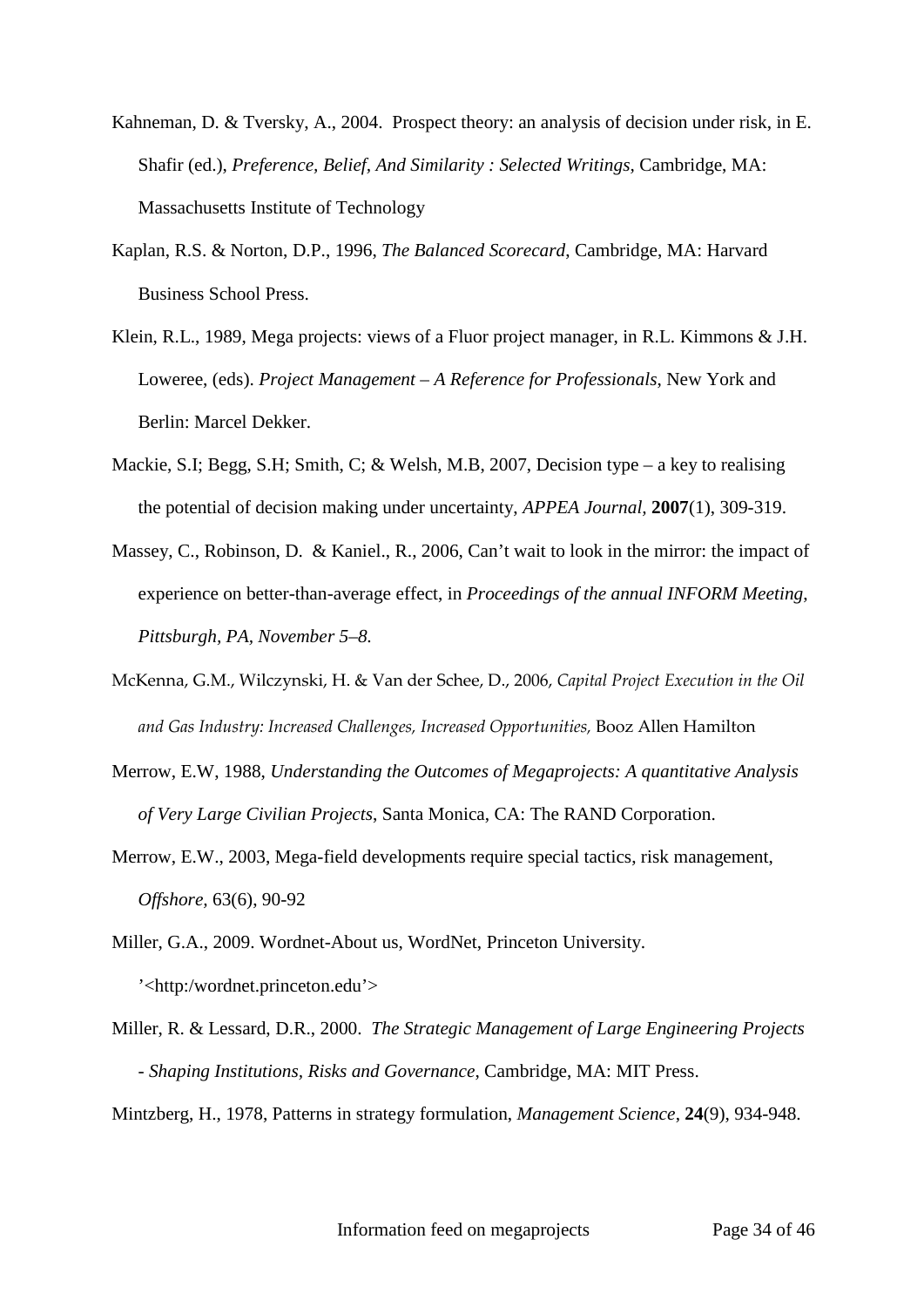- Morris, P.W.G. & Jamieson, A., 2004. *Translating Corporate Strategy into Project Strategy: Realising Corporate Strategy Through Project Management)*, Newtown Square, PA: Project Management Institute.
- Morris, P.W.G, & Hough, G.H. 1987, *The Anatomy of Major Projects; A Study of the Reality of Project Management*. Chichester, UK: Wiley.
- Müller, R., Spang, K., & Özcan, S. (2009). Cultural Differences in Decision Making in Project Teams. *International Journal of Managing Projects in Business,* **2**(1), 70 - 93.
- Murray-Webster, R. & Thiry, M., 2000, Managing programmes of projects, in J.R. Turner & S.J. Simister, (eds), *Gower Handbook of Project Management.* Aldershott: Gower, 47-63.
- Office of Government Commerce, 2007, *Managing Successful Programmes,* 2nd edition, The Stationery Office, London.
- O'Reilly, C.A., 1982, Variations in Decision makers' use of information sources: the impact of quality and accessibility of information, *The Academy of Management Journal*, 25(4), 756-771.
- Project Management Institute, 2006, *Standard for Program Management*, Newtown Square, PA: Project Management Institute.
- Project Management Institute, 2008. *A Guide to the Project Management Body of Knowledge*, 4<sup>th</sup> edition, Newtown Square, PA: Project Management Institute.
- Reinhard, R.F., 1989, Mega Projects: views of a Bechtel project manager*,* in R.L. Kimmons & J.H. Loweree, (eds.). *Project Management – A Reference for Professionals*, New York and Berlin: Marcel Dekker.l
- Royal Dutch Shell, 2008, *Annual Review and Summary Financial Statements 2007*, The Hangue and London: Royal Dutch Shell.
- Shao, J., 2010, Impact of program managers' leadership competences on program success and its moderation through program context, *PhD Thesis,* Lille: SKEMA Business School.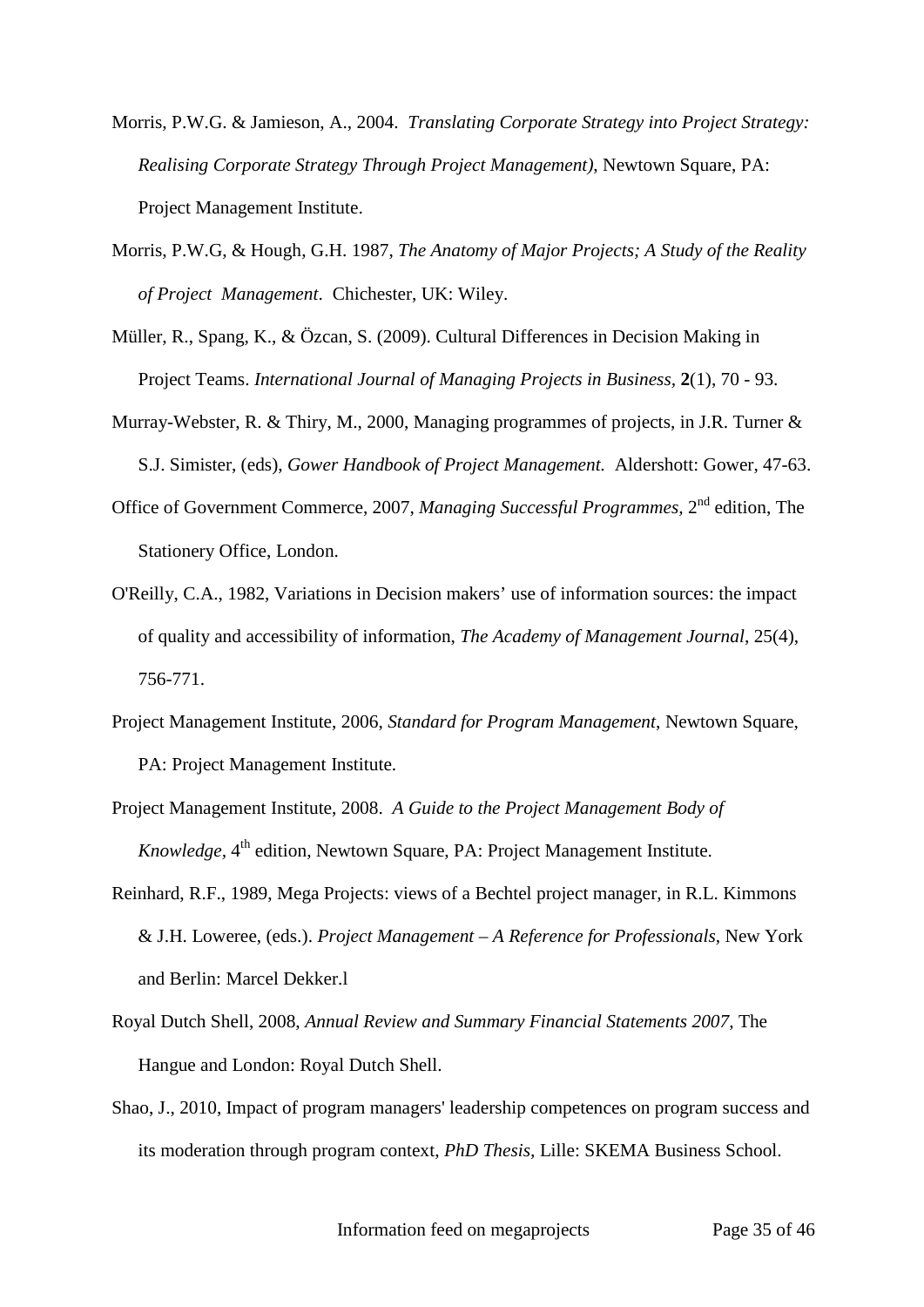- Shao, J., Müller, R. and Turner, J.R., 2011, "A measurement construct for program success", *Project Management Journal,* to appear.
- Sharma, S., Durand, R.M. & Gur-arie, O., 1981, Identification and Analysis of Moderator variable, *Journal of Marketing Research,* **XVIII**(Aug), 291-300
- Shenhar, A.J., & Dvir, D., 2007. *Reinventing Project Management: The Diamond Approach to Successful Growth & Innovation*, Cambridge, MA: Harvard Business School Press.
- Simon, H., 1976, *Administrative Behaviour,* 3rd edition, New York: The Free Press.
- Skinner, C.D., 1999, *Introduction to Decision Analysis,* 2nd edition, Maiami, FL: Probabilistic Publishers.
- Sull, D.N., 2007, Closing the gap between strategy and execution, *Sloan Management Review*, 48(4), 30-38.
- Tabachnick & Fidell, 1989, *Using multivariate statistics,* 2nd edition, New York: HarperCollins.
- Thiry, M., 2004, Program management: a strategic decision management process, in P.W.G. Morris & J.K. Pinto (eds), *The Wiley Guide to Managing Projects*, New York: Wiley.
- Thomas, J.B., & McDaniel, R.R., 1990, Interpreting strategic issues: effects of strategy and the information-processing structure of top management teams". *Academy of Management Journal*, **33**, 286-306
- Thomas, J.B., Shawn, M., Clark, D., & Gioia, A., 1993, Strategic sensemaking and organizational performance: linkages among scanning, interpretation, action and outcomes, *Academy of Management Journal*, **36**(2), 239-270.
- Turner. J.R., Zolin, R. & Remington, K., 2009, Modelling Success on Complex Projects: Multiple Perspectives over Multiple Time Frames, in *Proceeding of IRNOP IX, the ninth conference of the International Research Network for Organizing by Projects, Belrin, October,* ed. Gemünden, H-G., Technical University of Berlin.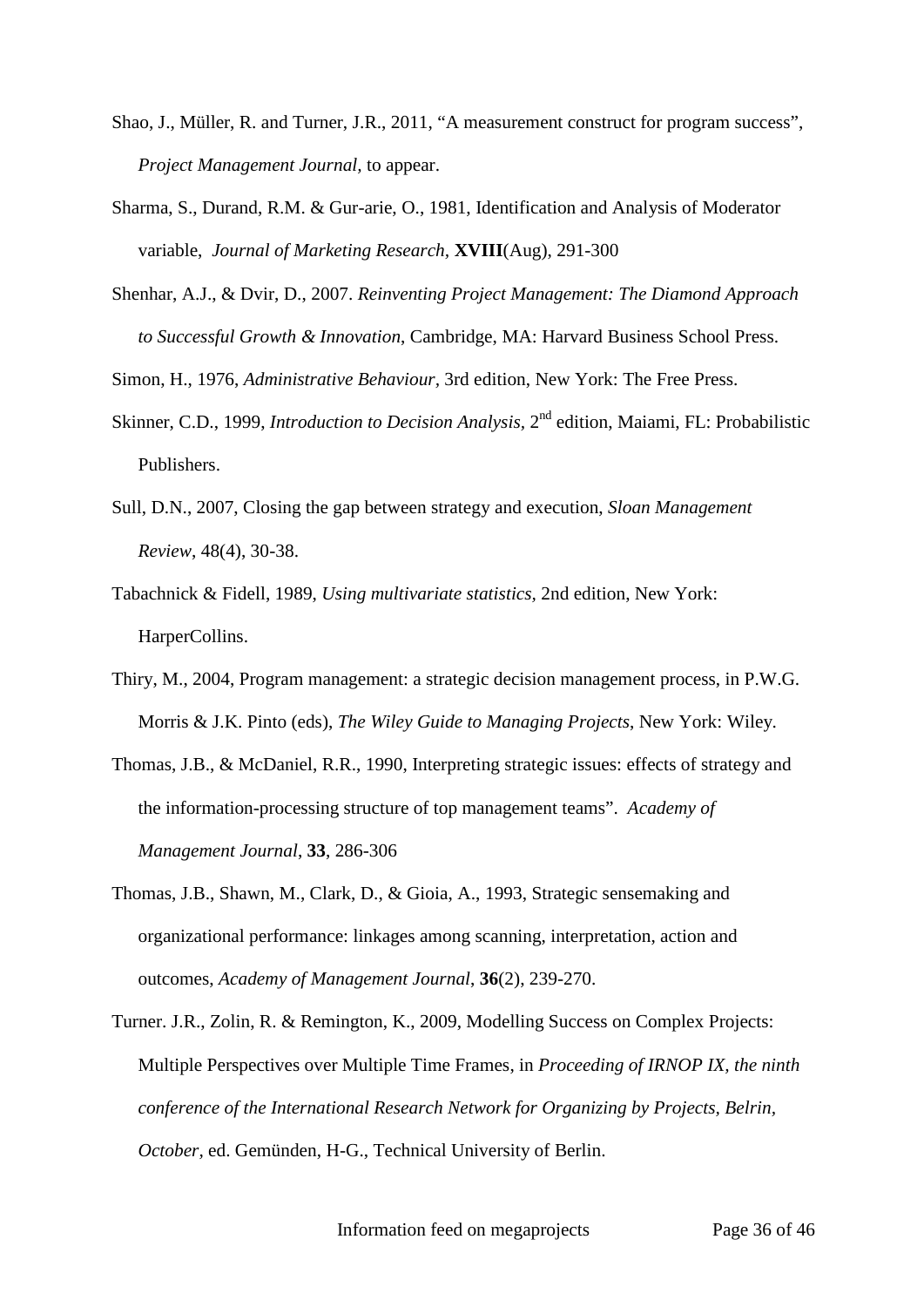- Turner, J.R, Xue, Y. & Anbari, F., 2010, Achieving Results from Major Infrastructure Projects in China using a results-Based Monitoring and Evaluation System, in *Proceedings of EURAM 2010, Rome, June*, European Centre for Advanced Studies in Management, Brussels.
- Tversky, A. & Kahneman, D., 1992, Advances in prospect theory: cumulative representation of uncertainty, *Journal of Risk and Uncertainty*., **5**, 297-323.
- Virine, L. & Trumper, M., 2008. *Project Decisions: The Art and Science, Management Concepts*.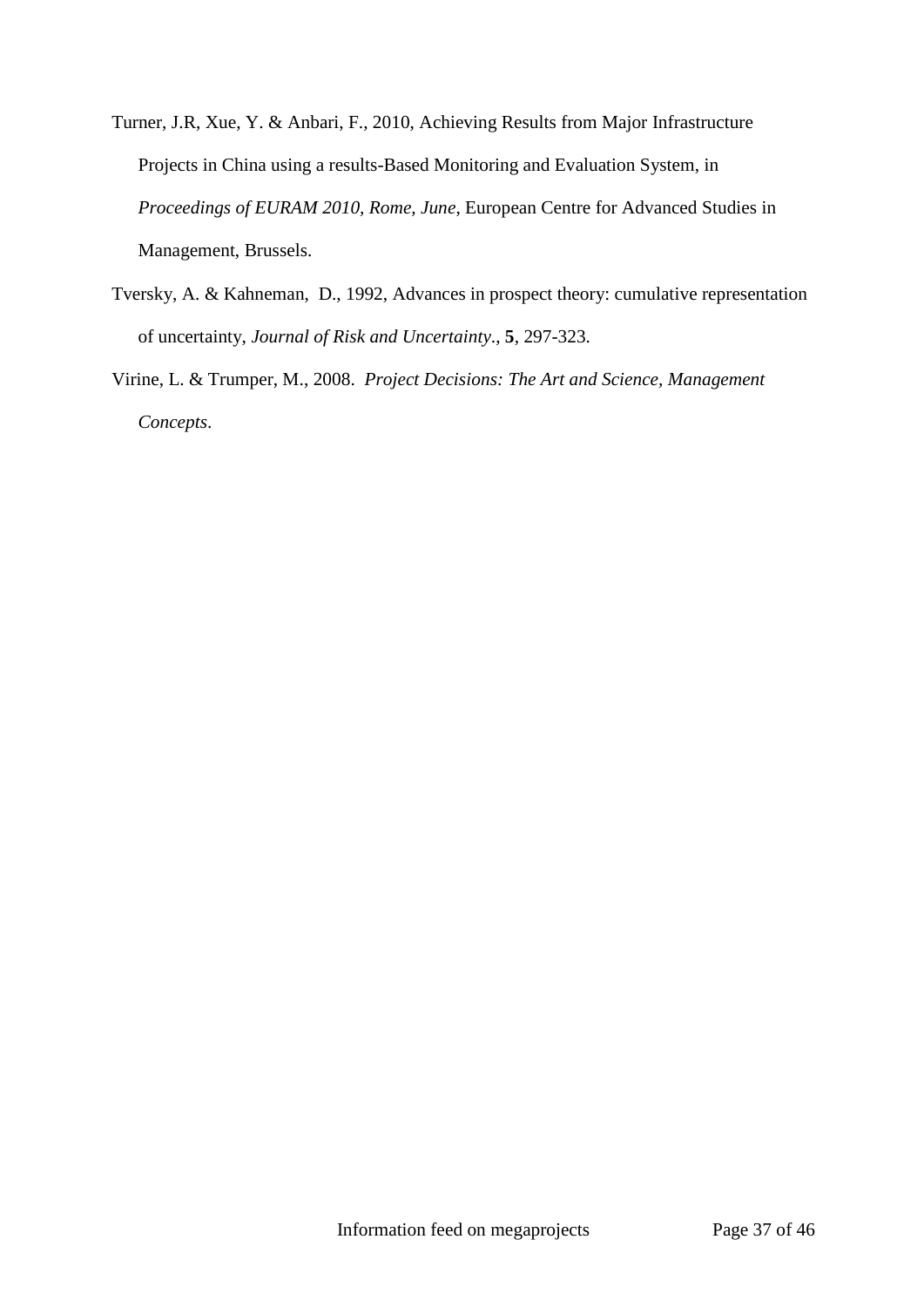**Tables and Figures**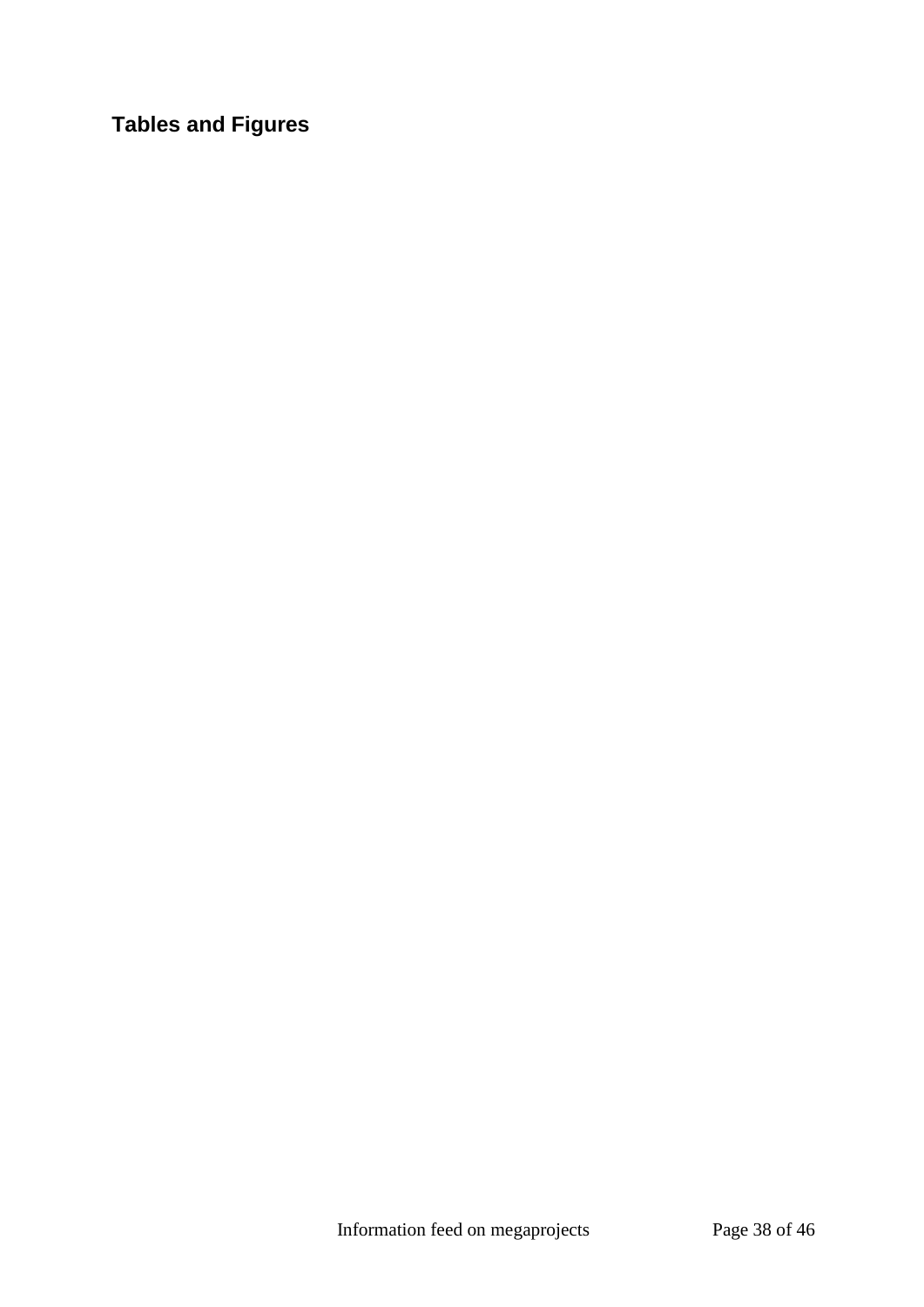| Table 1: Regression Result of Information-Feed (IV) and Strategic Value (DV) |  |
|------------------------------------------------------------------------------|--|
|------------------------------------------------------------------------------|--|

|                          |                               |          | Dependent Variables       |                            |           |                      |  |  |  |
|--------------------------|-------------------------------|----------|---------------------------|----------------------------|-----------|----------------------|--|--|--|
|                          |                               | Value to | <b>HSSE</b>               | Profitable                 | Value to  |                      |  |  |  |
|                          |                               |          | Partners                  | Compliance                 | Asset     | <b>Host Com</b>      |  |  |  |
|                          | Information on:               | Mean     | 3.96                      | 3.23                       | 3.52      | 2.90                 |  |  |  |
| Variables<br>Independent | Corporate performance         | 2.96     |                           |                            |           |                      |  |  |  |
|                          | Stakeholder pulse             | 3.12     | $.484$ <sup>****</sup>    | ***<br>$.374$ <sup>2</sup> | $.340***$ | $.538$ ****          |  |  |  |
|                          | Project performance           | 3.65     | $.277***$                 |                            |           | $-.193$ <sup>*</sup> |  |  |  |
|                          | <b>Information Timeliness</b> | 3.68     |                           |                            |           |                      |  |  |  |
|                          | $R^2$                         |          | .385                      | .140                       | .116      | .289                 |  |  |  |
|                          | Regression F                  |          | ****<br>$20.62^{\degree}$ | ***<br>10.91               | $8.76***$ | ****<br>12.17        |  |  |  |

 $* = p < 0.1$  $** = p < 0.05$ 

\*\*\* =  $p<0.01$ 

\*\*\*\* = p<.001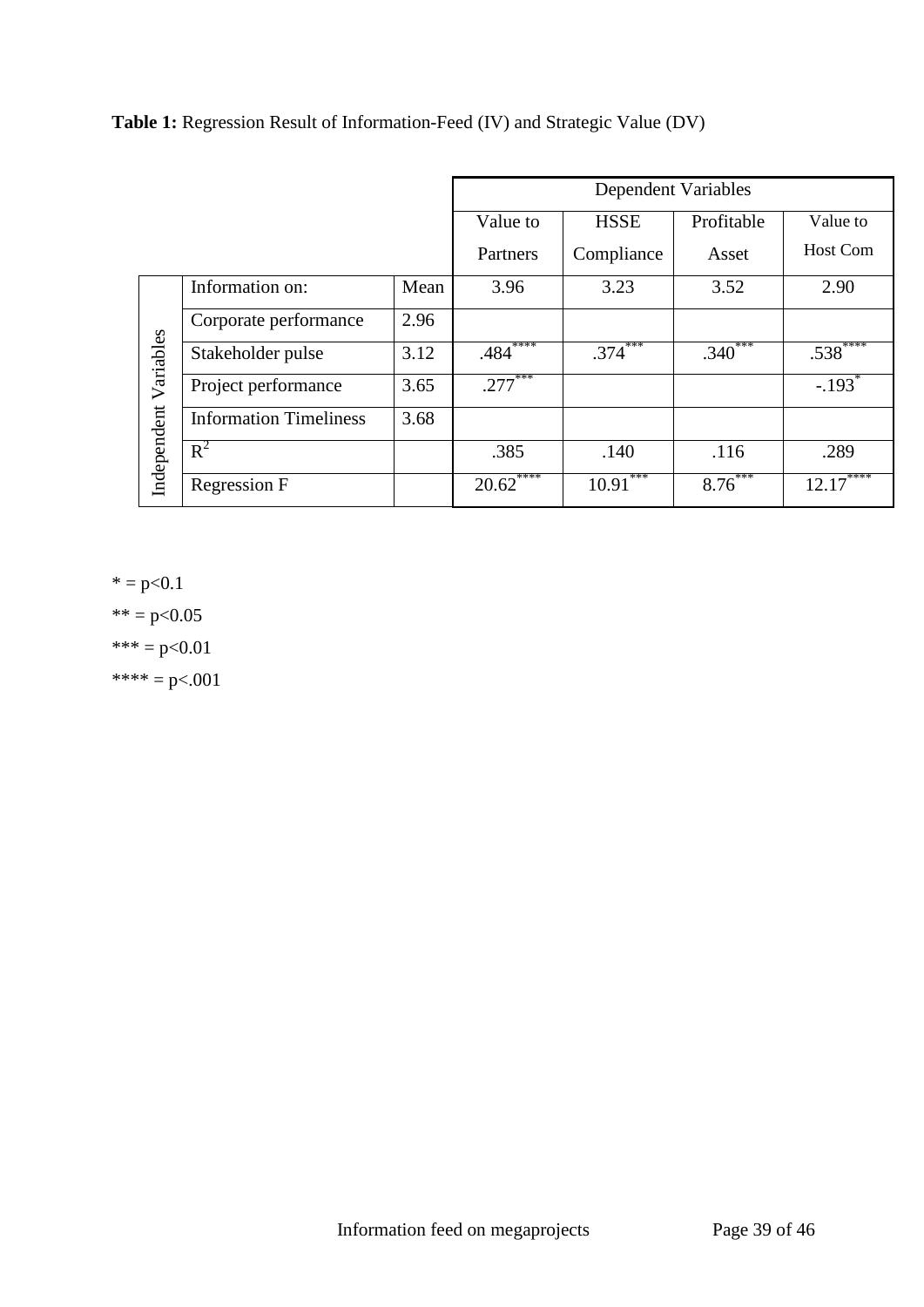**Table 2:** Regression Result of Controllability Factors (IV) and Information Feed (DV)

|                       |                 |      | <b>Dependent Variables</b> |                 |             |             |  |  |  |  |  |
|-----------------------|-----------------|------|----------------------------|-----------------|-------------|-------------|--|--|--|--|--|
|                       |                 |      |                            | Information on: |             |             |  |  |  |  |  |
|                       |                 |      | Corporate                  | Stakeholder     | Project     | Timelines   |  |  |  |  |  |
|                       |                 |      | Performance                | Pulse           | Performance |             |  |  |  |  |  |
|                       | Mitigation of   | Mean | 2.96                       | 3.12            | 3.65        | 3.68        |  |  |  |  |  |
|                       | risks from      |      |                            |                 |             |             |  |  |  |  |  |
|                       | Team            | 2.32 | $.258*$                    |                 |             |             |  |  |  |  |  |
|                       | characteristics |      |                            |                 |             |             |  |  |  |  |  |
|                       | Govt relations  | 2.76 |                            | $.316***$       |             |             |  |  |  |  |  |
|                       | Contractor      | 2.14 | $-419***$                  |                 |             | $-.239$     |  |  |  |  |  |
|                       | relations       |      |                            |                 |             |             |  |  |  |  |  |
|                       | Governance      | 2.65 |                            |                 | $.275***$   |             |  |  |  |  |  |
|                       | $R^2$           |      | .112                       | .100            | .076        | .057        |  |  |  |  |  |
| Independent Variables | Regression F    |      | $4.18^{**}$                | ***<br>7.43     | $5.47***$   | $4.07^{**}$ |  |  |  |  |  |

 $* = p < 0.1$  $** = p < 0.05$  $*** = p<0.01$ \*\*\*\* = p<.001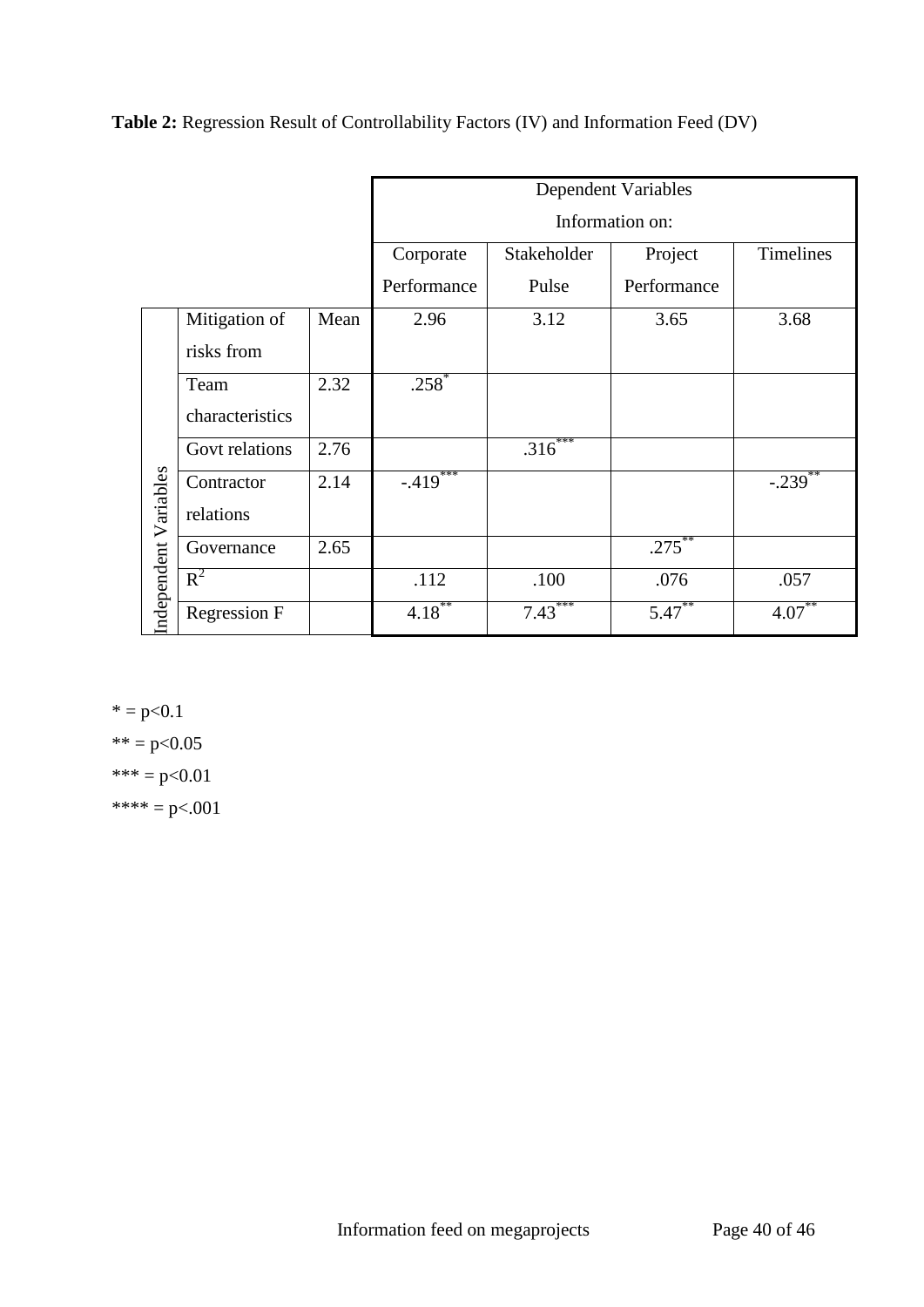# **Table 3:** Scores for Underlying Variables of Controllability

| Underlying variables       | Mean |
|----------------------------|------|
| Controllability            |      |
| Risk mitigation capability |      |
| Contracts and procurement  | 2.06 |
| Government relations       | 2.55 |
| Host community             | 3.00 |
| Joint venture              | 2.48 |
| <b>HSSE</b>                | 2.03 |
| Multi-location             | 1.97 |
| Local content              | 2,72 |
| Project governance         | 2.65 |
| Project team               | 2.43 |
| Cultural diversity         | 2.87 |
| Team cohesion              | 4.25 |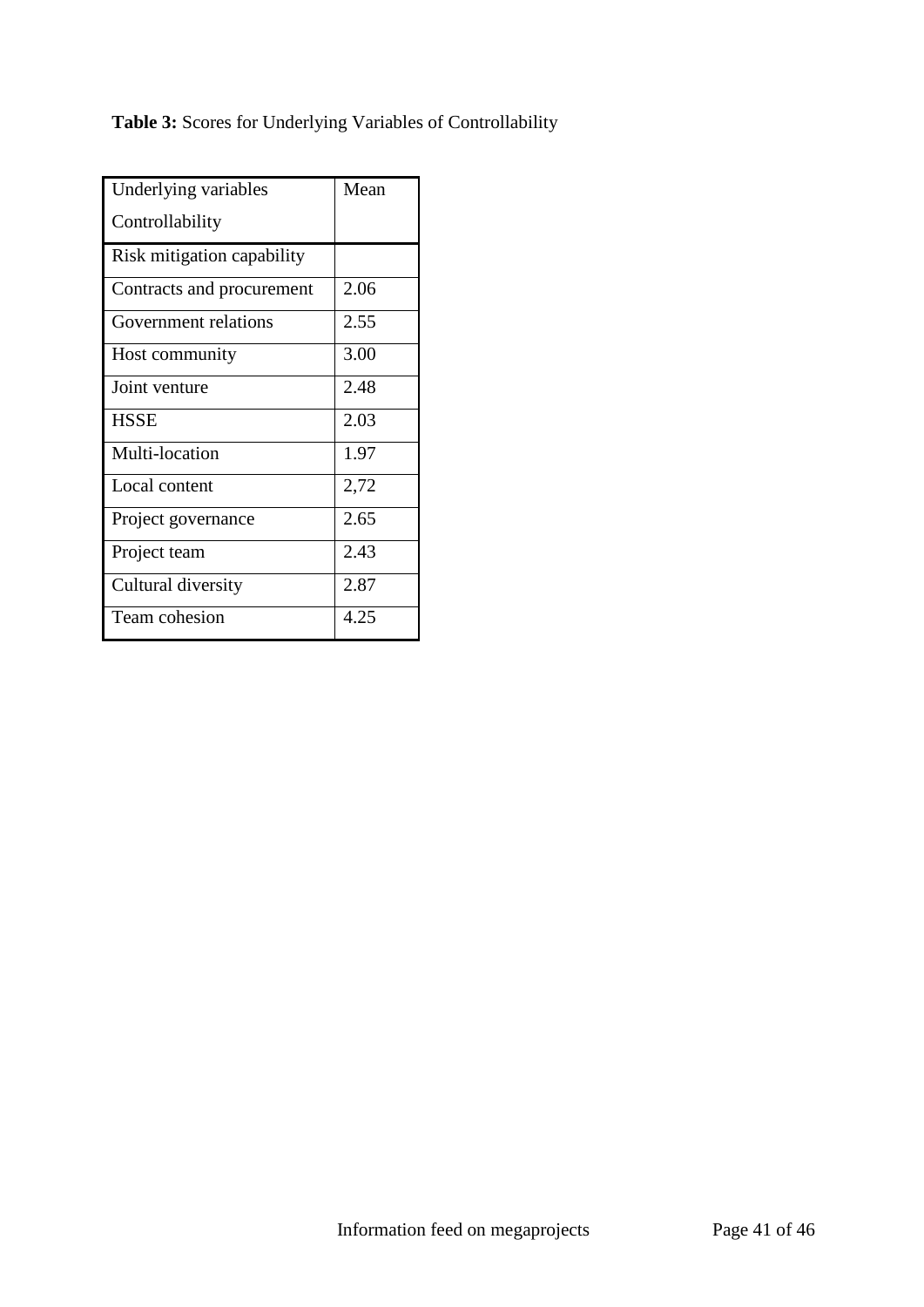**Table 4:** Summary of the Moderating effect of the relationships between "Information Feed Variables" and "Strategic Value Variables" by "Senior Management Drivers"

|                               | Dependent Variable<br>Strategic Value             |            |       |                 |  |  |  |  |
|-------------------------------|---------------------------------------------------|------------|-------|-----------------|--|--|--|--|
| Independent Variable          | Profitable<br><b>HSSE</b><br>Value to<br>Value to |            |       |                 |  |  |  |  |
| Information feed              | Partners                                          | Compliance | Asset | <b>Host Com</b> |  |  |  |  |
| Corporate perform             |                                                   |            | Q: PO | P:SS            |  |  |  |  |
| Stakeholder pulse             |                                                   |            |       | P: PS           |  |  |  |  |
| Project perform               | P: SS, PO                                         |            |       |                 |  |  |  |  |
| <b>Information Timeliness</b> |                                                   |            |       |                 |  |  |  |  |

Legend

**P** = Pure moderator

**Q** = Quasi moderator

Significant Senior Management Drivers

PO = Profitable operations

SS = Stakeholder support

PS = Project schedule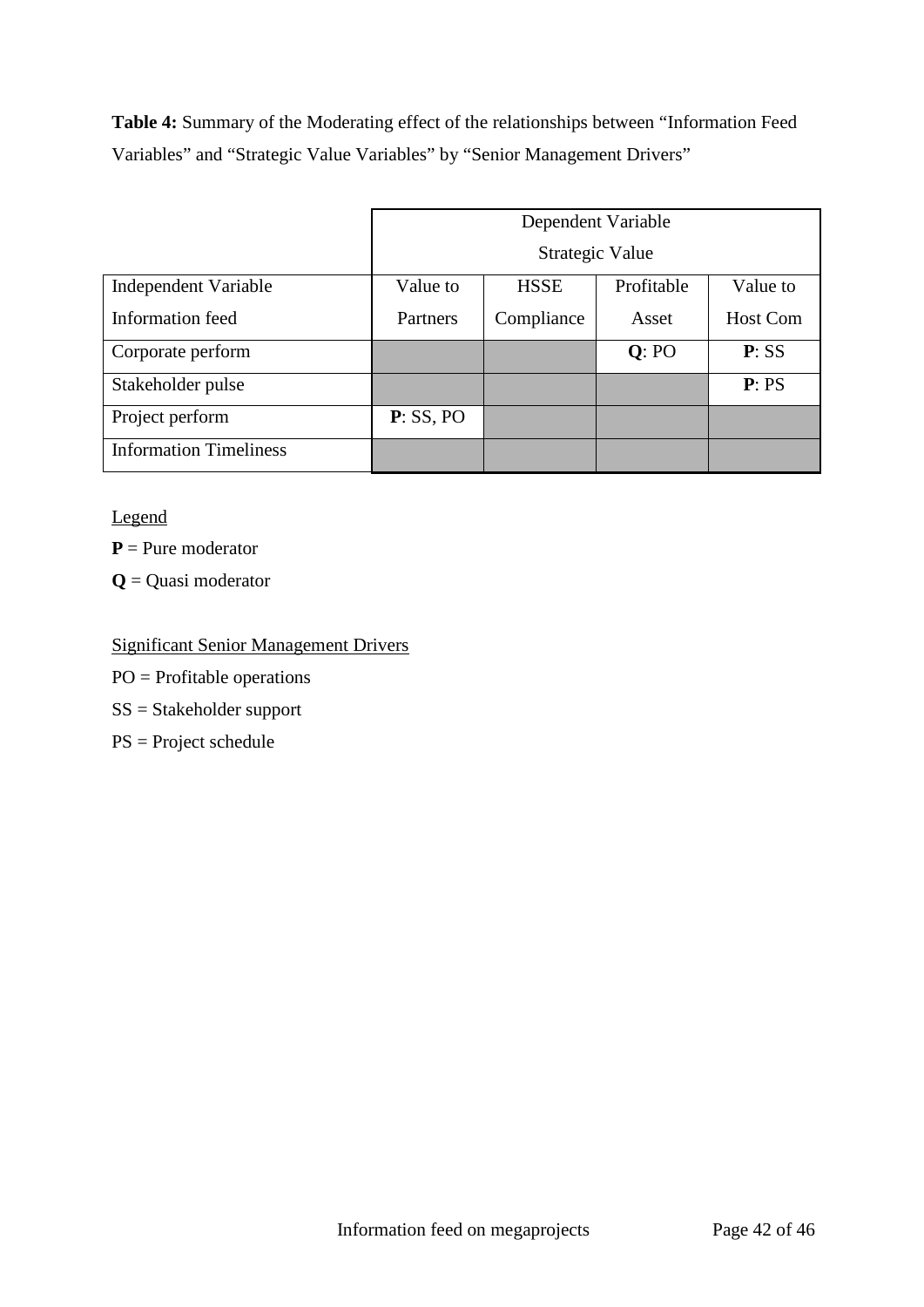# **Table 5**: Moderation of relationship between "Project Performance information" and "Strategic Value to Partners" by "Senior Management Drivers"

| Variable entered                                                                         | Dependent variable: Strategic Value -<br>Valued by Partners (Govt & JV) |       |     |         |       |          |        |
|------------------------------------------------------------------------------------------|-------------------------------------------------------------------------|-------|-----|---------|-------|----------|--------|
|                                                                                          | Strategic Value (N=69)                                                  |       |     |         |       |          |        |
|                                                                                          | <b>Step 1</b><br>Step 2<br>Step 3                                       |       |     |         |       |          |        |
| <b>INFORMATION ON PROJECT</b><br><b>PERFORMANCE</b>                                      |                                                                         | .411  | *** | .403    | $***$ | .392     | $***$  |
| PERCEPTION OF SNR MGT (SM)<br>DRIVER - STKHOLDER SUPPT                                   |                                                                         |       |     | $-.017$ |       | .121     |        |
| PERCEPTION OF SNR MGT (SM)<br><b>DRIVER - PROFITABLE ASSET</b><br><b>OPERATION (OPS)</b> |                                                                         |       |     | .156    |       | .097     |        |
| PERCEPTION OF SNR MGT (SM)<br><b>DRIVER - HSSEQ</b>                                      |                                                                         |       |     | .061    |       | .051     |        |
| PERCEPTION OF SNR MGT (SM)<br><b>DRIVER - PROJECT SCHEDULE</b>                           |                                                                         |       |     | .018    |       | $-0.015$ |        |
| Info on Project Performance x SM Driver<br>(Stakeholder Support)                         |                                                                         |       |     |         |       | .295     |        |
| Info on Project Performance x SM Driver<br>(Profitable asset ops)                        |                                                                         |       |     |         |       | .275     | $\ast$ |
| Info on Project Performance x SM Driver<br>(HSSEQ)                                       |                                                                         |       |     |         |       | $-204$   |        |
| Info on Project Performance x SM Driver<br>(Schedule)                                    |                                                                         |       |     |         |       | $-.210$  | #      |
| F for regression                                                                         |                                                                         | 13.58 | *** | 3.23    |       | 3.83     | ***    |
| F for change                                                                             |                                                                         | 13.58 | *** | 0.70    |       | 0.17     | $***$  |
| R-square                                                                                 |                                                                         | 0.169 |     | 0.204   |       | 0.369    |        |
| Main table contains standardized coefficient betas                                       |                                                                         |       |     |         |       |          |        |
| * $p \le 0.05$                                                                           | # $p \le 0.10$                                                          |       |     |         |       |          |        |
| ** $p \le 0.01$                                                                          | VIF < 5                                                                 |       |     |         |       |          |        |
| *** $p \le 0.001$                                                                        |                                                                         |       |     |         |       |          |        |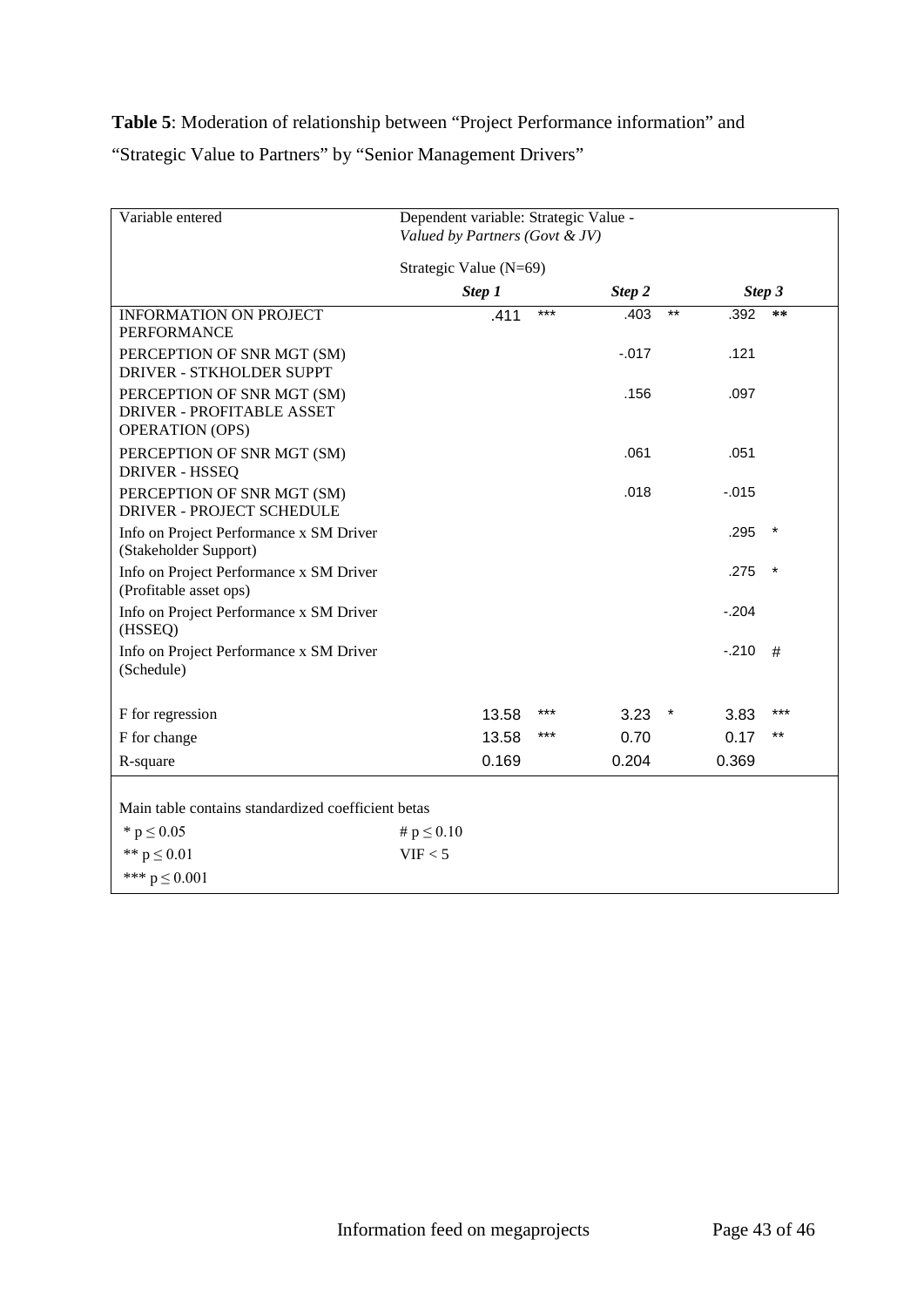**Table 6**: Moderation of relationship between "Corporate Performance information" and "Strategic value from Profitable Asset Performance" by "Senior Management Drivers"

| Variable entered                                                                         | Dependent variable: Strategic Value -<br>Profitable Asset Performance |                |                 |  |  |  |  |
|------------------------------------------------------------------------------------------|-----------------------------------------------------------------------|----------------|-----------------|--|--|--|--|
|                                                                                          | Strategic Value (N=69)                                                |                |                 |  |  |  |  |
|                                                                                          | Step 1                                                                | Step 2         | Step 3          |  |  |  |  |
| <b>INFO ON CORPORATE</b><br><b>PERFORMANCE</b>                                           | .147                                                                  | .178           | .144            |  |  |  |  |
| PERCEPTION OF SNR MGT (SM)<br><b>DRIVER - STKHOLDER SUPPT</b>                            |                                                                       | $-0.050$       | $-122$          |  |  |  |  |
| PERCEPTION OF SNR MGT (SM)<br><b>DRIVER - PROFITABLE ASSET</b><br><b>OPERATION (OPS)</b> |                                                                       | $\ast$<br>.287 | $\star$<br>.278 |  |  |  |  |
| PERCEPTION OF SNR MGT (SM)<br><b>DRIVER - HSSEQ</b>                                      |                                                                       | $-119$         | $-.078$         |  |  |  |  |
| PERCEPTION OF SNR MGT (SM)<br>DRIVER - PROJECT SCHEDULE                                  |                                                                       | $-.053$        | $-.111$         |  |  |  |  |
| Info on Corp Perf x SM Driver<br>(Stakeholder Support)                                   |                                                                       |                | $-0.012$        |  |  |  |  |
| Info on Corp Perf x SM Driver<br>(Profitable asset ops)                                  |                                                                       |                | .414<br>$***$   |  |  |  |  |
| Info on Corp Perf x SM Driver<br>(HSSEQ)                                                 |                                                                       |                | .042            |  |  |  |  |
| Info on Corp Perf x SM Driver<br>(Schedule)                                              |                                                                       |                | $-.061$         |  |  |  |  |
| F for regression                                                                         | 1.49                                                                  | 1.25           | 2.28            |  |  |  |  |
| F for change                                                                             | 1.49                                                                  | 1.16           | 3.34            |  |  |  |  |
| R-square                                                                                 | 0.022                                                                 | 0.090          | 0.258           |  |  |  |  |
| Main table contains standardized coefficient betas<br>* $p \le 0.05$<br>** $p \le 0.01$  | # $p \le 0.10$<br>VIF < 5                                             |                |                 |  |  |  |  |
| *** $p \le 0.001$                                                                        |                                                                       |                |                 |  |  |  |  |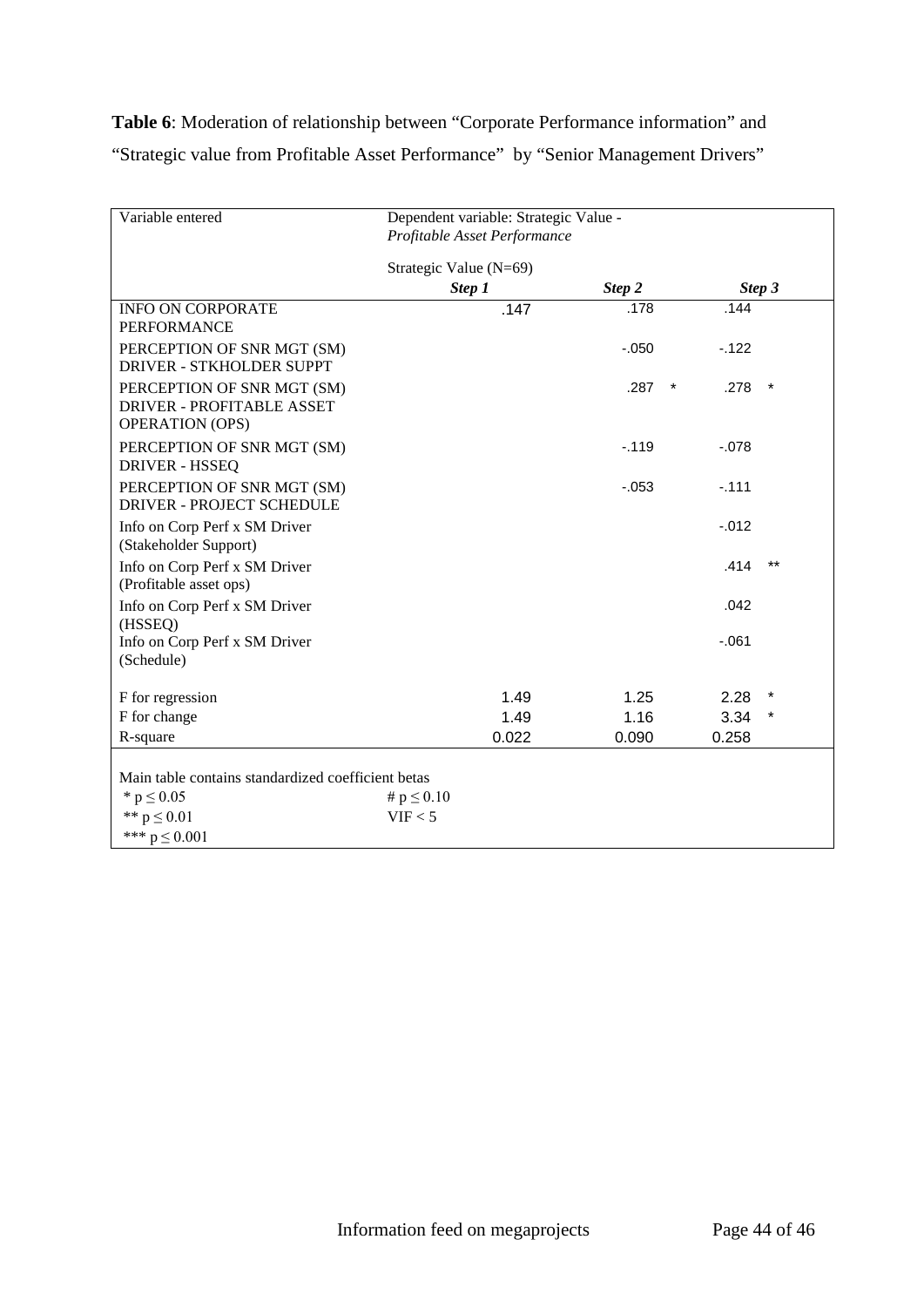**Table 7**: Moderation of relationship between "Corporate Performance information" and "Strategic Value to Host Communities" by "Senior Management Drivers"

| Variable entered                                                                         | Dependent variable: Strategic Value -<br>Valued by Host Communities |          |          |         |         |
|------------------------------------------------------------------------------------------|---------------------------------------------------------------------|----------|----------|---------|---------|
|                                                                                          | Strategic Value (N=69)                                              |          |          |         |         |
|                                                                                          | Step 1                                                              | Step 2   |          | Step 3  |         |
| <b>INFO ON CORPORATE</b><br><b>PERFORMANCE</b>                                           | .194                                                                | .249     | $\star$  | .298    | $\star$ |
| PERCEPTION OF SNR MGT (SM)<br><b>DRIVER - STKHOLDER SUPPT</b>                            |                                                                     | $-264$   | $^\star$ | $-123$  |         |
| PERCEPTION OF SNR MGT (SM)<br><b>DRIVER - PROFITABLE ASSET</b><br><b>OPERATION (OPS)</b> |                                                                     | .408     | $***$    | .302    | $\ast$  |
| PERCEPTION OF SNR MGT (SM)<br>DRIVER - HSSEQ                                             |                                                                     | $-0.014$ |          | $-.045$ |         |
| PERCEPTION OF SNR MGT (SM)<br><b>DRIVER - PROJECT SCHEDULE</b>                           |                                                                     | $-0.018$ |          | $-151$  |         |
| Info on Corp Perf x SM Driver<br>(Stakeholder Support)                                   |                                                                     |          |          | .435    | $***$   |
| Info on Corp Perf x SM Driver<br>(Profitable asset ops)                                  |                                                                     |          |          | $-.092$ |         |
| Info on Corp Perf x SM Driver<br>(HSSEQ)                                                 |                                                                     |          |          | $-185$  |         |
| Info on Corp Perf x SM Driver<br>(Schedule)                                              |                                                                     |          |          | .078    |         |
| F for regression                                                                         | 2.63                                                                | 3.23     |          | 3.52    | $***$   |
| F for change                                                                             | 2.63                                                                | 2.29     | *        | 3.30    |         |
| R-square                                                                                 | 0.038                                                               | 0.204    |          | 0.350   |         |
| Main table contains standardized coefficient betas<br>* $p \le 0.05$<br>** $p \le 0.01$  | # $p \le 0.10$<br>VIF < 5                                           |          |          |         |         |
| *** $p \le 0.001$                                                                        |                                                                     |          |          |         |         |